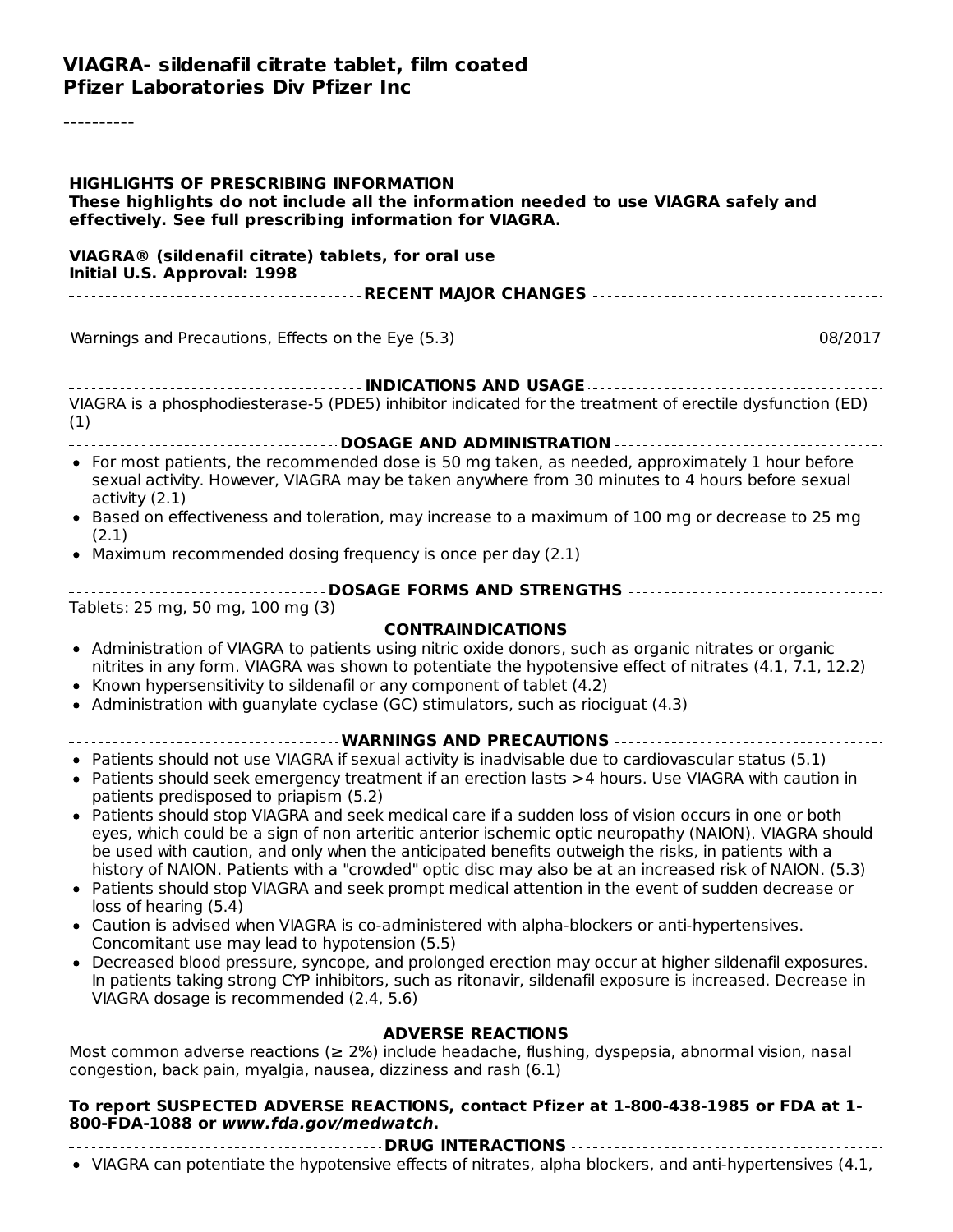VIAGRA can potentiate the hypotensive effects of nitrates, alpha blockers, and anti-hypertensives (4.1, 5.5, 7.1, 7.2, 7.3, 12.2)

- With concomitant use of alpha blockers, initiate VIAGRA at 25 mg dose (2.3)
- CYP3A4 inhibitors (e.g., ritonavir, ketoconazole, itraconazole, erythromycin): Increase VIAGRA exposure (2.4, 7.4, 12.3)
	- Ritonavir: Do not exceed a maximum single dose of 25 mg in a 48 hour period  $(2.4, 5.6)$
	- Erythromycin or strong CYP3A4 inhibitors (e.g., ketoconazole, itraconazole, saquinavir): Consider a starting dose of 25 mg (2.4, 7.4)

#### **USE IN SPECIFIC POPULATIONS**

- Geriatric use: Consider a starting dose of 25 mg (2.5, 8.5)
- Severe renal impairment: Consider a starting dose of 25 mg (2.5, 8.6)
- Hepatic impairment: Consider a starting dose of 25 mg (2.5, 8.7)

#### **See 17 for PATIENT COUNSELING INFORMATION and FDA-approved patient labeling.**

**Revised: 12/2017**

#### **FULL PRESCRIBING INFORMATION: CONTENTS\***

#### **1 INDICATIONS AND USAGE**

#### **2 DOSAGE AND ADMINISTRATION**

- 2.1 Dosage Information
- 2.2 Use with Food
- 2.3 Dosage Adjustments in Specific Situations
- 2.4 Dosage Adjustments Due to Drug Interactions
- 2.5 Dosage Adjustments in Special Populations

#### **3 DOSAGE FORMS AND STRENGTHS**

#### **4 CONTRAINDICATIONS**

- 4.1 Nitrates
- 4.2 Hypersensitivity Reactions
- 4.3 Concomitant Guanylate Cyclase (GC) Stimulators

#### **5 WARNINGS AND PRECAUTIONS**

- 5.1 Cardiovascular
- 5.2 Prolonged Erection and Priapism
- 5.3 Effects on the Eye
- 5.4 Hearing Loss
- 5.5 Hypotension when Co-administered with Alpha-blockers or Anti-hypertensives
- 5.6 Adverse Reactions with the Concomitant Use of Ritonavir
- 5.7 Combination with other PDE5 Inhibitors or Other Erectile Dysfunction Therapies
- 5.8 Effects on Bleeding
- 5.9 Counseling Patients About Sexually Transmitted Diseases

#### **6 ADVERSE REACTIONS**

- 6.1 Clinical Trials Experience
- 6.2 Postmarketing Experience

#### **7 DRUG INTERACTIONS**

- 7.1 Nitrates
- 7.2 Alpha-blockers
- 7.3 Amlodipine
- 7.4 Ritonavir and other CYP3A4 inhibitors
- 7.5 Alcohol

#### **8 USE IN SPECIFIC POPULATIONS**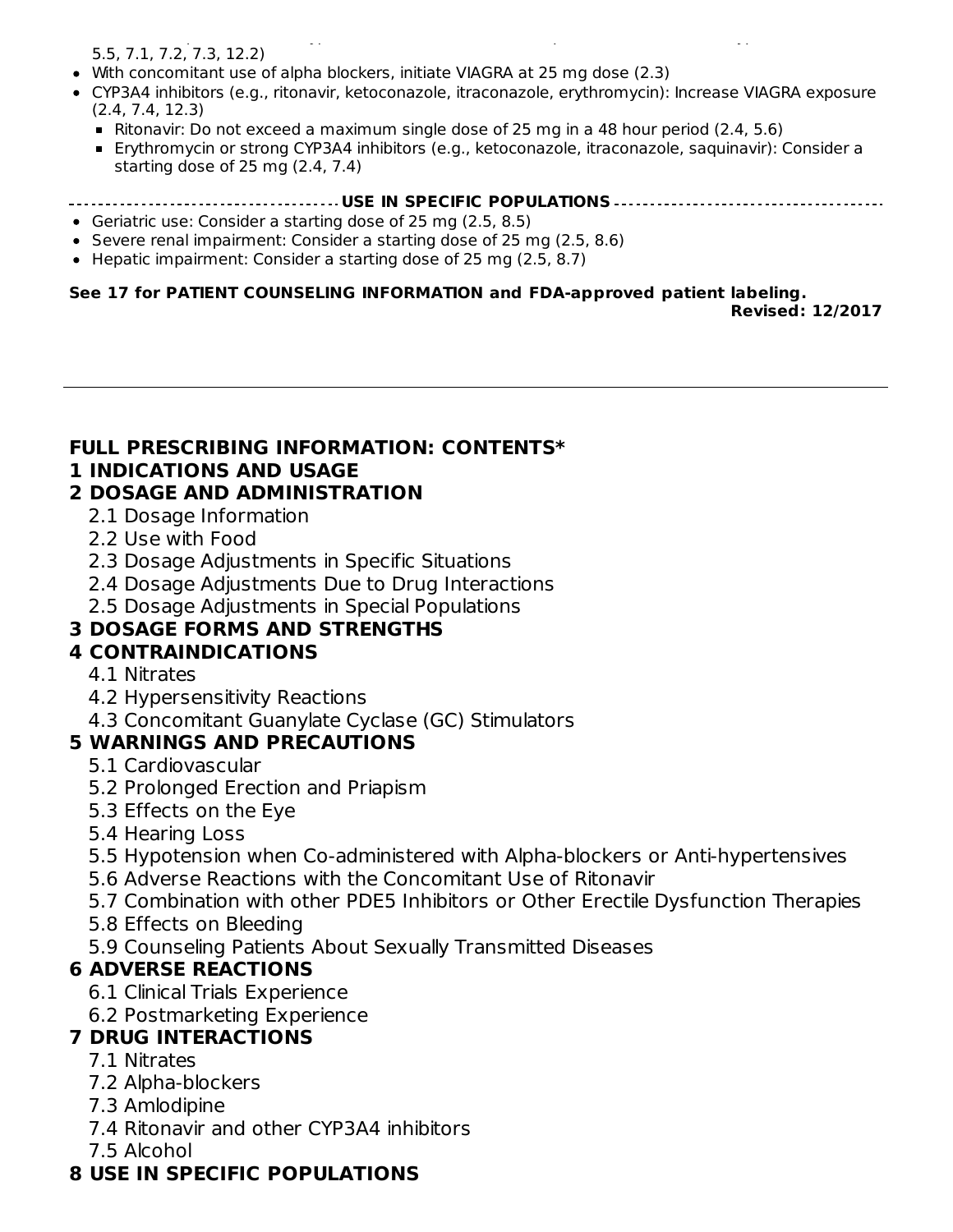- 8.1 Pregnancy
- 8.2 Lactation
- 8.4 Pediatric Use
- 8.5 Geriatric Use
- 8.6 Renal Impairment
- 8.7 Hepatic Impairment

## **10 OVERDOSAGE**

## **11 DESCRIPTION**

## **12 CLINICAL PHARMACOLOGY**

- 12.1 Mechanism of Action
- 12.2 Pharmacodynamics
- 12.3 Pharmacokinetics

## **13 NONCLINICAL TOXICOLOGY**

13.1 Carcinogenesis, Mutagenesis, Impairment of Fertility

#### **14 CLINICAL STUDIES**

## **16 HOW SUPPLIED/STORAGE AND HANDLING**

#### **17 PATIENT COUNSELING INFORMATION**

 $\ast$  Sections or subsections omitted from the full prescribing information are not listed.

## **FULL PRESCRIBING INFORMATION**

## **1 INDICATIONS AND USAGE**

VIAGRA is indicated for the treatment of erectile dysfunction.

## **2 DOSAGE AND ADMINISTRATION**

## **2.1 Dosage Information**

For most patients, the recommended dose is 50 mg taken, as needed, approximately 1 hour before sexual activity. However, VIAGRA may be taken anywhere from 30 minutes to 4 hours before sexual activity.

The maximum recommended dosing frequency is once per day.

Based on effectiveness and toleration, the dose may be increased to a maximum recommended dose of 100 mg or decreased to 25 mg.

## **2.2 Use with Food**

VIAGRA may be taken with or without food.

## **2.3 Dosage Adjustments in Specific Situations**

VIAGRA was shown to potentiate the hypotensive effects of nitrates and its administration in patients who use nitric oxide donors such as organic nitrates or organic nitrites in any form is therefore contraindicated [see Contraindications (4.1), Drug Interactions (7.1), and Clinical Pharmacology (12.2)].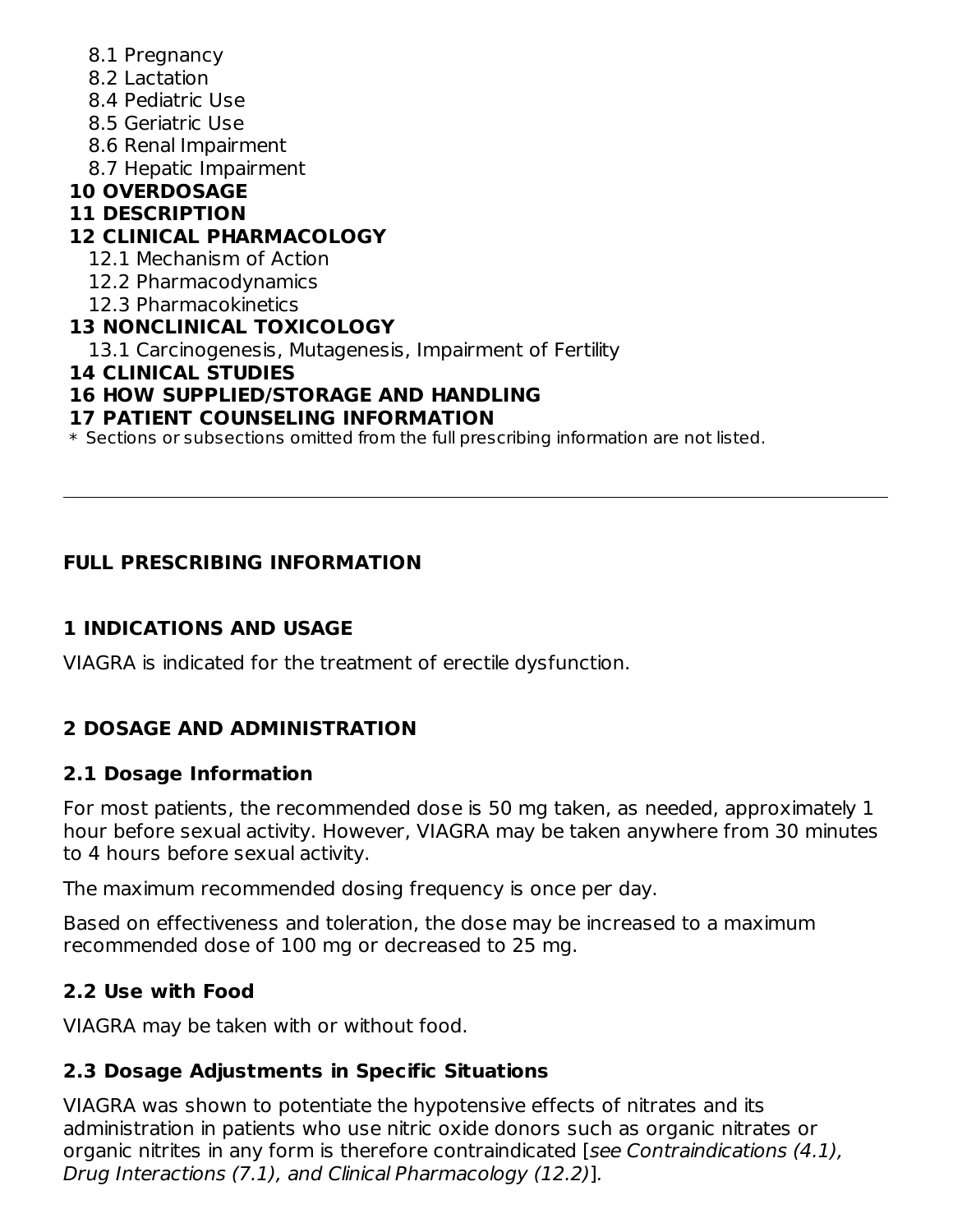When VIAGRA is co-administered with an alpha-blocker, patients should be stable on alpha-blocker therapy prior to initiating VIAGRA treatment and VIAGRA should be initiated at 25 mg [see Warnings and Precautions (5.5), Drug Interactions (7.2), and Clinical Pharmacology (12.2)].

## **2.4 Dosage Adjustments Due to Drug Interactions**

## Ritonavir

The recommended dose for ritonavir-treated patients is 25 mg prior to sexual activity and the recommended maximum dose is 25 mg within a 48 hour period because concomitant administration increased the blood levels of sildenafil by 11-fold [see Warnings and Precautions (5.6), Drug Interactions (7.4), and Clinical Pharmacology (12.3)].

## CYP3A4 Inhibitors

Consider a starting dose of 25 mg in patients treated with strong CYP3A4 inhibitors (e.g., ketoconazole, itraconazole, or saquinavir) or erythromycin. Clinical data have shown that co-administration with saquinavir or erythromycin increased plasma levels of sildenafil by about 3 fold [see Drug Interactions (7.4) and Clinical Pharmacology (12.3)].

## **2.5 Dosage Adjustments in Special Populations**

Consider a starting dose of 25 mg in patients  $> 65$  years, patients with hepatic impairment (e.g., cirrhosis), and patients with severe renal impairment (creatinine clearance <30 mL/minute) because administration of VIAGRA in these patients resulted in higher plasma levels of sildenafil [see Use in Specific Populations (8.5, 8.6, 8.7) and Clinical Pharmacology (12.3)].

## **3 DOSAGE FORMS AND STRENGTHS**

VIAGRA is supplied as blue, film-coated, rounded-diamond-shaped tablets containing sildenafil citrate equivalent to 25 mg, 50 mg, or 100 mg of sildenafil. Tablets are debossed with PFIZER on one side and VGR25, VGR50 or VGR100 on the other to indicate the dosage strengths.

## **4 CONTRAINDICATIONS**

## **4.1 Nitrates**

Consistent with its known effects on the nitric oxide/cGMP pathway [see Clinical Pharmacology (12.1, 12.2)], VIAGRA was shown to potentiate the hypotensive effects of nitrates, and its administration to patients who are using nitric oxide donors such as organic nitrates or organic nitrites in any form either regularly and/or intermittently is therefore contraindicated.

After patients have taken VIAGRA, it is unknown when nitrates, if necessary, can be safely administered. Although plasma levels of sildenafil at 24 hours post dose are much lower than at peak concentration, it is unknown whether nitrates can be safely coadministered at this time point [see Dosage and Administration (2.3), Drug Interactions (7.1), and Clinical Pharmacology (12.2)].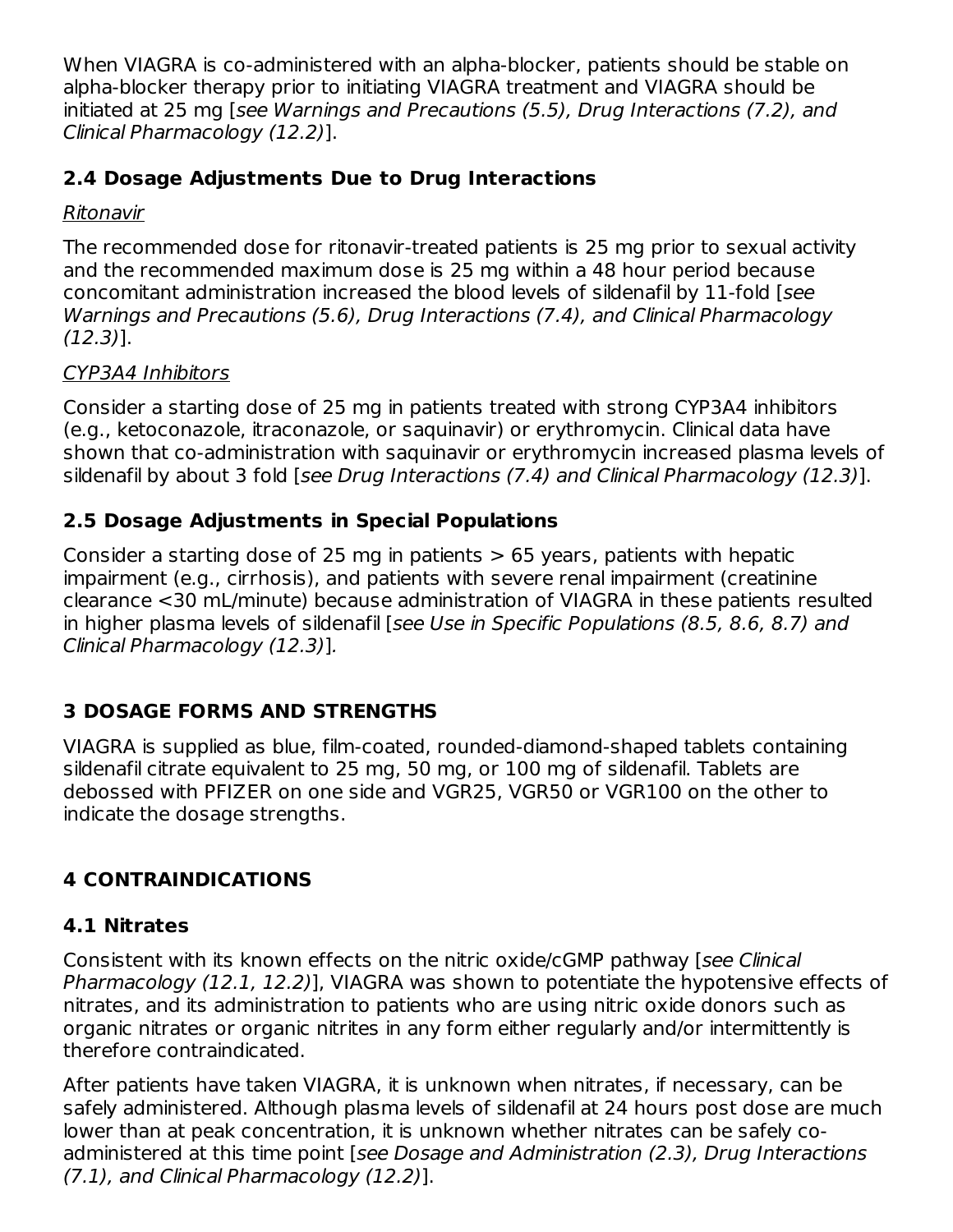### **4.2 Hypersensitivity Reactions**

VIAGRA is contraindicated in patients with a known hypersensitivity to sildenafil, as contained in VIAGRA and REVATIO, or any component of the tablet. Hypersensitivity reactions have been reported, including rash and urticaria [see Adverse Reactions (6.1)].

## **4.3 Concomitant Guanylate Cyclase (GC) Stimulators**

Do not use VIAGRA in patients who are using a GC stimulator, such as riociguat. PDE5 inhibitors, including VIAGRA, may potentiate the hypotensive effects of GC stimulators.

## **5 WARNINGS AND PRECAUTIONS**

## **5.1 Cardiovascular**

There is a potential for cardiac risk of sexual activity in patients with preexisting cardiovascular disease. Therefore, treatments for erectile dysfunction, including VIAGRA, should not be generally used in men for whom sexual activity is inadvisable because of their underlying cardiovascular status. The evaluation of erectile dysfunction should include a determination of potential underlying causes and the identification of appropriate treatment following a complete medical assessment.

VIAGRA has systemic vasodilatory properties that resulted in transient decreases in supine blood pressure in healthy volunteers (mean maximum decrease of 8.4/5.5 mmHg), [see Clinical Pharmacology (12.2)]. While this normally would be expected to be of little consequence in most patients, prior to prescribing VIAGRA, physicians should carefully consider whether their patients with underlying cardiovascular disease could be affected adversely by such vasodilatory effects, especially in combination with sexual activity.

Use with caution in patients with the following underlying conditions which can be particularly sensitive to the actions of vasodilators including VIAGRA – those with left ventricular outflow obstruction (e.g., aortic stenosis, idiopathic hypertrophic subaortic stenosis) and those with severely impaired autonomic control of blood pressure.

There are no controlled clinical data on the safety or efficacy of VIAGRA in the following groups; if prescribed, this should be done with caution.

- Patients who have suffered a myocardial infarction, stroke, or life-threatening arrhythmia within the last 6 months;
- Patients with resting hypotension (BP <90/50 mmHg) or hypertension (BP >170/110 mmHg):
- Patients with cardiac failure or coronary artery disease causing unstable angina.

## **5.2 Prolonged Erection and Priapism**

Prolonged erection greater than 4 hours and priapism (painful erections greater than 6 hours in duration) have been reported infrequently since market approval of VIAGRA. In the event of an erection that persists longer than 4 hours, the patient should seek immediate medical assistance. If priapism is not treated immediately, penile tissue damage and permanent loss of potency could result.

VIAGRA should be used with caution in patients with anatomical deformation of the penis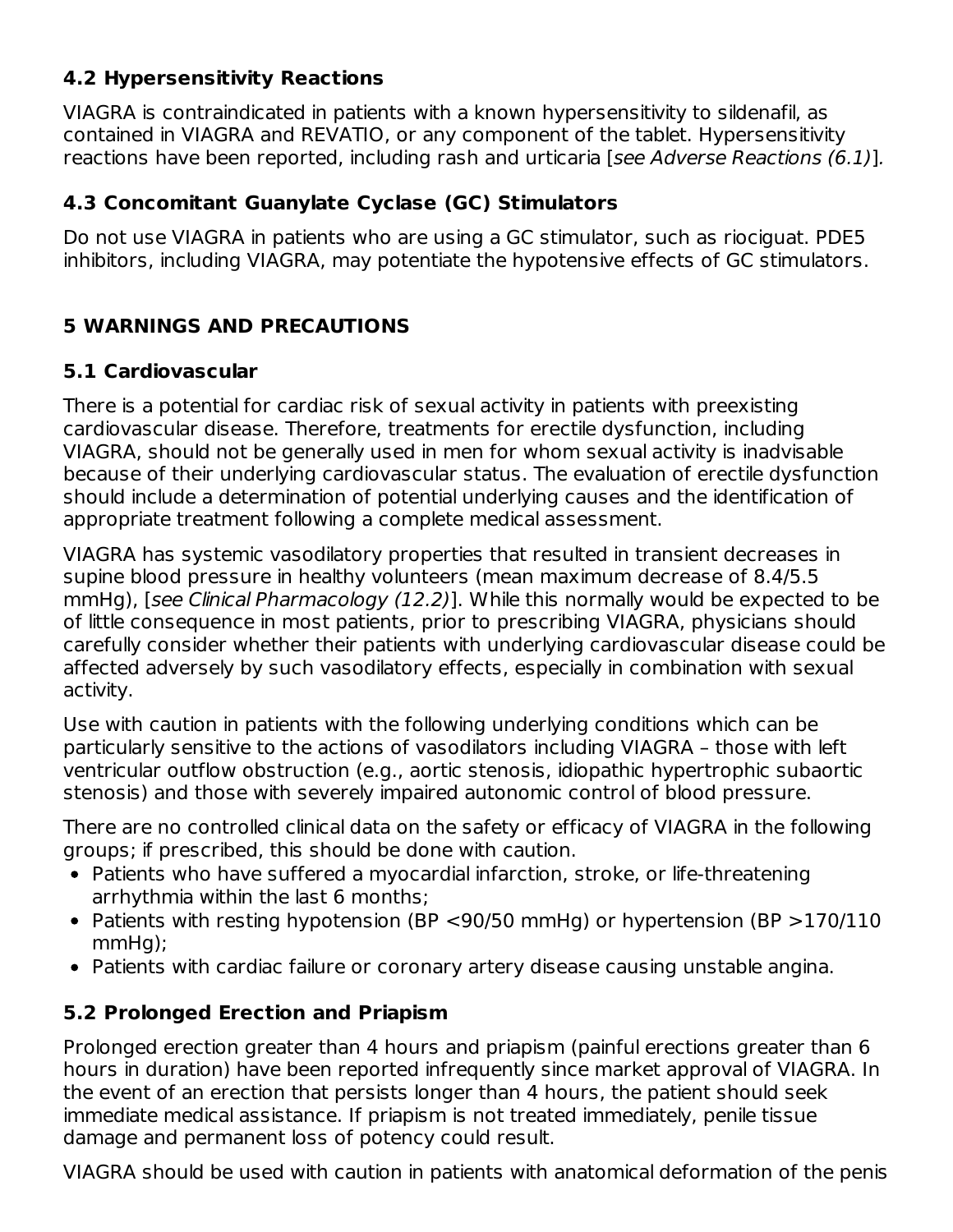(such as angulation, cavernosal fibrosis or Peyronie's disease), or in patients who have conditions which may predispose them to priapism (such as sickle cell anemia, multiple myeloma, or leukemia). However, there are no controlled clinical data on the safety or efficacy of VIAGRA in patients with sickle cell or related anemias.

## **5.3 Effects on the Eye**

Physicians should advise patients to stop use of all phosphodiesterase type 5 (PDE5) inhibitors, including VIAGRA, and seek medical attention in the event of a sudden loss of vision in one or both eyes. Such an event may be a sign of non-arteritic anterior ischemic optic neuropathy (NAION), a rare condition and a cause of decreased vision including permanent loss of vision, that has been reported rarely post-marketing in temporal association with the use of all PDE5 inhibitors. Based on published literature, the annual incidence of NAION is 2.5–11.8 cases per 100,000 in males aged ≥ 50. An observational case-crossover study evaluated the risk of NAION when PDE5 inhibitor use, as a class, occurred immediately before NAION onset (within 5 half-lives), compared to PDE5 inhibitor use in a prior time period. The results suggest an approximate 2-fold increase in the risk of NAION, with a risk estimate of 2.15 (95% CI 1.06, 4.34). A similar study reported a consistent result, with a risk estimate of 2.27 (95% CI 0.99, 5.20). Other risk factors for NAION, such as the presence of "crowded" optic disc, may have contributed to the occurrence of NAION in these studies.

Neither the rare post-marketing reports, nor the association of PDE5 inhibitor use and NAION in the observational studies, substantiate a causal relationship between PDE5 inhibitor use and NAION [see Adverse Reactions (6.2)].

Physicians should consider whether their patients with underlying NAION risk factors could be adversely affected by use of PDE5 inhibitors. Individuals who have already experienced NAION are at increased risk of NAION recurrence. Therefore, PDE5 inhibitors, including VIAGRA, should be used with caution in these patients and only when the anticipated benefits outweigh the risks. Individuals with "crowded" optic disc are also considered at greater risk for NAION compared to the general population, however, evidence is insufficient to support screening of prospective users of PDE5 inhibitors, including VIAGRA, for this uncommon condition.

There are no controlled clinical data on the safety or efficacy of VIAGRA in patients with retinitis pigmentosa (a minority of these patients have genetic disorders of retinal phosphodiesterases); if prescribed, this should be done with caution.

## **5.4 Hearing Loss**

Physicians should advise patients to stop taking PDE5 inhibitors, including VIAGRA, and seek prompt medical attention in the event of sudden decrease or loss of hearing. These events, which may be accompanied by tinnitus and dizziness, have been reported in temporal association to the intake of PDE5 inhibitors, including VIAGRA. It is not possible to determine whether these events are related directly to the use of PDE5 inhibitors or to other factors [see Adverse Reactions (6.1, 6.2)].

#### **5.5 Hypotension when Co-administered with Alpha-blockers or Antihypertensives**

Alpha-blockers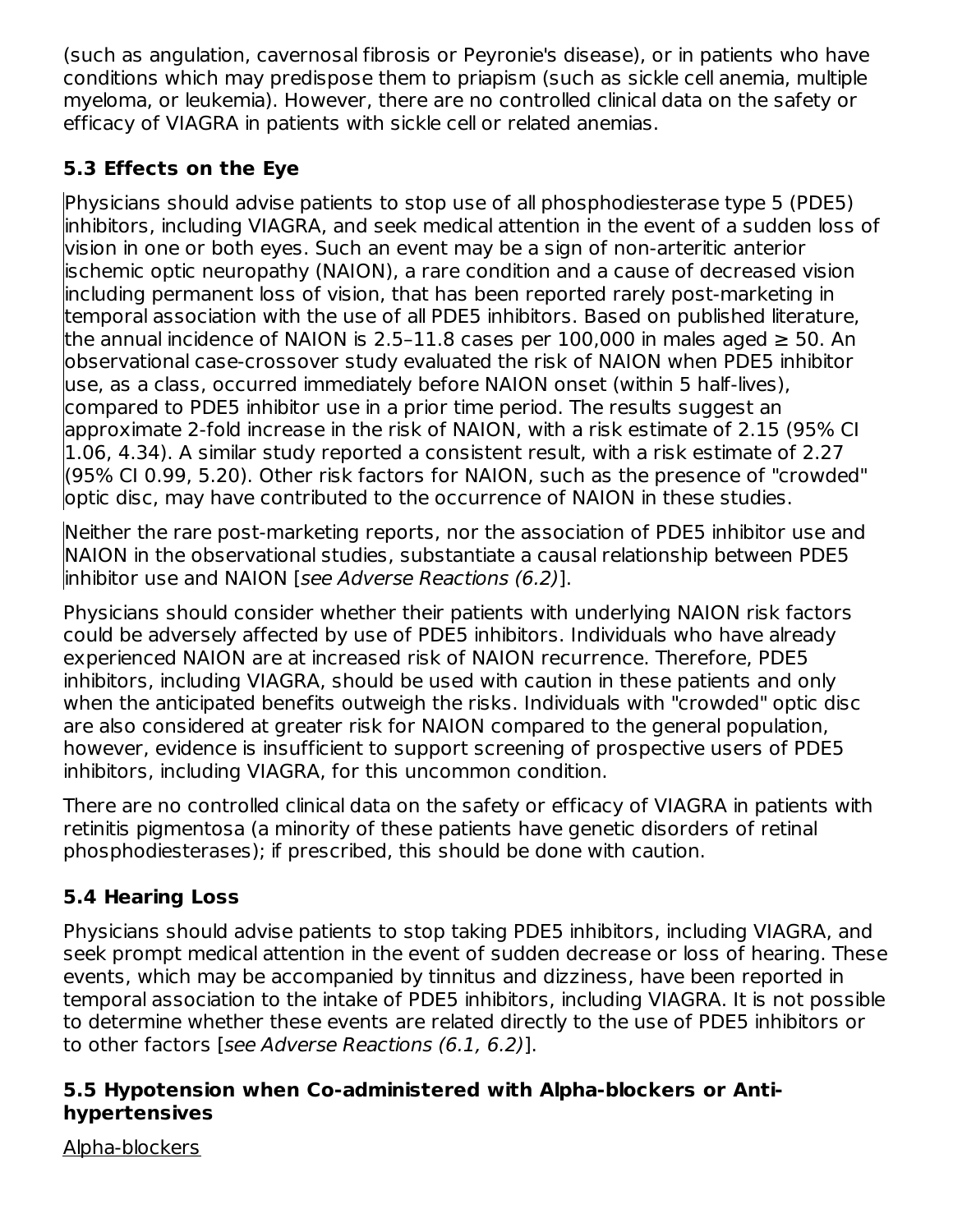Caution is advised when PDE5 inhibitors are co-administered with alpha-blockers. PDE5 inhibitors, including VIAGRA, and alpha-adrenergic blocking agents are both vasodilators with blood pressure lowering effects. When vasodilators are used in combination, an additive effect on blood pressure may occur. In some patients, concomitant use of these two drug classes can lower blood pressure significantly [see Drug Interactions (7.2) and Clinical Pharmacology (12.2)] leading to symptomatic hypotension (e.g., dizziness, lightheadedness, fainting).

Consideration should be given to the following:

- Patients who demonstrate hemodynamic instability on alpha-blocker therapy alone are at increased risk of symptomatic hypotension with concomitant use of PDE5 inhibitors. Patients should be stable on alpha-blocker therapy prior to initiating a PDE5 inhibitor.
- In those patients who are stable on alpha-blocker therapy, PDE5 inhibitors should be initiated at the lowest dose [see Dosage and Administration (2.3)].
- In those patients already taking an optimized dose of a PDE5 inhibitor, alpha-blocker therapy should be initiated at the lowest dose. Stepwise increase in alpha-blocker dose may be associated with further lowering of blood pressure when taking a PDE5 inhibitor.
- Safety of combined use of PDE5 inhibitors and alpha-blockers may be affected by other variables, including intravascular volume depletion and other anti-hypertensive drugs.

#### Anti-hypertensives

VIAGRA has systemic vasodilatory properties and may further lower blood pressure in patients taking anti-hypertensive medications.

In a separate drug interaction study, when amlodipine, 5 mg or 10 mg, and VIAGRA, 100 mg were orally administered concomitantly to hypertensive patients mean additional blood pressure reduction of 8 mmHg systolic and 7 mmHg diastolic were noted [see Drug Interactions (7.3) and Clinical Pharmacology (12.2)].

#### **5.6 Adverse Reactions with the Concomitant Use of Ritonavir**

The concomitant administration of the protease inhibitor ritonavir substantially increases serum concentrations of sildenafil (11-fold increase in AUC). If VIAGRA is prescribed to patients taking ritonavir, caution should be used. Data from subjects exposed to high systemic levels of sildenafil are limited. Decreased blood pressure, syncope, and prolonged erection were reported in some healthy volunteers exposed to high doses of sildenafil (200–800 mg). To decrease the chance of adverse reactions in patients taking ritonavir, a decrease in sildenafil dosage is recommended [see Dosage and Administration (2.4), Drug Interactions (7.4), and Clinical Pharmacology (12.3)].

#### **5.7 Combination with other PDE5 Inhibitors or Other Erectile Dysfunction Therapies**

The safety and efficacy of combinations of VIAGRA with other PDE5 Inhibitors, including REVATIO or other pulmonary arterial hypertension (PAH) treatments containing sildenafil, or other treatments for erectile dysfunction have not been studied. Such combinations may further lower blood pressure. Therefore, the use of such combinations is not recommended.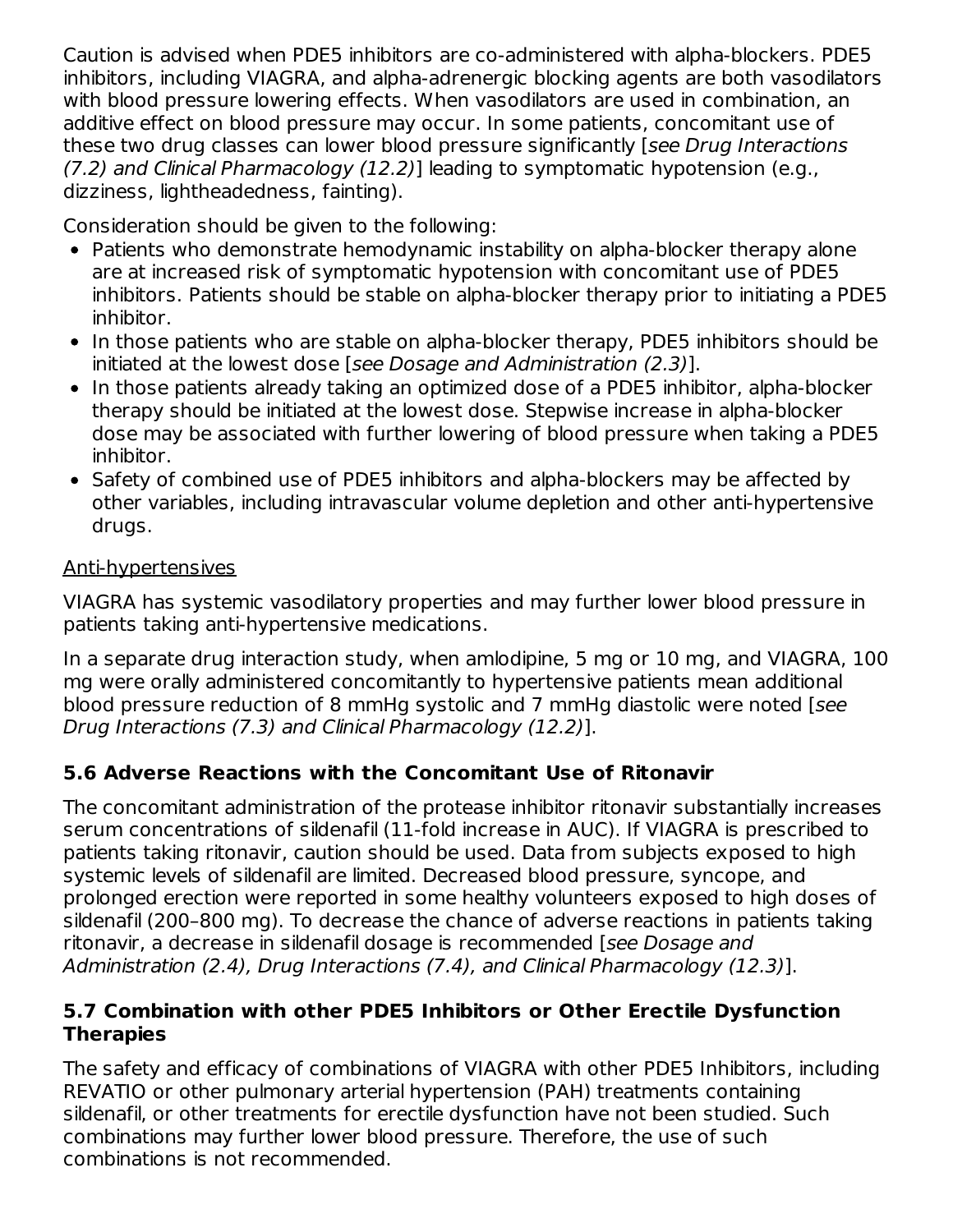## **5.8 Effects on Bleeding**

There have been postmarketing reports of bleeding events in patients who have taken VIAGRA. A causal relationship between VIAGRA and these events has not been established. In humans, VIAGRA has no effect on bleeding time when taken alone or with aspirin. However, in vitro studies with human platelets indicate that sildenafil potentiates the antiaggregatory effect of sodium nitroprusside (a nitric oxide donor). In addition, the combination of heparin and VIAGRA had an additive effect on bleeding time in the anesthetized rabbit, but this interaction has not been studied in humans.

The safety of VIAGRA is unknown in patients with bleeding disorders and patients with active peptic ulceration.

## **5.9 Counseling Patients About Sexually Transmitted Diseases**

The use of VIAGRA offers no protection against sexually transmitted diseases. Counseling of patients about the protective measures necessary to guard against sexually transmitted diseases, including the Human Immunodeficiency Virus (HIV), may be considered.

## **6 ADVERSE REACTIONS**

The following are discussed in more detail in other sections of the labeling:

- Cardiovascular [see Warnings and Precautions (5.1)]
- Prolonged Erection and Priapism [see Warnings and Precautions (5.2)]
- Effects on the Eye [see Warnings and Precautions (5.3)]
- Hearing Loss [see Warnings and Precautions (5.4)]
- Hypotension when Co-administered with Alpha-blockers or Anti-hypertensives [see Warnings and Precautions (5.5)]
- Adverse Reactions with the Concomitant Use of Ritonavir [see Warnings and Precautions (5.6)]
- Combination with other PDE5 Inhibitors or Other Erectile Dysfunction Therapies [see Warnings and Precautions (5.7)]
- Effects on Bleeding [see Warnings and Precautions (5.8)]
- Counseling Patients About Sexually Transmitted Diseases [see Warnings and Precautions (5.9)]

The most common adverse reactions reported in clinical trials ( $\geq 2\%$ ) are headache, flushing, dyspepsia, abnormal vision, nasal congestion, back pain, myalgia, nausea, dizziness, and rash.

## **6.1 Clinical Trials Experience**

Because clinical trials are conducted under widely varying conditions, adverse reaction rates observed in the clinical trials of a drug cannot be directly compared to rates in the clinical trials of another drug and may not reflect the rates observed in clinical practice.

VIAGRA was administered to over 3700 patients (aged 19–87 years) during premarketing clinical trials worldwide. Over 550 patients were treated for longer than one year.

In placebo-controlled clinical studies, the discontinuation rate due to adverse reactions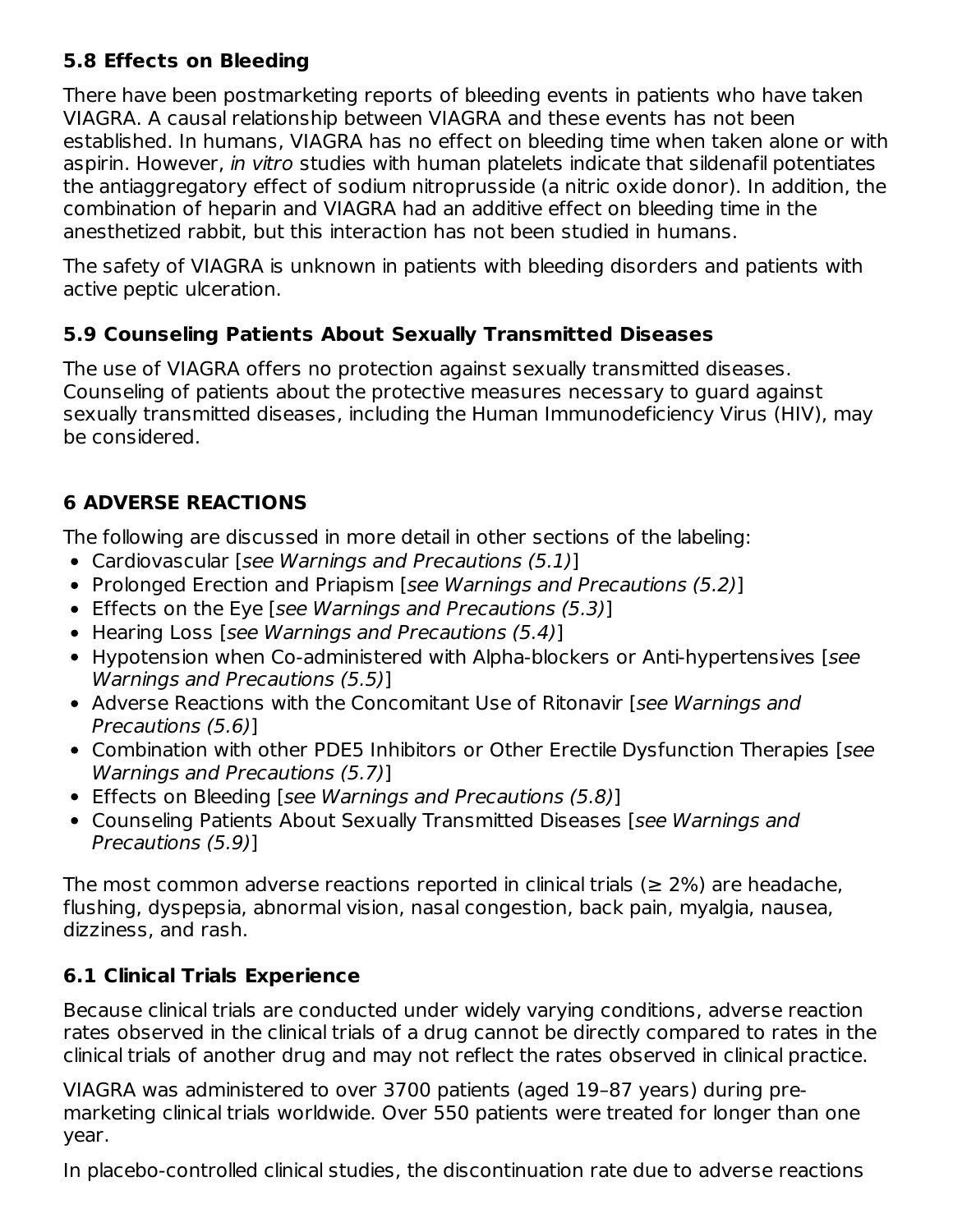for VIAGRA (2.5%) was not significantly different from placebo (2.3%).

In fixed-dose studies, the incidence of some adverse reactions increased with dose. The type of adverse reactions in flexible-dose studies, which reflect the recommended dosage regimen, was similar to that for fixed-dose studies. At doses above the recommended dose range, adverse reactions were similar to those detailed in Table 1 below but generally were reported more frequently.

| <b>Adverse</b><br><b>Reaction</b> | 25 <sub>mg</sub><br>$(n=312)$ | 50 mg<br>$(n=511)$ | 100 mg<br>$(n=506)$ | <b>Placebo</b><br>$(n=607)$ |
|-----------------------------------|-------------------------------|--------------------|---------------------|-----------------------------|
| Headache                          | 16%                           | 21%                | 28%                 | 7%                          |
| Flushing                          | 10%                           | 19%                | 18%                 | 2%                          |
| Dyspepsia                         | 3%                            | 9%                 | 17%                 | 2%                          |
| Abnormal<br>$vision*$             | 1%                            | 2%                 | 11%                 | $1\%$                       |
| Nasal<br>congestion               | 4%                            | 4%                 | 9%                  | 2%                          |
| Back pain                         | 3%                            | 4%                 | 4%                  | 2%                          |
| Myalgia                           | 2%                            | 2%                 | 4%                  | $1\%$                       |
| Nausea                            | 2%                            | 3%                 | 3%                  | $1\%$                       |
| <b>Dizziness</b>                  | 3%                            | 4%                 | 3%                  | 2%                          |
| Rash                              | 1%                            | 2%                 | 3%                  | 1%                          |

#### **Table 1: Adverse Reactions Reported by ≥2% of Patients Treated with VIAGRA and More Frequent than Placebo in Fixed-Dose Phase II/III Studies**

\* Abnormal Vision: Mild to moderate in severity and transient, predominantly color tinge to vision, but also increased sensitivity to light, or blurred vision.

When VIAGRA was taken as recommended (on an as-needed basis) in flexible-dose, placebo-controlled clinical trials of two to twenty-six weeks duration, patients took VIAGRA at least once weekly, and the following adverse reactions were reported:

#### **Table 2. Adverse Reactions Reported by ≥2% of Patients Treated with VIAGRA and More Frequent than Placebo in Flexible-Dose Phase II/III Studies**

| $N = 734$ |           |
|-----------|-----------|
|           | $N = 725$ |
| 16%       | 4%        |
| 10%       | 1%        |
| 7%        | 2%        |
| 4%        | 2%        |
| 3%        | 0%        |
| 2%        | 2%        |
| 2%        | 1%        |
|           |           |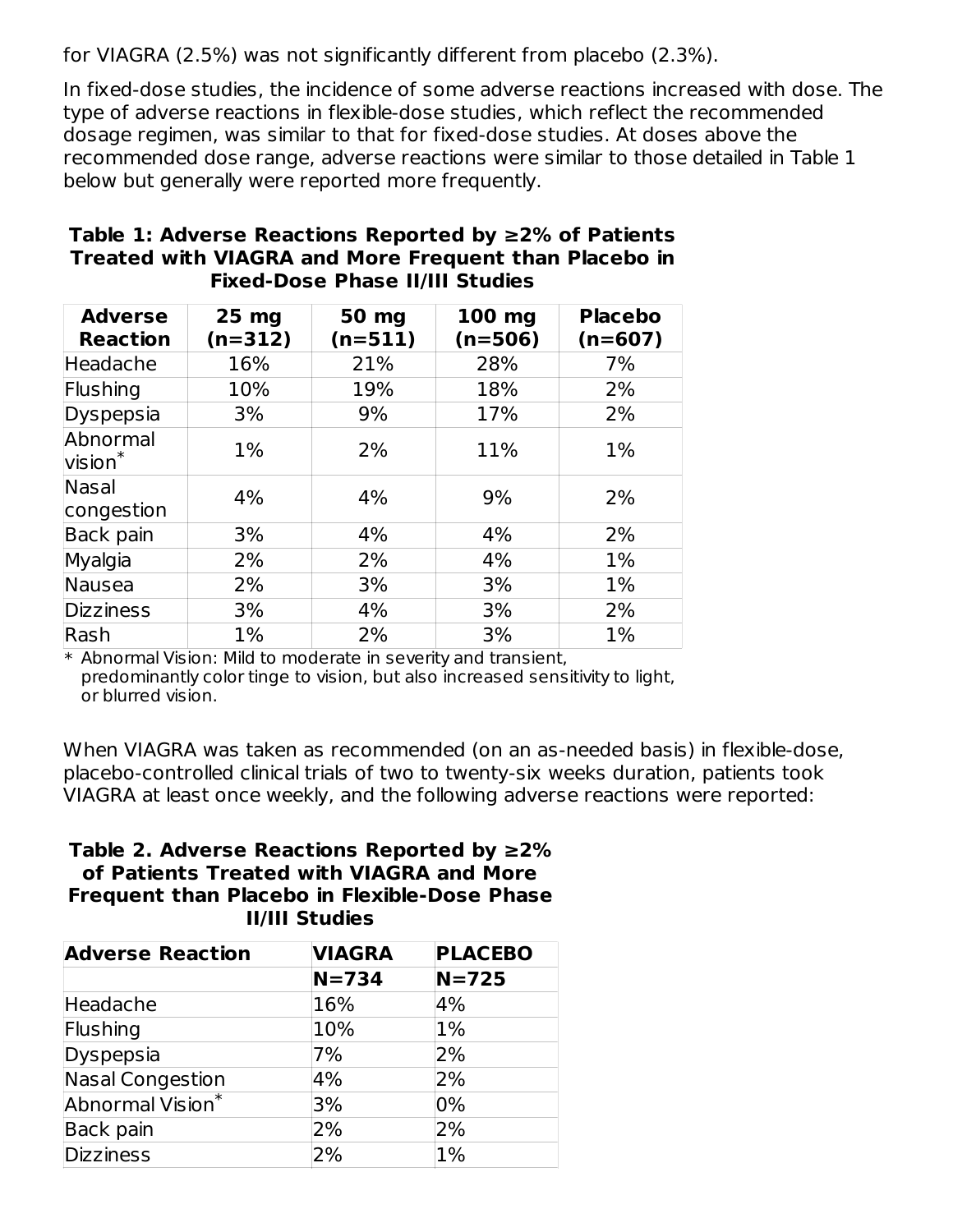| Rash   |   | ◡ |  |  |
|--------|---|---|--|--|
| $\sim$ | . |   |  |  |

 $\ast$  Abnormal Vision: Mild and transient, predominantly color tinge to vision, but also increased sensitivity to light or blurred vision. In these studies, only one patient discontinued due to abnormal vision.

The following events occurred in <2% of patients in controlled clinical trials; a causal relationship to VIAGRA is uncertain. Reported events include those with a plausible relation to drug use; omitted are minor events and reports too imprecise to be meaningful:

**Body as a Whole:** face edema, photosensitivity reaction, shock, asthenia, pain, chills, accidental fall, abdominal pain, allergic reaction, chest pain, accidental injury.

**Cardiovascular:** angina pectoris, AV block, migraine, syncope, tachycardia, palpitation, hypotension, postural hypotension, myocardial ischemia, cerebral thrombosis, cardiac arrest, heart failure, abnormal electrocardiogram, cardiomyopathy.

**Digestive:** vomiting, glossitis, colitis, dysphagia, gastritis, gastroenteritis, esophagitis, stomatitis, dry mouth, liver function tests abnormal, rectal hemorrhage, gingivitis.

**Hemic and Lymphatic:** anemia and leukopenia.

**Metabolic and Nutritional:** thirst, edema, gout, unstable diabetes, hyperglycemia, peripheral edema, hyperuricemia, hypoglycemic reaction, hypernatremia.

**Musculoskeletal**: arthritis, arthrosis, myalgia, tendon rupture, tenosynovitis, bone pain, myasthenia, synovitis.

**Nervous:** ataxia, hypertonia, neuralgia, neuropathy, paresthesia, tremor, vertigo, depression, insomnia, somnolence, abnormal dreams, reflexes decreased, hypesthesia.

**Respiratory:** asthma, dyspnea, laryngitis, pharyngitis, sinusitis, bronchitis, sputum increased, cough increased.

**Skin and Appendages:** urticaria, herpes simplex, pruritus, sweating, skin ulcer, contact dermatitis, exfoliative dermatitis.

**Special Senses:** sudden decrease or loss of hearing, mydriasis, conjunctivitis, photophobia, tinnitus, eye pain, ear pain, eye hemorrhage, cataract, dry eyes.

**Urogenital:** cystitis, nocturia, urinary frequency, breast enlargement, urinary incontinence, abnormal ejaculation, genital edema and anorgasmia.

Analysis of the safety database from controlled clinical trials showed no apparent difference in adverse reactions in patients taking VIAGRA with and without antihypertensive medication. This analysis was performed retrospectively, and was not powered to detect any pre-specified difference in adverse reactions.

#### **6.2 Postmarketing Experience**

The following adverse reactions have been identified during post approval use of VIAGRA. Because these reactions are reported voluntarily from a population of uncertain size, it is not always possible to reliably estimate their frequency or establish a causal relationship to drug exposure. These events have been chosen for inclusion either due to their seriousness, reporting frequency, lack of clear alternative causation, or a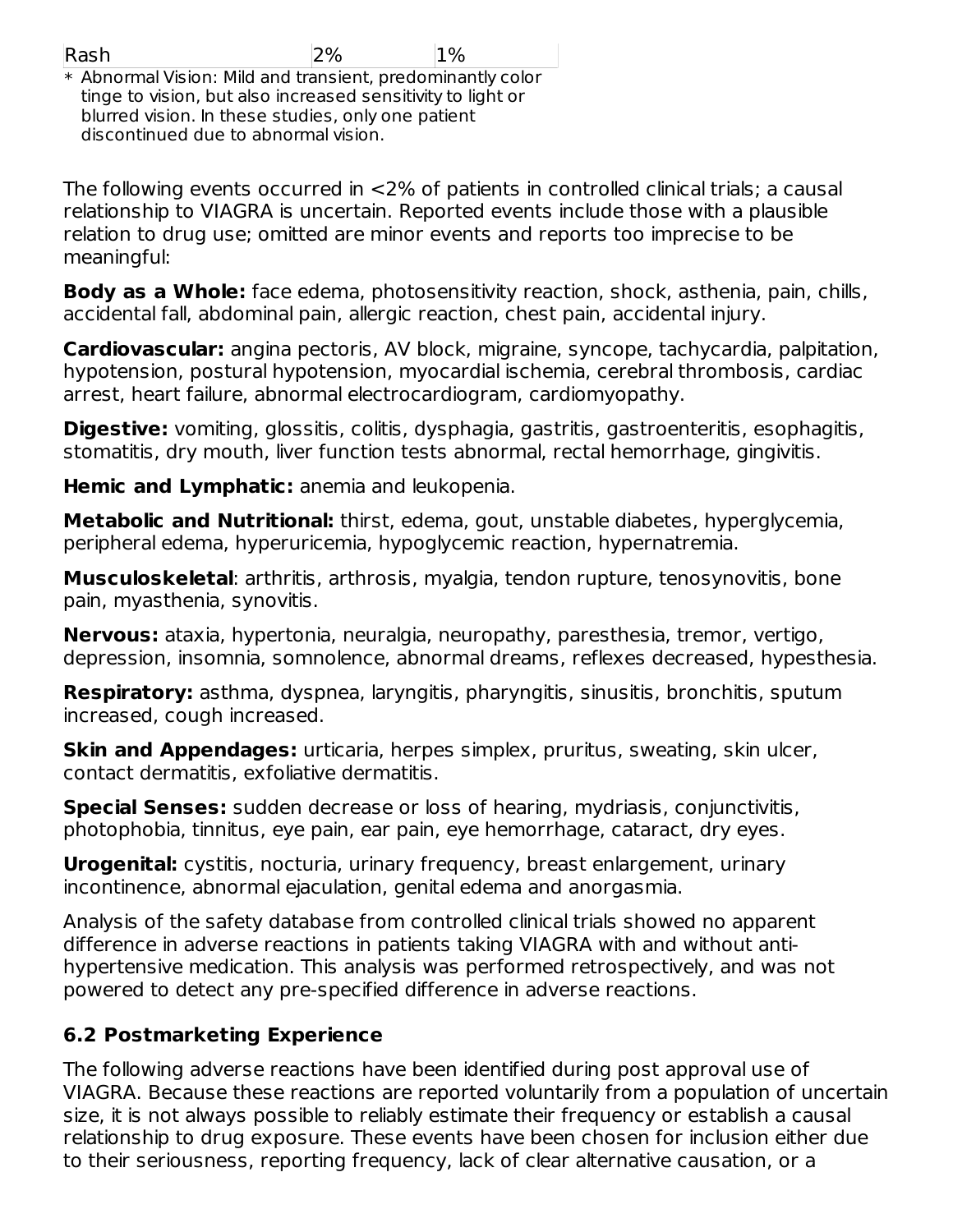combination of these factors.

#### **Cardiovascular and cerebrovascular**

Serious cardiovascular, cerebrovascular, and vascular events, including myocardial infarction, sudden cardiac death, ventricular arrhythmia, cerebrovascular hemorrhage, transient ischemic attack, hypertension, subarachnoid and intracerebral hemorrhages, and pulmonary hemorrhage have been reported post-marketing in temporal association with the use of VIAGRA. Most, but not all, of these patients had preexisting cardiovascular risk factors. Many of these events were reported to occur during or shortly after sexual activity, and a few were reported to occur shortly after the use of VIAGRA without sexual activity. Others were reported to have occurred hours to days after the use of VIAGRA and sexual activity. It is not possible to determine whether these events are related directly to VIAGRA, to sexual activity, to the patient's underlying cardiovascular disease, to a combination of these factors, or to other factors [see Warnings and Precautions (5.1) and Patient Counseling Information (17)].

**Hemic and Lymphatic:** vaso-occlusive crisis: In a small, prematurely terminated study of REVATIO (sildenafil) in patients with pulmonary arterial hypertension (PAH) secondary to sickle cell disease, vaso-occlusive crises requiring hospitalization were more commonly reported in patients who received sildenafil than in those randomized to placebo. The clinical relevance of this finding to men treated with VIAGRA for ED is not known.

**Nervous:** seizure, seizure recurrence, anxiety, and transient global amnesia.

#### **Respiratory:** epistaxis

#### **Special senses:**

**Hearing:** Cases of sudden decrease or loss of hearing have been reported postmarketing in temporal association with the use of PDE5 inhibitors, including VIAGRA. In some of the cases, medical conditions and other factors were reported that may have also played a role in the otologic adverse events. In many cases, medical follow-up information was limited. It is not possible to determine whether these reported events are related directly to the use of VIAGRA, to the patient's underlying risk factors for hearing loss, a combination of these factors, or to other factors [see Warnings and Precautions (5.4) and Patient Counseling Information (17)].

**Ocular:** diplopia, temporary vision loss/decreased vision, ocular redness or bloodshot appearance, ocular burning, ocular swelling/pressure, increased intraocular pressure, retinal edema, retinal vascular disease or bleeding, and vitreous traction/detachment.

Non-arteritic anterior ischemic optic neuropathy (NAION), a cause of decreased vision including permanent loss of vision, has been reported rarely post-marketing in temporal association with the use of phosphodiesterase type 5 (PDE5) inhibitors, including VIAGRA. Most, but not all, of these patients had underlying anatomic or vascular risk factors for developing NAION, including but not necessarily limited to: low cup to disc ratio ("crowded disc"), age over 50, diabetes, hypertension, coronary artery disease, hyperlipidemia and smoking [see Warnings and Precautions (5.3) and Patient Counseling Information (17)].

**Urogenital:** prolonged erection, priapism [see Warnings and Precautions (5.2) and Patient Counseling Information (17)], and hematuria.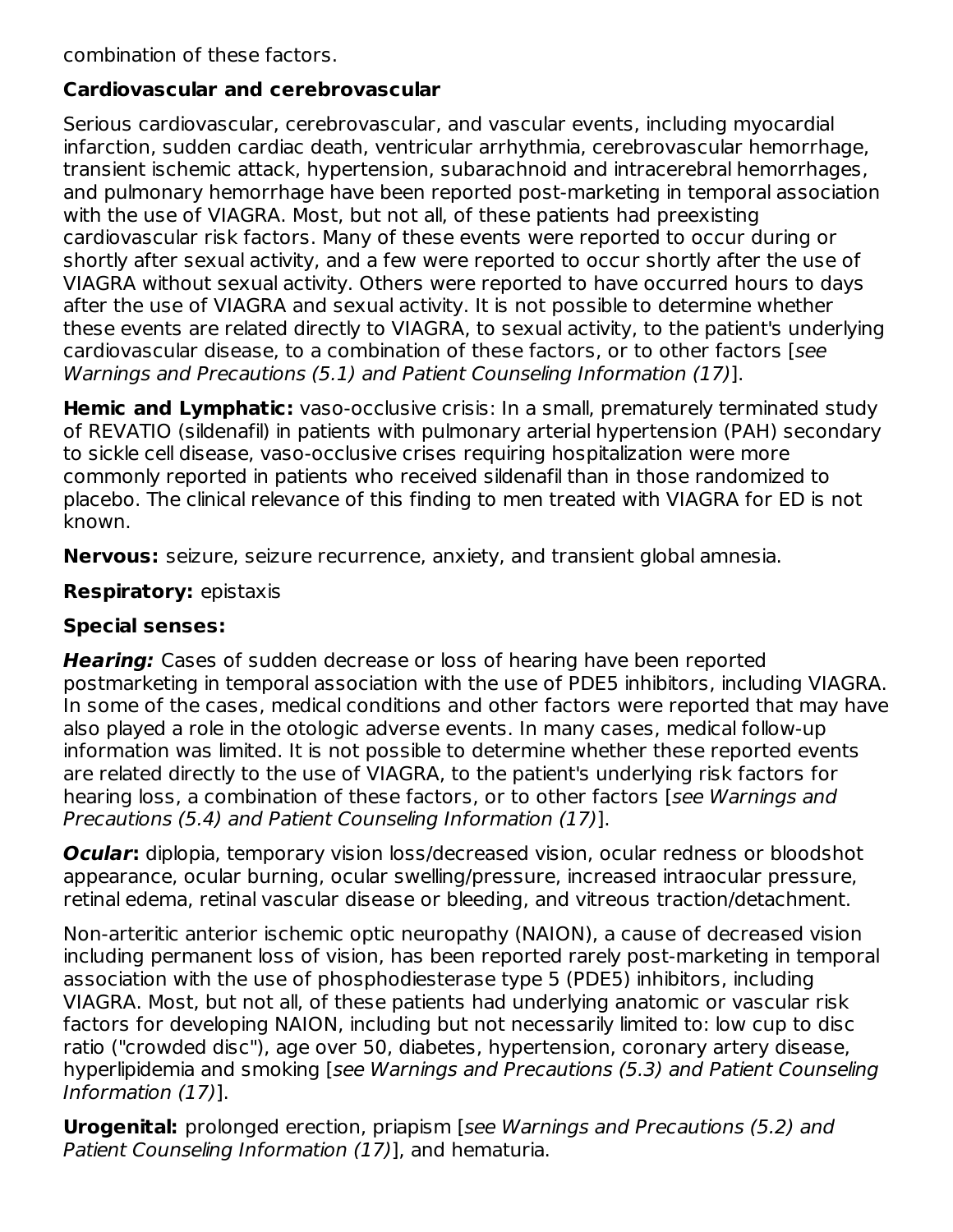## **7 DRUG INTERACTIONS**

#### **7.1 Nitrates**

Administration of VIAGRA with nitric oxide donors such as organic nitrates or organic nitrites in any form is contraindicated. Consistent with its known effects on the nitric oxide/cGMP pathway, VIAGRA was shown to potentiate the hypotensive effects of nitrates [see Dosage and Administration (2.3), Contraindications (4.1), Clinical Pharmacology (12.2)].

### **7.2 Alpha-blockers**

Use caution when co-administering alpha-blockers with VIAGRA because of potential additive blood pressure-lowering effects. When VIAGRA is co-administered with an alpha-blocker, patients should be stable on alpha-blocker therapy prior to initiating VIAGRA treatment and VIAGRA should be initiated at the lowest dose [see Dosage and Administration (2.3),Warnings and Precautions (5.5), Clinical Pharmacology (12.2)].

#### **7.3 Amlodipine**

When VIAGRA 100 mg was co-administered with amlodipine (5 mg or 10 mg) to hypertensive patients, the mean additional reduction on supine blood pressure was 8 mmHg systolic and 7 mmHg diastolic [see Warnings and Precautions (5.5), Clinical Pharmacology (12.2)].

#### **7.4 Ritonavir and other CYP3A4 inhibitors**

Co-administration of ritonavir, a strong CYP3A4 inhibitor, greatly increased the systemic exposure of sildenafil (11-fold increase in AUC). It is therefore recommended not to exceed a maximum single dose of 25 mg of VIAGRA in a 48 hour period [see Dosage and Administration (2.4), Warnings and Precautions (5.6), Clinical Pharmacology (12.3)].

Co-administration of erythromycin, a moderate CYP3A4 inhibitor, resulted in a 160% and 182% increases in sildenafil C<sub>max</sub> and AUC, respectively. Co-administration of saquinavir, a strong CYP3A4 inhibitor, resulted in 140% and 210% increases in sildenafil C $_{\sf max}$  and AUC, respectively. Stronger CYP3A4 inhibitors such as ketoconazole or itraconazole could be expected to have greater effects than seen with saquinavir. A starting dose of 25 mg of VIAGRA should be considered in patients taking erythromycin or strong CYP3A4 inhibitors (such as saquinavir, ketoconazole, itraconazole) [see Dosage and Administration (2.4), Clinical Pharmacology (12.3)].

#### **7.5 Alcohol**

In a drug-drug interaction study sildenafil 50 mg given with alcohol 0.5 g/kg in which mean maximum blood alcohol levels of 0.08% was achieved, sildenafil did not potentiate the hypotensive effect of alcohol in healthy volunteers [see Clinical Pharmacology (12.2)].

#### **8 USE IN SPECIFIC POPULATIONS**

#### **8.1 Pregnancy**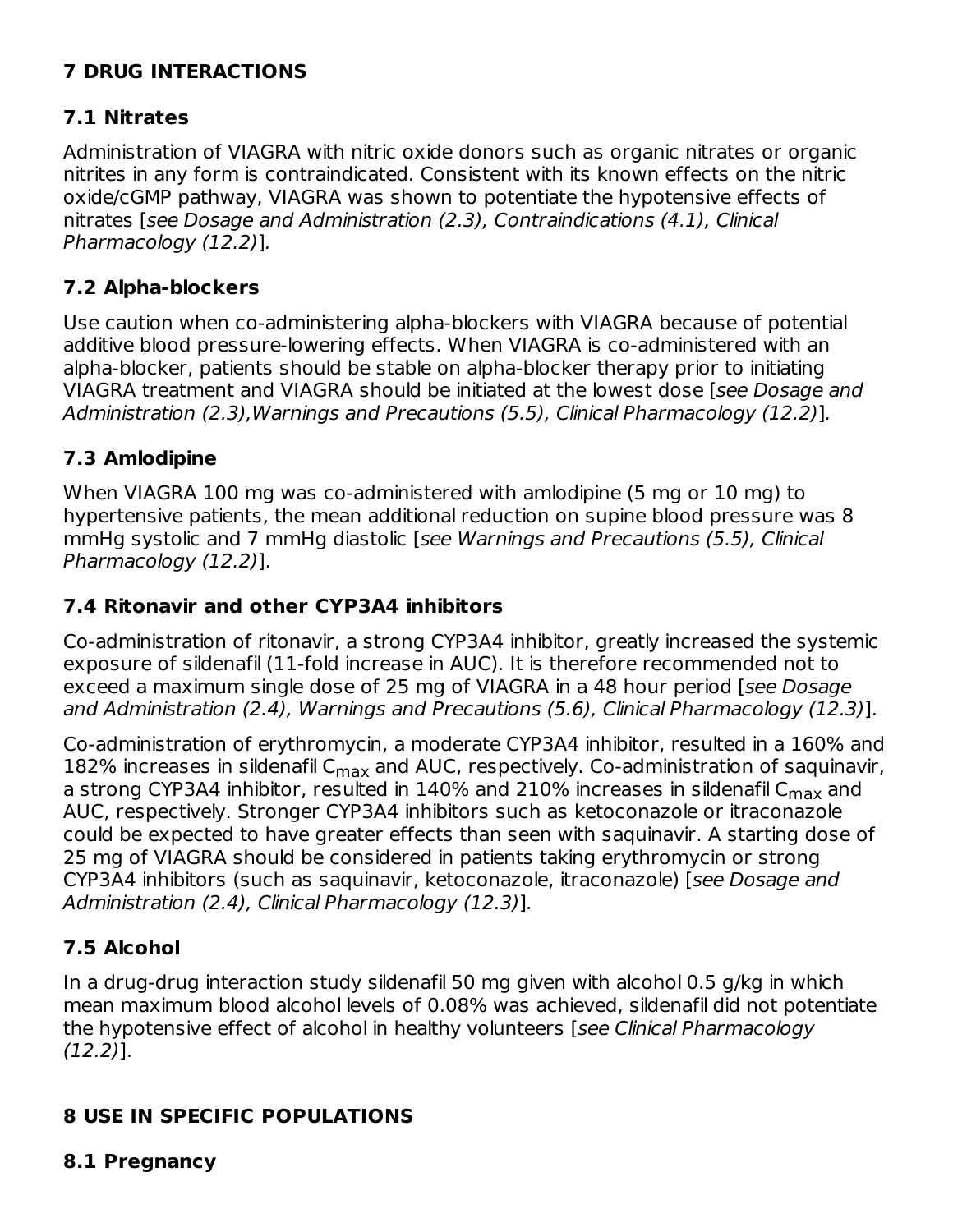#### Risk Summary

VIAGRA is not indicated for use in females.

There are no data with the use of VIAGRA in pregnant women to inform any drugassociated risks for adverse developmental outcomes. Animal reproduction studies conducted with sildenafil did not show adverse developmental outcomes when administered during organogenesis in rats and rabbits at oral doses up to 16 and 32 times, respectively, the maximum recommended human dose (MRHD) of 100 mg/day on a mg/m<sup>2</sup> basis (*see Data*).

### Data

#### Animal Data

No evidence of teratogenicity, embryotoxicity or fetotoxicity was observed in rats and rabbits which received oral doses up to 200 mg/kg/day during organogenesis. These doses represent, respectively, about 16 and 32 times the MRHD on a mg/m<sup>2</sup> basis in a 50 kg subject. In the rat pre- and postnatal development study, the no observed adverse effect dose was 30 mg/kg/day given for 36 days, about 2 times the MRHD on a  $mg/m<sup>2</sup>$  basis in a 50 kg subject.

## **8.2 Lactation**

#### Risk Summary

VIAGRA is not indicated for use in females.

Limited data indicate that sildenafil and its active metabolite are present in human milk. There is no information on the effects on the breastfed child, or the effects on milk production.

#### **8.4 Pediatric Use**

VIAGRA is not indicated for use in pediatric patients. Safety and effectiveness have not been established in pediatric patients.

## **8.5 Geriatric Use**

Healthy elderly volunteers (65 years or over) had a reduced clearance of sildenafil resulting in approximately 84% and 107% higher plasma AUC values of sildenafil and its active N-desmethyl metabolite, respectively, compared to those seen in healthy young volunteers (18-45 years) [see Clinical Pharmacology (12.3)]. Due to age-differences in plasma protein binding, the corresponding increase in the AUC of free (unbound) sildenafil and its active N-desmethyl metabolite were 45% and 57%, respectively [see Clinical Pharmacology (12.3)].

Of the total number of subjects in clinical studies of Viagra, 18% were 65 years and older, while 2% were 75 years and older. No overall differences in safety or efficacy were observed between older ( $\geq 65$  years of age) and younger ( $\lt 65$  years of age) subjects.

However, since higher plasma levels may increase the incidence of adverse reactions, a starting dose of 25 mg should be considered in older subjects due to the higher systemic exposure [see Dosage and Administration (2.5)].

## **8.6 Renal Impairment**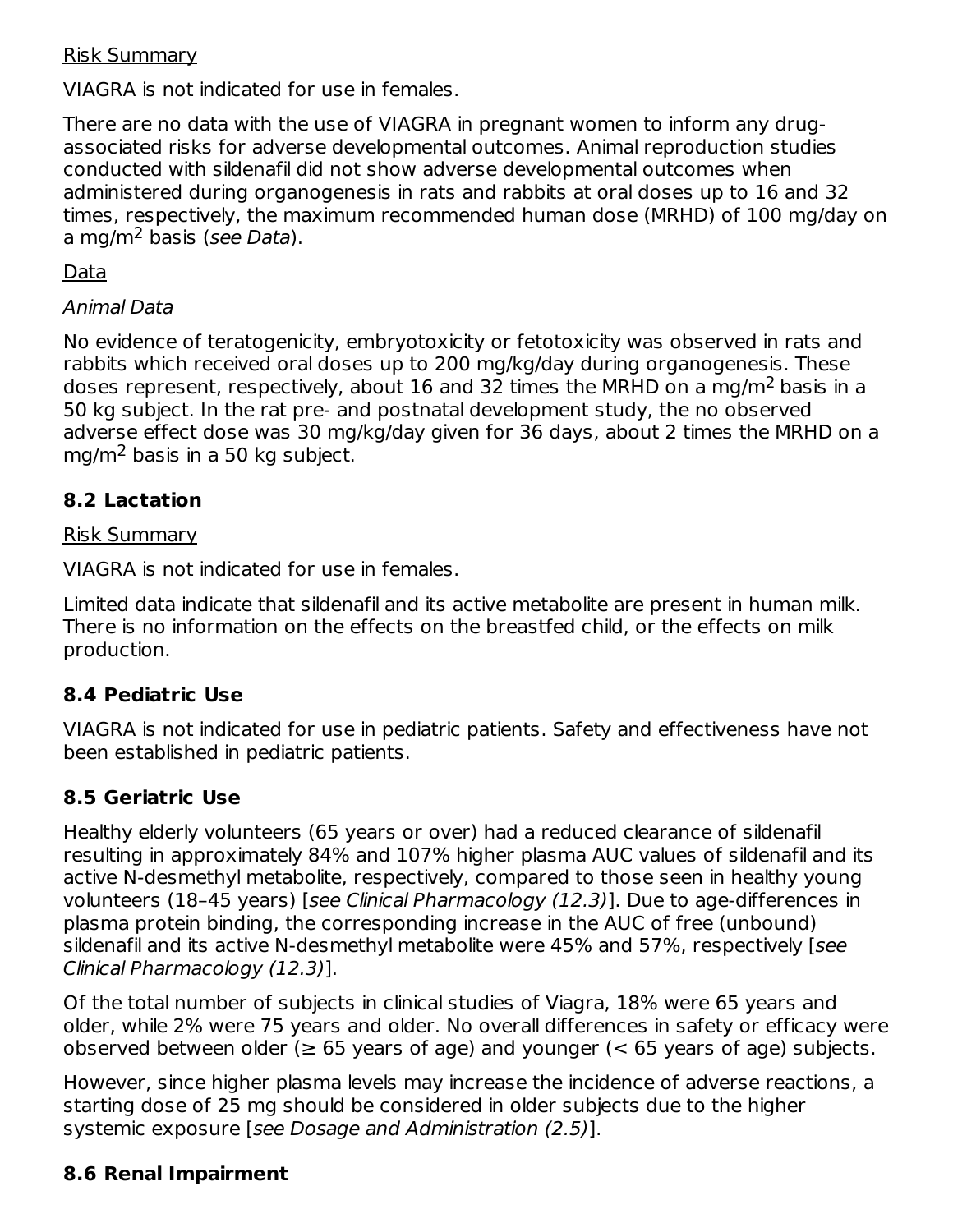No dose adjustment is required for mild (CLcr=50–80 mL/min) and moderate (CLcr=30– 49 mL/min) renal impairment. In volunteers with severe renal impairment (Clcr<30 mL/min), sildenafil clearance was reduced, resulting in higher plasma exposure of sildenafil (~2 fold), approximately doubling of  $\mathsf{C}_{\mathsf{max}}$  and AUC. A starting dose of 25 mg should be considered in patients with severe renal impairment [see Dosage and Administration (2.5) and Clinical Pharmacology (12.3)].

## **8.7 Hepatic Impairment**

In volunteers with hepatic impairment (Child-Pugh Class A and B), sildenafil clearance was reduced, resulting in higher plasma exposure of sildenafil (47% for C<sub>max</sub> and 85% for AUC). The pharmacokinetics of sildenafil in patients with severely impaired hepatic function (Child-Pugh Class C) have not been studied. A starting dose of 25 mg should be considered in patients with any degree of hepatic impairment [see Dosage and Administration (2.5) and Clinical Pharmacology (12.3)].

## **10 OVERDOSAGE**

In studies with healthy volunteers of single doses up to 800 mg, adverse reactions were similar to those seen at lower doses but incidence rates and severities were increased.

In cases of overdose, standard supportive measures should be adopted as required. Renal dialysis is not expected to accelerate clearance as sildenafil is highly bound to plasma proteins and it is not eliminated in the urine.

## **11 DESCRIPTION**

VIAGRA (sildenafil citrate), an oral therapy for erectile dysfunction, is the citrate salt of sildenafil, a selective inhibitor of cyclic guanosine monophosphate (cGMP)-specific phosphodiesterase type 5 (PDE5).

Sildenafil citrate is designated chemically as 1-[[3-(6,7-dihydro-1-methyl-7-oxo-3-propyl-1H-pyrazolo[4,3-d]pyrimidin-5-yl)-4-ethoxyphenyl]sulfonyl]-4-methylpiperazine citrate and has the following structural formula:



Sildenafil citrate is a white to off-white crystalline powder with a solubility of 3.5 mg/mL in water and a molecular weight of 666.7.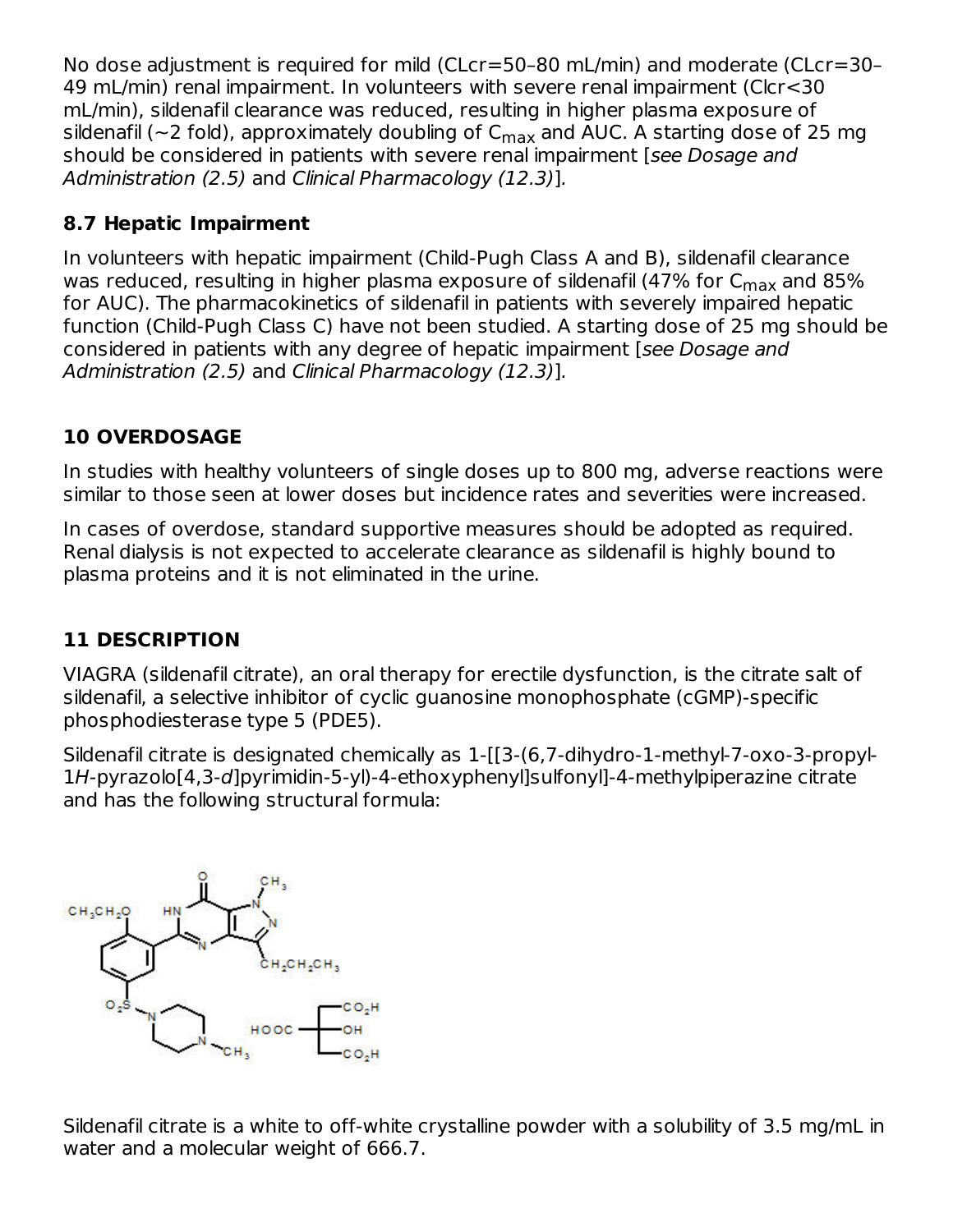VIAGRA is formulated as blue, film-coated rounded-diamond-shaped tablets equivalent to 25 mg, 50 mg and 100 mg of sildenafil for oral administration. In addition to the active ingredient, sildenafil citrate, each tablet contains the following inactive ingredients: microcrystalline cellulose, anhydrous dibasic calcium phosphate, croscarmellose sodium, magnesium stearate, hypromellose, titanium dioxide, lactose, triacetin, and FD & C Blue #2 aluminum lake.

## **12 CLINICAL PHARMACOLOGY**

## **12.1 Mechanism of Action**

The physiologic mechanism of erection of the penis involves release of nitric oxide (NO) in the corpus cavernosum during sexual stimulation. NO then activates the enzyme guanylate cyclase, which results in increased levels of cyclic guanosine monophosphate (cGMP), producing smooth muscle relaxation in the corpus cavernosum and allowing inflow of blood.

Sildenafil enhances the effect of NO by inhibiting phosphodiesterase type 5 (PDE5), which is responsible for degradation of cGMP in the corpus cavernosum. Sildenafil has no direct relaxant effect on isolated human corpus cavernosum. When sexual stimulation causes local release of NO, inhibition of PDE5 by sildenafil causes increased levels of cGMP in the corpus cavernosum, resulting in smooth muscle relaxation and inflow of blood to the corpus cavernosum. Sildenafil at recommended doses has no effect in the absence of sexual stimulation.

## Binding Characteristics

Studies in vitro have shown that sildenafil is selective for PDE5. Its effect is more potent on PDE5 than on other known phosphodiesterases (10-fold for PDE6, >80-fold for PDE1, >700-fold for PDE2, PDE3, PDE4, PDE7, PDE8, PDE9, PDE10, and PDE11). Sildenafil is approximately 4,000-fold more selective for PDE5 compared to PDE3. PDE3 is involved in control of cardiac contractility. Sildenafil is only about 10-fold as potent for PDE5 compared to PDE6, an enzyme found in the retina which is involved in the phototransduction pathway of the retina. This lower selectivity is thought to be the basis for abnormalities related to color vision [see Clinical Pharmacology (12.2)].

In addition to human corpus cavernosum smooth muscle, PDE5 is also found in other tissues including platelets, vascular and visceral smooth muscle, and skeletal muscle, brain, heart, liver, kidney, lung, pancreas, prostate, bladder, testis, and seminal vesicle. The inhibition of PDE5 in some of these tissues by sildenafil may be the basis for the enhanced platelet antiaggregatory activity of NO observed in vitro, an inhibition of platelet thrombus formation in vivo and peripheral arterial-venous dilatation in vivo.

## **12.2 Pharmacodynamics**

**Effects of VIAGRA on Erectile Response:** In eight double-blind, placebo-controlled crossover studies of patients with either organic or psychogenic erectile dysfunction, sexual stimulation resulted in improved erections, as assessed by an objective measurement of hardness and duration of erections (RigiScan $^{\circledR}$ ), after VIAGRA administration compared with placebo. Most studies assessed the efficacy of VIAGRA approximately 60 minutes post dose. The erectile response, as assessed by RigiScan $^\circledR$ , generally increased with increasing sildenafil dose and plasma concentration. The time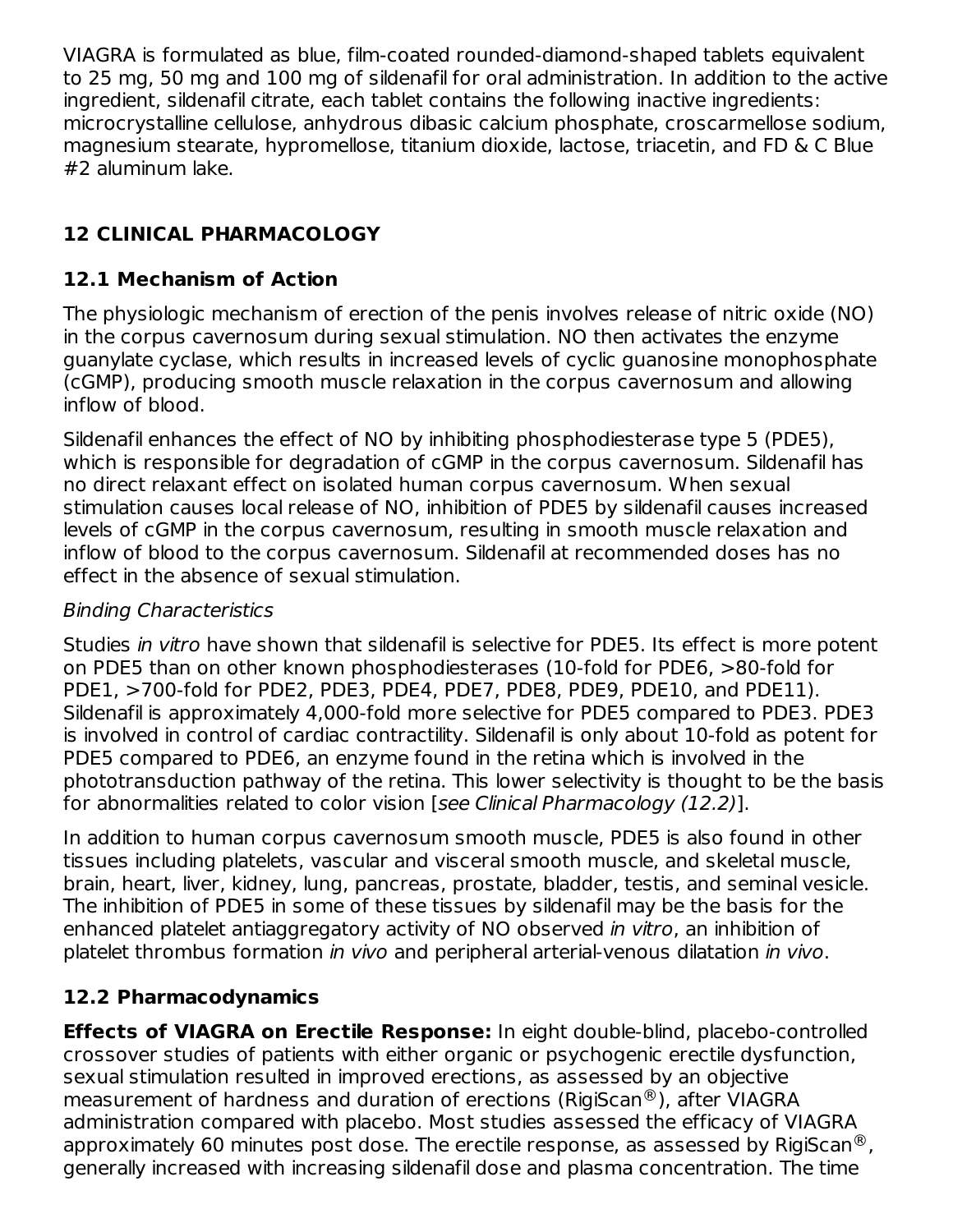course of effect was examined in one study, showing an effect for up to 4 hours but the response was diminished compared to 2 hours.

**Effects of VIAGRA on Blood Pressure:** Single oral doses of sildenafil (100 mg) administered to healthy volunteers produced decreases in sitting blood pressure (mean maximum decrease in systolic/diastolic blood pressure of 8.3/5.3 mmHg). The decrease in sitting blood pressure was most notable approximately 1–2 hours after dosing, and was not different than placebo at 8 hours. Similar effects on blood pressure were noted with 25 mg, 50 mg and 100 mg of VIAGRA, therefore the effects are not related to dose or plasma levels within this dosage range. Larger effects were recorded among patients receiving concomitant nitrates [see Contraindications (4.1)].



**Figure 1: Mean Change from Baseline in Sitting Systolic Blood Pressure, Healthy Volunteers.**

#### **Effects of VIAGRA on Blood Pressure When Nitroglycerin is Subsequently**

**Administered:** Based on the pharmacokinetic profile of a single 100 mg oral dose given to healthy normal volunteers, the plasma levels of sildenafil at 24 hours post dose are approximately 2 ng/mL (compared to peak plasma levels of approximately 440 ng/mL). In the following patients: age >65 years, hepatic impairment (e.g., cirrhosis), severe renal impairment (e.g., creatinine clearance <30 mL/min), and concomitant use of erythromycin or strong CYP3A4 inhibitors, plasma levels of sildenafil at 24 hours post dose have been found to be 3 to 8 times higher than those seen in healthy volunteers. Although plasma levels of sildenafil at 24 hours post dose are much lower than at peak concentration, it is unknown whether nitrates can be safely co-administered at this time point [see Contraindications (4.1)].

**Effects of VIAGRA on Blood Pressure When Co-administered with Alpha-Blockers:** Three double-blind, placebo-controlled, randomized, two-way crossover studies were conducted to assess the interaction of VIAGRA with doxazosin, an alpha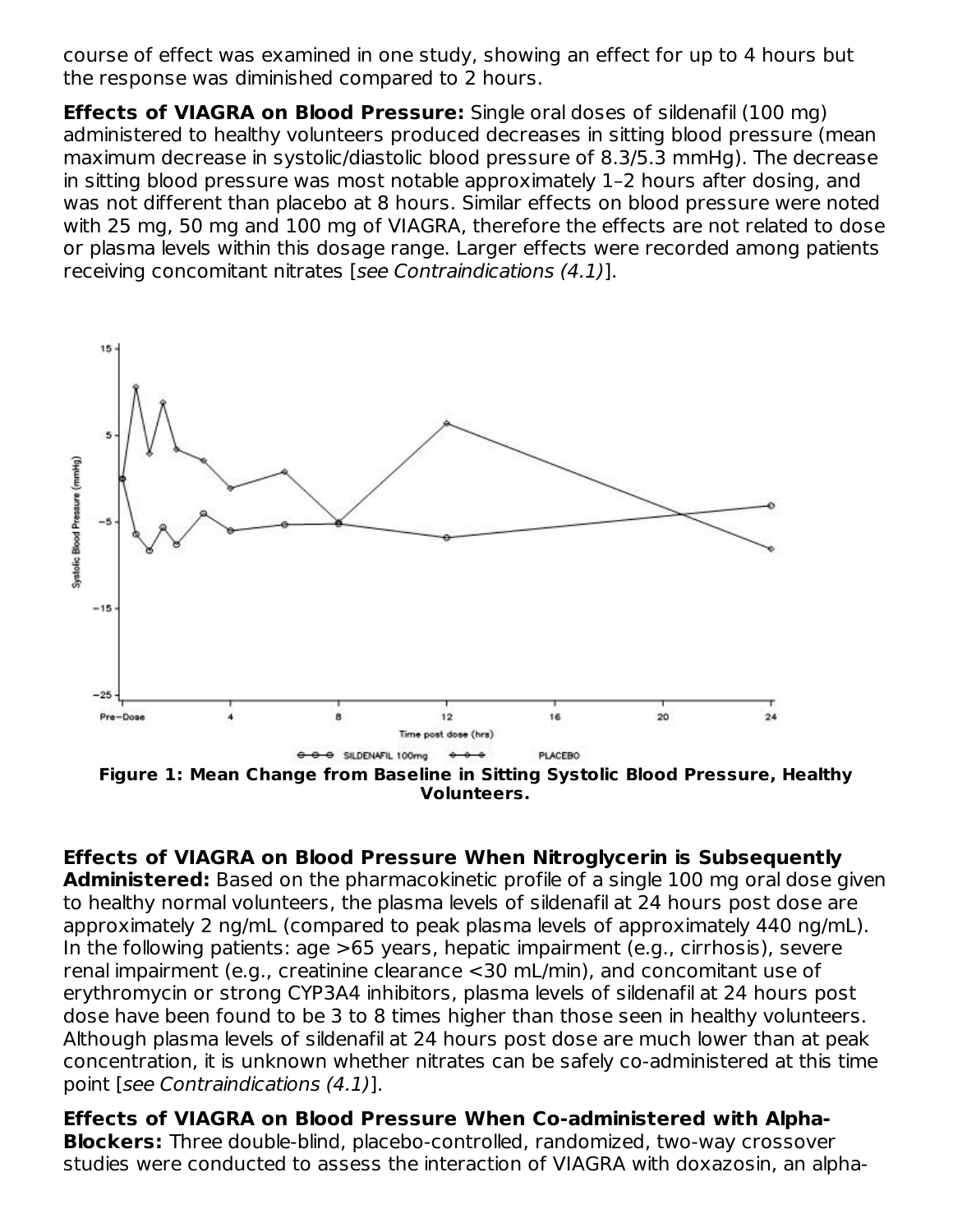adrenergic blocking agent.

Study 1: VIAGRA with Doxazosin

In the first study, a single oral dose of VIAGRA 100 mg or matching placebo was administered in a 2-period crossover design to 4 generally healthy males with benign prostatic hyperplasia (BPH). Following at least 14 consecutive daily doses of doxazosin, VIAGRA 100 mg or matching placebo was administered simultaneously with doxazosin. Following a review of the data from these first 4 subjects (details provided below), the VIAGRA dose was reduced to 25 mg. Thereafter, 17 subjects were treated with VIAGRA 25 mg or matching placebo in combination with doxazosin 4 mg (15 subjects) or doxazosin 8 mg (2 subjects). The mean subject age was 66.5 years.

For the 17 subjects who received VIAGRA 25 mg and matching placebo, the placebosubtracted mean maximum decreases from baseline (95% CI) in systolic blood pressure were as follows:

| Placebo-subtracted<br>mean maximum<br>decrease in systolic<br>blood pressure (mm<br>Hg) | VIAGRA 25 mg        |
|-----------------------------------------------------------------------------------------|---------------------|
| Supine                                                                                  | $ 7.4$ (-0.9, 15.7) |
| Standing                                                                                | $ 6.0$ (-0.8, 12.8) |

The mean profiles of the change from baseline in standing systolic blood pressure in subjects treated with doxazosin in combination with 25 mg VIAGRA or matching placebo are shown in Figure 2.



#### **Figure 2: Mean Standing Systolic Blood Pressure Change from Baseline**

Blood pressure was measured immediately pre-dose and at 15, 30, 45 minutes, and 1, 1.5, 2, 2.5, 3, 4, 6 and 8 hours after VIAGRA or matching placebo. Outliers were defined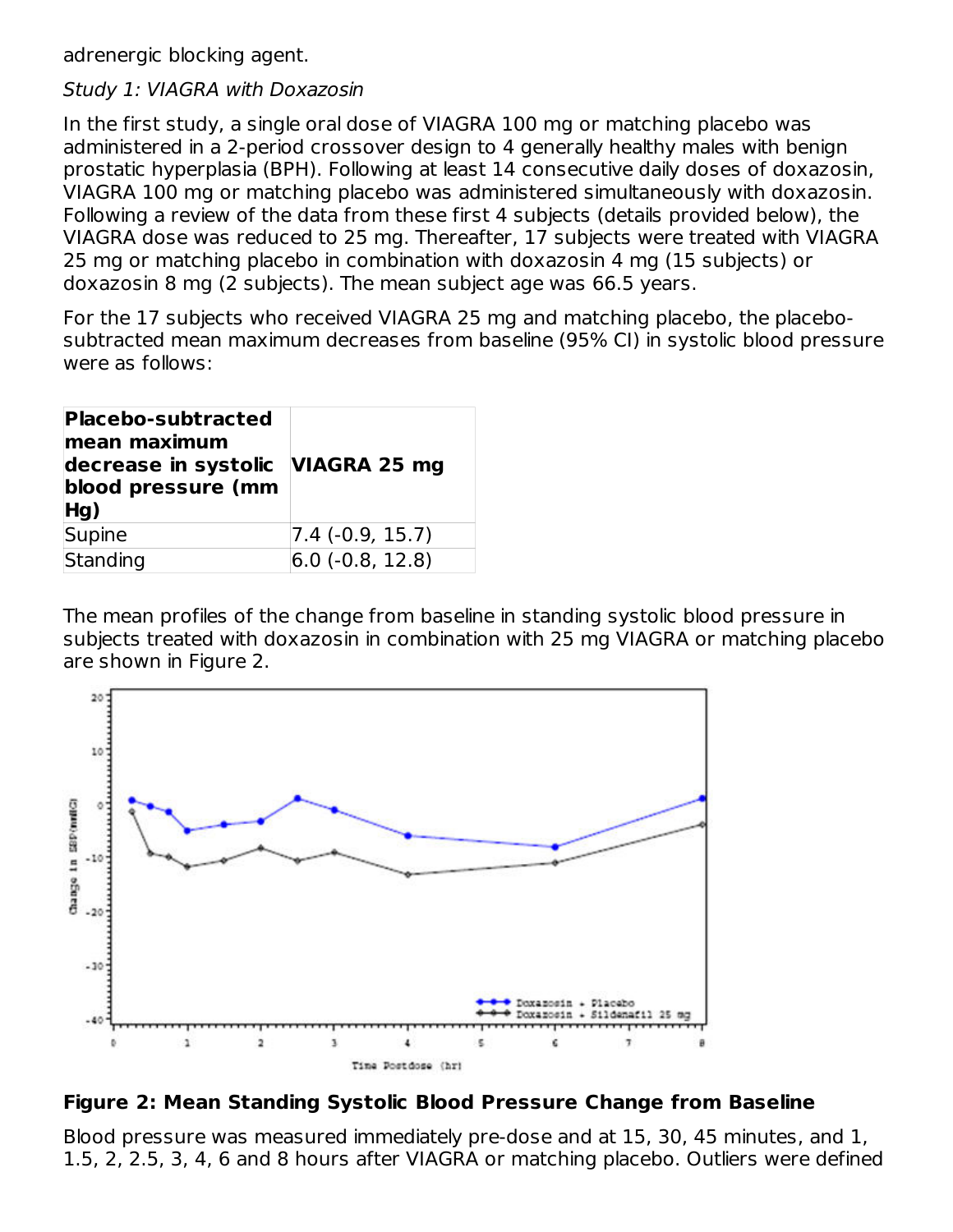as subjects with a standing systolic blood pressure of <85 mmHg or a decrease from baseline in standing systolic blood pressure of >30 mmHg at one or more timepoints. There were no subjects treated with VIAGRA 25 mg who had a standing SBP < 85mmHg. There were three subjects with a decrease from baseline in standing systolic BP >30mmHg following VIAGRA 25 mg, one subject with a decrease from baseline in standing systolic BP > 30 mmHg following placebo and two subjects with a decrease from baseline in standing systolic BP > 30 mmHg following both VIAGRA and placebo. No severe adverse events potentially related to blood pressure effects were reported in this group.

Of the four subjects who received VIAGRA 100 mg in the first part of this study, a severe adverse event related to blood pressure effect was reported in one patient (postural hypotension that began 35 minutes after dosing with VIAGRA with symptoms lasting for 8 hours), and mild adverse events potentially related to blood pressure effects were reported in two others (dizziness, headache and fatigue at 1 hour after dosing; and dizziness, lightheadedness and nausea at 4 hours after dosing). There were no reports of syncope among these patients. For these four subjects, the placebosubtracted mean maximum decreases from baseline in supine and standing systolic blood pressures were 14.8 mmHg and 21.5 mmHg, respectively. Two of these subjects had a standing SBP < 85mmHg. Both of these subjects were protocol violators, one due to a low baseline standing SBP, and the other due to baseline orthostatic hypotension.

#### Study 2: VIAGRA with Doxazosin

In the second study, a single oral dose of VIAGRA 50 mg or matching placebo was administered in a 2-period crossover design to 20 generally healthy males with BPH. Following at least 14 consecutive days of doxazosin, VIAGRA 50 mg or matching placebo was administered simultaneously with doxazosin 4 mg (17 subjects) or with doxazosin 8 mg (3 subjects). The mean subject age in this study was 63.9 years.

Twenty subjects received VIAGRA 50 mg, but only 19 subjects received matching placebo. One patient discontinued the study prematurely due to an adverse event of hypotension following dosing with VIAGRA 50 mg. This patient had been taking minoxidil, a potent vasodilator, during the study.

For the 19 subjects who received both VIAGRA and matching placebo, the placebosubtracted mean maximum decreases from baseline (95% CI) in systolic blood pressure were as follows:

| <b>Placebo-subtracted</b><br>mean maximum<br>decrease in systolic<br>blood pressure (mm<br>Hg) | VIAGRA 50 mg<br>(95% CI) |
|------------------------------------------------------------------------------------------------|--------------------------|
| Supine                                                                                         | 9.08(5.48, 12.68)        |
| Standing                                                                                       | 11.62(7.34, 15.90)       |

The mean profiles of the change from baseline in standing systolic blood pressure in subjects treated with doxazosin in combination with 50 mg VIAGRA or matching placebo are shown in Figure 3.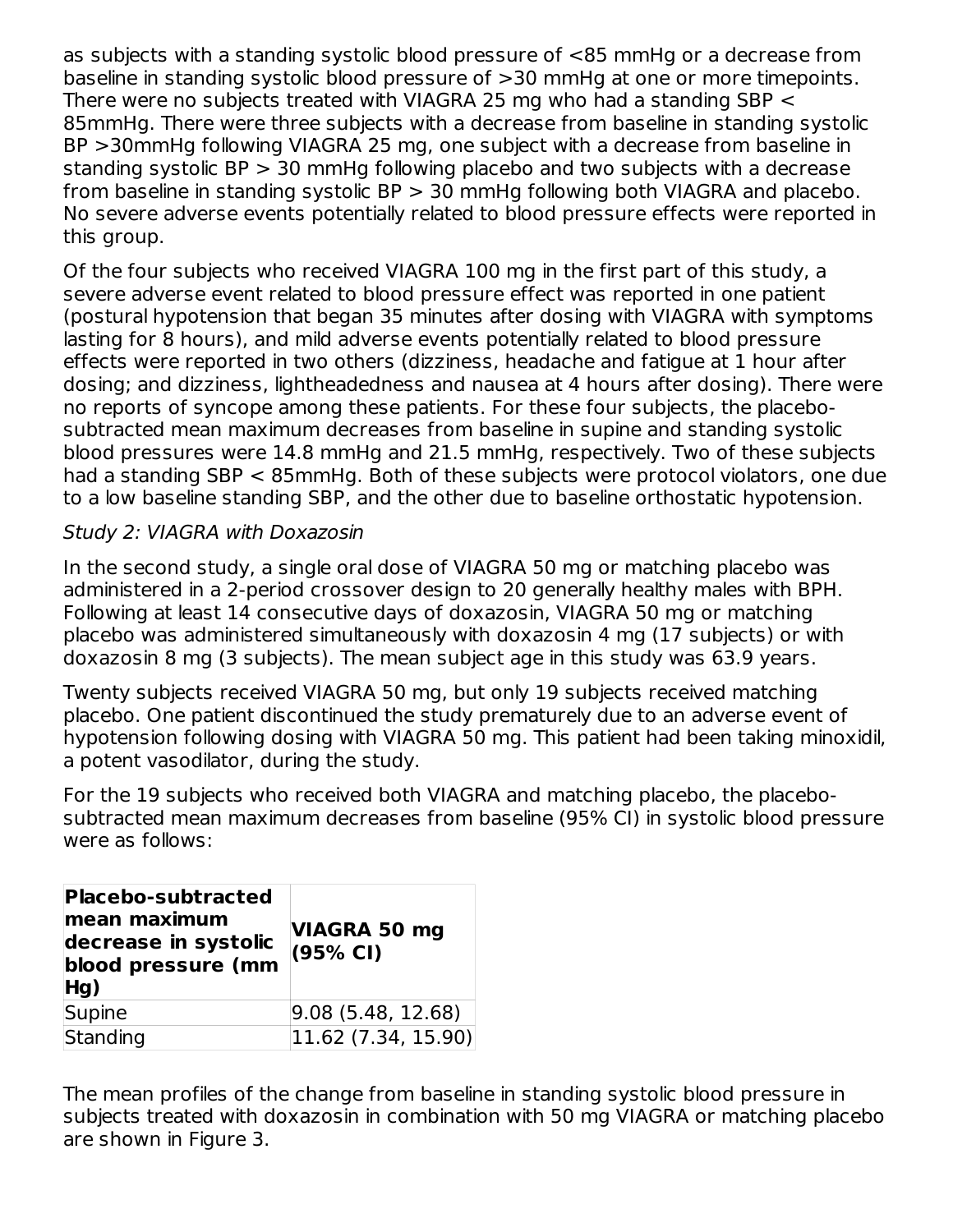

#### **Figure 3: Mean Standing Systolic Blood Pressure Change from Baseline**

Blood pressure was measured after administration of VIAGRA at the same times as those specified for the first doxazosin study. There were two subjects who had a standing SBP of < 85 mmHg. In these two subjects, hypotension was reported as a moderately severe adverse event, beginning at approximately 1 hour after administration of VIAGRA 50 mg and resolving after approximately 7.5 hours. There was one subject with a decrease from baseline in standing systolic BP >30mmHg following VIAGRA 50 mg and one subject with a decrease from baseline in standing systolic BP > 30 mmHg following both VIAGRA 50 mg and placebo. There were no severe adverse events potentially related to blood pressure and no episodes of syncope reported in this study.

#### Study 3: VIAGRA with Doxazosin

In the third study, a single oral dose of VIAGRA 100 mg or matching placebo was administered in a 3-period crossover design to 20 generally healthy males with BPH. In dose period 1, subjects were administered open-label doxazosin and a single dose of VIAGRA 50 mg simultaneously, after at least 14 consecutive days of doxazosin. If a subject did not successfully complete this first dosing period, he was discontinued from the study. Subjects who had successfully completed the previous doxazosin interaction study (using VIAGRA 50 mg), including no significant hemodynamic adverse events, were allowed to skip dose period 1. Treatment with doxazosin continued for at least 7 days after dose period 1. Thereafter, VIAGRA 100 mg or matching placebo was administered simultaneously with doxazosin 4 mg (14 subjects) or doxazosin 8 mg (6 subjects) in standard crossover fashion. The mean subject age in this study was 66.4 years.

Twenty-five subjects were screened. Two were discontinued after study period 1: one failed to meet pre-dose screening qualifications and the other experienced symptomatic hypotension as a moderately severe adverse event 30 minutes after dosing with openlabel VIAGRA 50 mg. Of the twenty subjects who were ultimately assigned to treatment, a total of 13 subjects successfully completed dose period 1, and seven had successfully completed the previous doxazosin study (using VIAGRA 50 mg).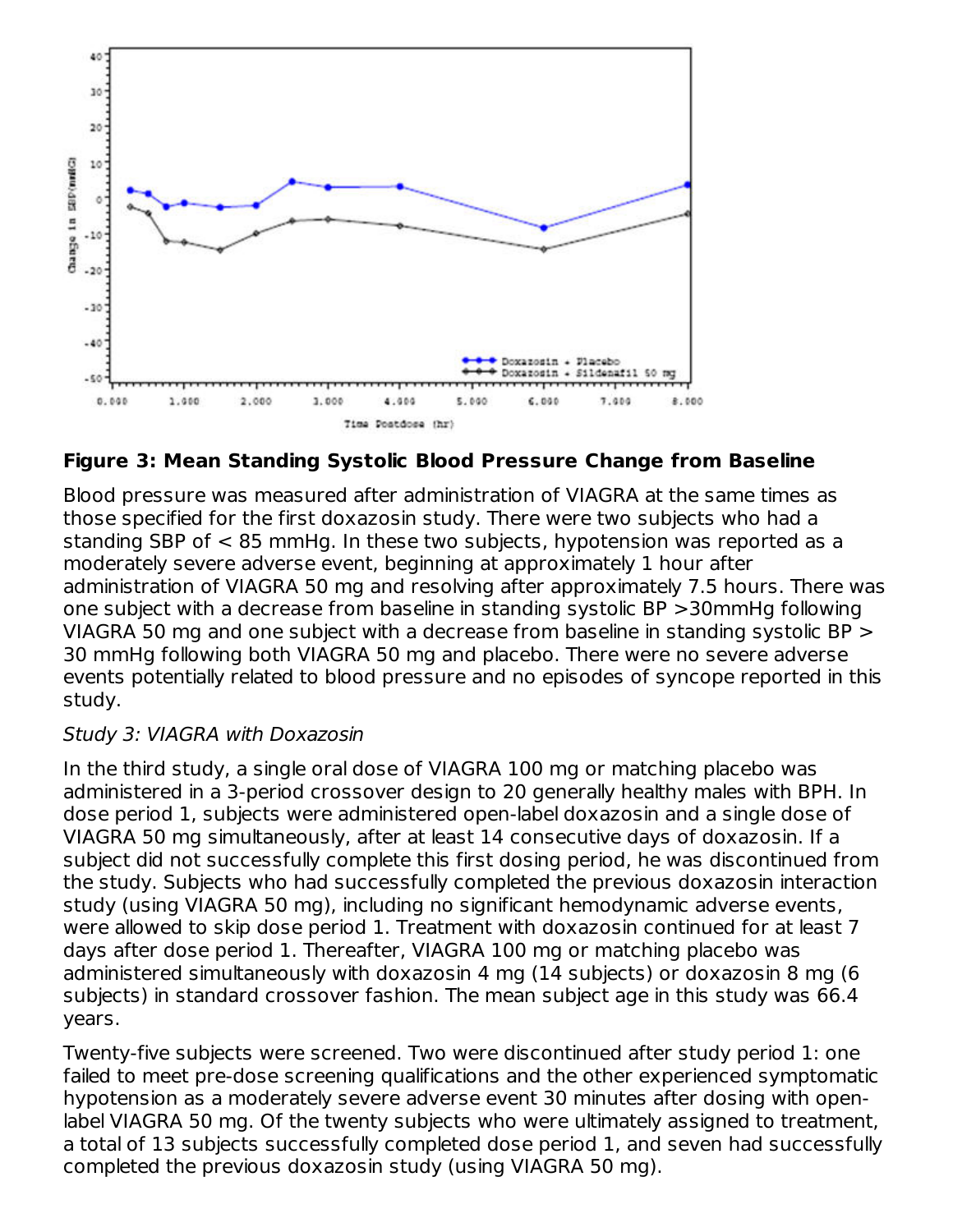For the 20 subjects who received VIAGRA 100 mg and matching placebo, the placebosubtracted mean maximum decreases from baseline (95% CI) in systolic blood pressure were as follows:

| <b>Placebo-subtracted</b><br>mean maximum<br>decrease in systolic<br>blood pressure (mm<br>Hg) | <b>VIAGRA 100 mg</b> |
|------------------------------------------------------------------------------------------------|----------------------|
| Supine                                                                                         | 7.9(4.6, 11.1)       |
| Standing                                                                                       | $ 4.3(-1.8,10.3) $   |

The mean profiles of the change from baseline in standing systolic blood pressure in subjects treated with doxazosin in combination with 100 mg VIAGRA or matching placebo are shown in Figure 4.



#### **Figure 4: Mean Standing Systolic Blood Pressure Change from Baseline**

Blood pressure was measured after administration of VIAGRA at the same times as those specified for the previous doxazosin studies. There were three subjects who had a standing SBP of < 85 mmHg. All three were taking VIAGRA 100 mg, and all three reported mild adverse events at the time of reductions in standing SBP, including vasodilation and lightheadedness. There were four subjects with a decrease from baseline in standing systolic BP > 30 mmHg following VIAGRA 100 mg, one subject with a decrease from baseline in standing systolic BP > 30 mmHg following placebo and one subject with a decrease from baseline in standing systolic  $BP > 30$  mmHg following both VIAGRA and placebo. While there were no severe adverse events potentially related to blood pressure reported in this study, one subject reported moderate vasodilatation after both VIAGRA 50 mg and 100 mg. There were no episodes of syncope reported in this study.

#### **Effect of VIAGRA on Blood Pressure When Co-administered with Anti-**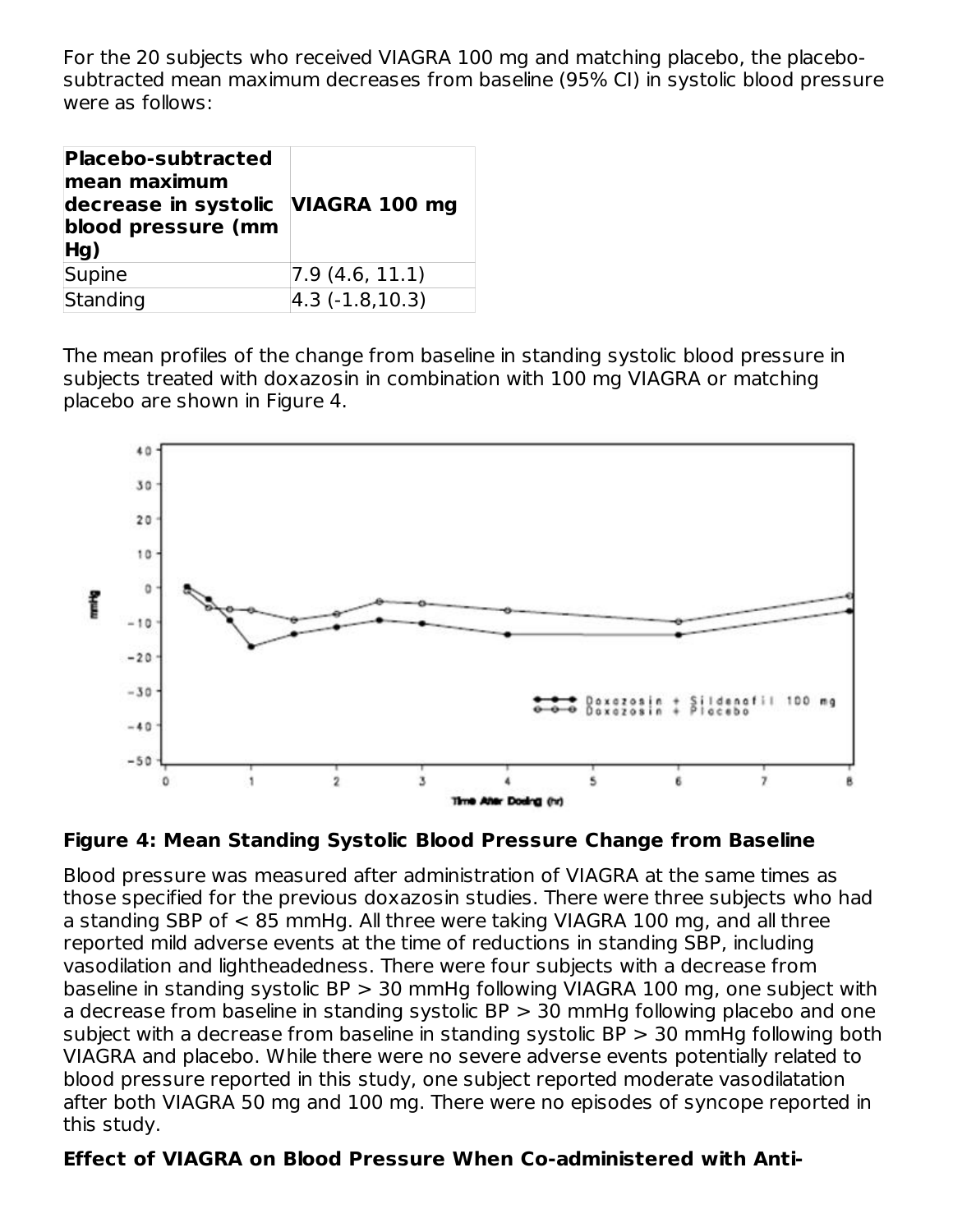**hypertensives:** When VIAGRA 100 mg oral was co-administered with amlodipine, 5 mg or 10 mg oral, to hypertensive patients, the mean additional reduction on supine blood pressure was 8 mmHg systolic and 7 mmHg diastolic.

**Effect of VIAGRA on Blood Pressure When Co-administered with Alcohol:**

VIAGRA (50 mg) did not potentiate the hypotensive effect of alcohol (0.5 g/kg) in healthy volunteers with mean maximum blood alcohol levels of 0.08%. The maximum observed decrease in systolic blood pressure was -18.5 mmHg when sildenafil was coadministered with alcohol versus -17.4 mmHg when alcohol was administered alone. The maximum observed decrease in diastolic blood pressure was -17.2 mmHg when sildenafil was co-administered with alcohol versus -11.1 mmHg when alcohol was administered alone. There were no reports of postural dizziness or orthostatic hypotension. The maximum recommended dose of 100 mg sildenafil was not evaluated in this study [see Drug Interactions (7.5)].

**Effects of VIAGRA on Cardiac Parameters:** Single oral doses of sildenafil up to 100 mg produced no clinically relevant changes in the ECGs of normal male volunteers.

Studies have produced relevant data on the effects of VIAGRA on cardiac output. In one small, open-label, uncontrolled, pilot study, eight patients with stable ischemic heart disease underwent Swan-Ganz catheterization. A total dose of 40 mg sildenafil was administered by four intravenous infusions.

The results from this pilot study are shown in Table 3; the mean resting systolic and diastolic blood pressures decreased by 7% and 10% compared to baseline in these patients. Mean resting values for right atrial pressure, pulmonary artery pressure, pulmonary artery occluded pressure and cardiac output decreased by 28%, 28%, 20% and 7% respectively. Even though this total dosage produced plasma sildenafil concentrations which were approximately 2 to 5 times higher than the mean maximum plasma concentrations following a single oral dose of 100 mg in healthy male volunteers, the hemodynamic response to exercise was preserved in these patients.

| <b>Means ±</b><br><b>SD</b>      | At rest |                         |   |                           | After 4 minutes of<br>exercise |                     |   |                              |
|----------------------------------|---------|-------------------------|---|---------------------------|--------------------------------|---------------------|---|------------------------------|
|                                  | N       | <b>Baseline</b><br>(B2) | n | <b>Sildenafil</b><br>(D1) | n                              |                     |   | <b>Baseline n Sildenafil</b> |
| <b>PAOP</b><br>$\mathsf{mmHq}$   | 8       | $8.1 \pm 5.1$           | 8 | $6.5 \pm 4.3$             | 8                              | 36.0 $\pm$<br>13.7  | 8 | $27.8 \pm$<br>15.3           |
| Mean PAP<br>$\mathsf{mmHq}$      | 8       | $16.7 \pm 4$            | 8 | $12.1 \pm$<br>3.9         | 8                              | $39.4 \pm$<br>12.9  | 8 | $31.7 \pm$<br>13.2           |
| Mean RAP<br>$\mathsf{mmHq}$      | 7       | $ 5.7 \pm 3.7 $         | 8 | $4.1 \pm 3.7$             |                                |                     |   |                              |
| Systolic SAP<br>$\text{mHg}$     | 8       | 150.4 $\pm$<br>12.4     | 8 | 140.6 $\pm$<br>16.5       | 8                              | 199.5 $\pm$<br>37.4 | 8 | 187.8 $\pm$<br>30.0          |
| Diastolic SAP<br>$\mathsf{mmHq}$ | 8       | 73.6 $\pm$<br>7.8       | 8 | 65.9 $\pm$<br>10          | 8                              | 84.6 $\pm$<br>9.7   | 8 | $79.5 \pm$<br>9.4            |
| Cardiac                          |         |                         |   |                           |                                | 1.<br>1.<br>к       |   |                              |

#### **Table 3. Hemodynamic Data in Patients with Stable Ischemic Heart Disease after Intravenous Administration of 40 mg of Sildenafil**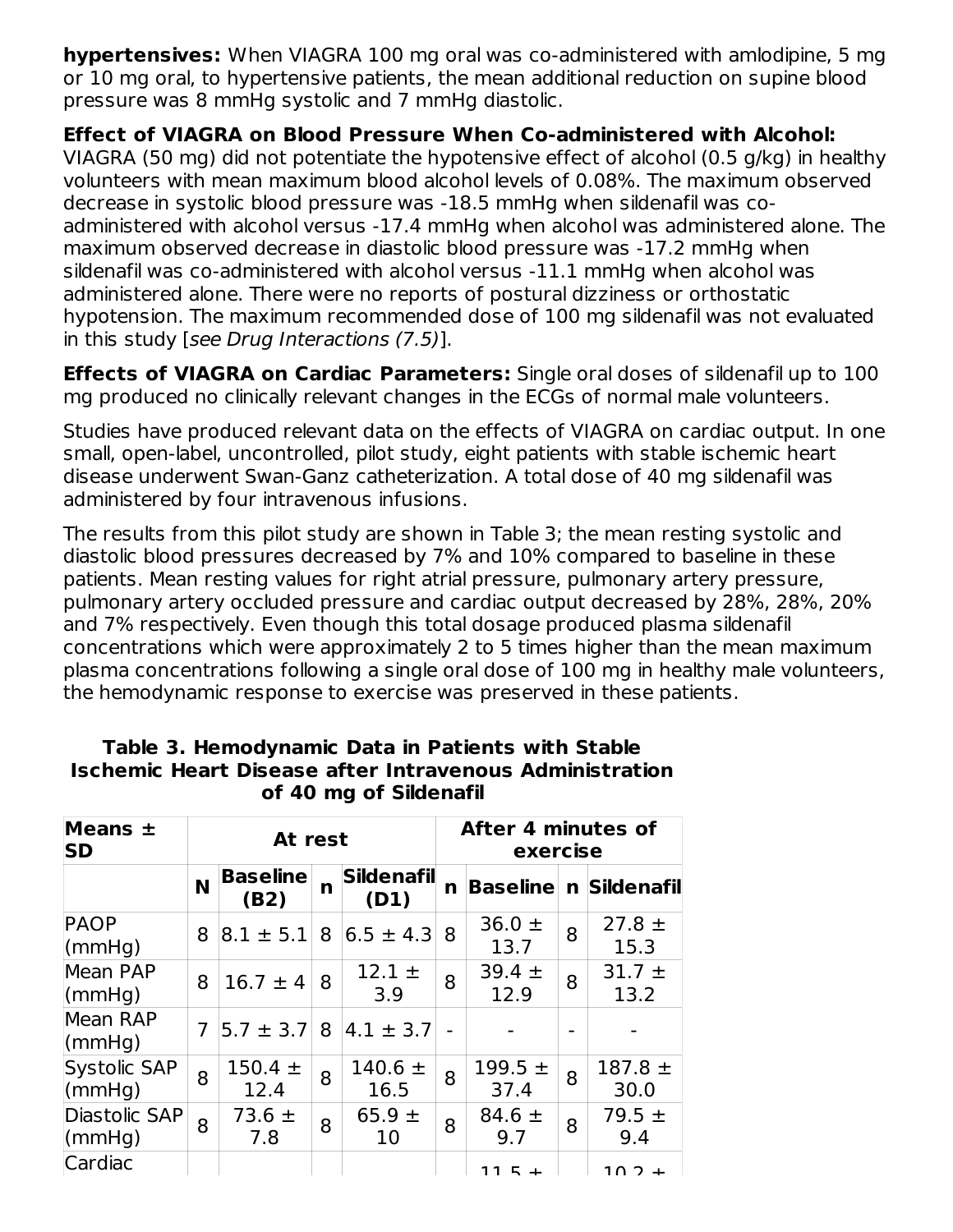| output<br>(L/min)   |   | $8$ 5.6 ± 0.9 8 5.2 ± 1.1 8 |   |            |   |             | エロ・ヒー<br>3.5 |
|---------------------|---|-----------------------------|---|------------|---|-------------|--------------|
| Heart rate<br>(bpm) | 8 | $67 \pm$                    | 8 | 66.9 $\pm$ | 8 | $101.9 \pm$ | 99.0 $\pm$   |

In a double-blind study, 144 patients with erectile dysfunction and chronic stable angina limited by exercise, not receiving chronic oral nitrates, were randomized to a single dose of placebo or VIAGRA 100 mg 1 hour prior to exercise testing. The primary endpoint was time to limiting angina in the evaluable cohort. The mean times (adjusted for baseline) to onset of limiting angina were 423.6 and 403.7 seconds for sildenafil ( $N=70$ ) and placebo, respectively. These results demonstrated that the effect of VIAGRA on the primary endpoint was statistically non-inferior to placebo.

**Effects of VIAGRA on Vision:** At single oral doses of 100 mg and 200 mg, transient dose-related impairment of color discrimination was detected using the Farnsworth-Munsell 100-hue test, with peak effects near the time of peak plasma levels. This finding is consistent with the inhibition of PDE6, which is involved in phototransduction in the retina. Subjects in the study reported this finding as difficulties in discriminating blue/green. An evaluation of visual function at doses up to twice the maximum recommended dose revealed no effects of VIAGRA on visual acuity, intraocular pressure, or pupillometry.

**Effects of VIAGRA on Sperm**: There was no effect on sperm motility or morphology after single 100 mg oral doses of VIAGRA in healthy volunteers.

#### **12.3 Pharmacokinetics**

VIAGRA is rapidly absorbed after oral administration, with a mean absolute bioavailability of 41% (range 25–63%). The pharmacokinetics of sildenafil are dose-proportional over the recommended dose range. It is eliminated predominantly by hepatic metabolism (mainly CYP3A4) and is converted to an active metabolite with properties similar to the parent, sildenafil. Both sildenafil and the metabolite have terminal half lives of about 4 hours.

Mean sildenafil plasma concentrations measured after the administration of a single oral dose of 100 mg to healthy male volunteers is depicted below: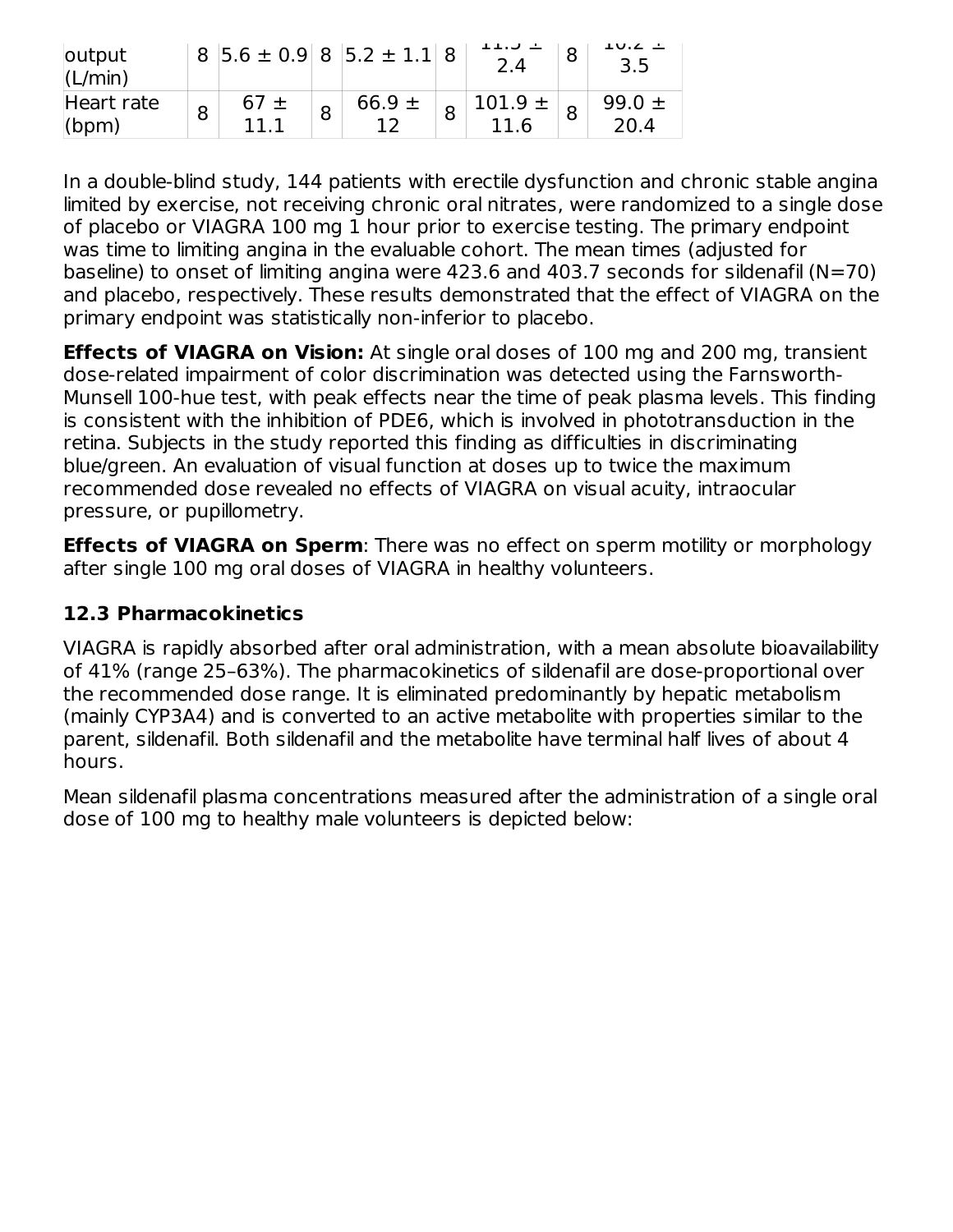

**Figure 5: Mean Sildenafil Plasma Concentrations in Healthy Male Volunteers.**

**Absorption and Distribution:** VIAGRA is rapidly absorbed. Maximum observed plasma concentrations are reached within 30 to 120 minutes (median 60 minutes) of oral dosing in the fasted state. When VIAGRA is taken with a high fat meal, the rate of absorption is reduced, with a mean delay in T<sub>max</sub> of 60 minutes and a mean reduction in C<sub>max</sub> of 29%. The mean steady state volume of distribution (Vss) for sildenafil is 105 L, indicating distribution into the tissues. Sildenafil and its major circulating N-desmethyl metabolite are both approximately 96% bound to plasma proteins. Protein binding is independent of total drug concentrations.

Based upon measurements of sildenafil in semen of healthy volunteers 90 minutes after dosing, less than 0.001% of the administered dose may appear in the semen of patients.

**Metabolism and Excretion:** Sildenafil is cleared predominantly by the CYP3A4 (major route) and CYP2C9 (minor route) hepatic microsomal isoenzymes. The major circulating metabolite results from N-desmethylation of sildenafil, and is itself further metabolized. This metabolite has a PDE selectivity profile similar to sildenafil and an in vitro potency for PDE5 approximately 50% of the parent drug. Plasma concentrations of this metabolite are approximately 40% of those seen for sildenafil, so that the metabolite accounts for about 20% of sildenafil's pharmacologic effects.

After either oral or intravenous administration, sildenafil is excreted as metabolites predominantly in the feces (approximately 80% of administered oral dose) and to a lesser extent in the urine (approximately 13% of the administered oral dose). Similar values for pharmacokinetic parameters were seen in normal volunteers and in the patient population, using a population pharmacokinetic approach.

#### Pharmacokinetics in Special Populations

Geriatrics: Healthy elderly volunteers (65 years or over) had a reduced clearance of sildenafil, resulting in approximately 84% and 107% higher plasma AUC values of sildenafil and its active N-desmethyl metabolite, respectively, compared to those seen in healthy younger volunteers (18–45 years). Due to age-differences in plasma protein binding, the corresponding increase in the AUC of free (unbound) sildenafil and its active N-desmethyl metabolite were 45% and 57%, respectively [see Dosage and Administration (2.5), and Use in Specific Populations (8.5)]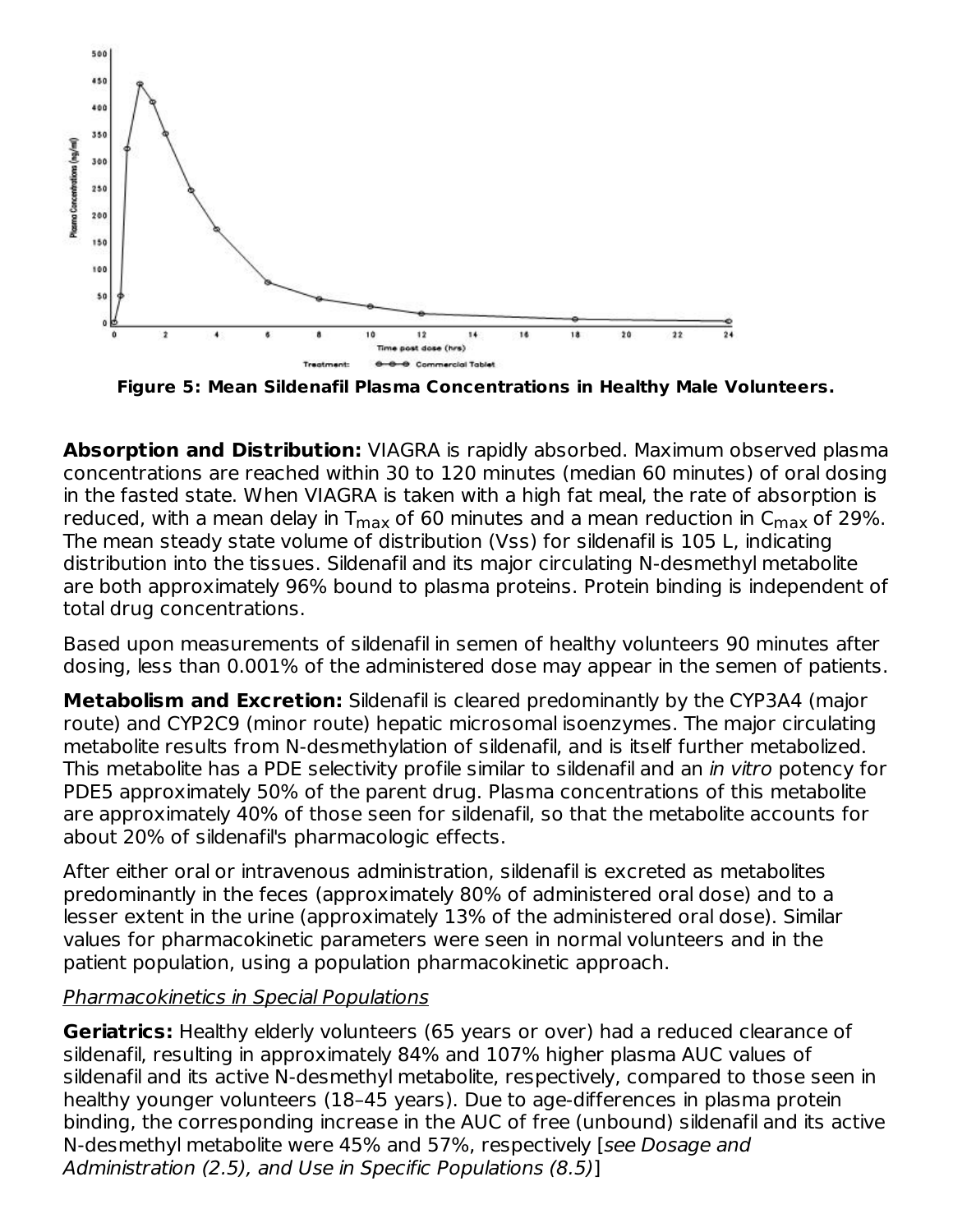**Renal Impairment:** In volunteers with mild (CLcr=50–80 mL/min) and moderate (CLcr=30–49 mL/min) renal impairment, the pharmacokinetics of a single oral dose of VIAGRA (50 mg) were not altered. In volunteers with severe (CLcr <30 mL/min) renal impairment, sildenafil clearance was reduced, resulting in approximately doubling of AUC and C<sub>max</sub> compared to age-matched volunteers with no renal impairment [*see Dosage* and Administration (2.5), and Use in Specific Populations (8.6)].

In addition, N-desmethyl metabolite AUC and C<sub>max</sub> values significantly increased by 200% and 79%, respectively in subjects with severe renal impairment compared to subjects with normal renal function.

**Hepatic Impairment:** In volunteers with hepatic impairment (Child-Pugh Class A and B), sildenafil clearance was reduced, resulting in increases in AUC (85%) and C<sub>max</sub> (47%) compared to age-matched volunteers with no hepatic impairment. The pharmacokinetics of sildenafil in patients with severely impaired hepatic function (Child-Pugh Class C) have not been studied [see Dosage and Administration (2.5), and Use in Specific Populations (8.7)].

Therefore, age >65, hepatic impairment and severe renal impairment are associated with increased plasma levels of sildenafil. A starting oral dose of 25 mg should be considered in those patients [see Dosage and Administration (2.5)].

#### Drug Interaction Studies

#### **Effects of Other Drugs on VIAGRA**

Sildenafil metabolism is principally mediated by CYP3A4 (major route) and CYP2C9 (minor route). Therefore, inhibitors of these isoenzymes may reduce sildenafil clearance and inducers of these isoenzymes may increase sildenafil clearance. The concomitant use of erythromycin or strong CYP3A4 inhibitors (e.g., saquinavir, ketoconazole, itraconazole) as well as the nonspecific CYP inhibitor, cimetidine, is associated with increased plasma levels of sildenafil [see Dosage and Administration (2.4)].

#### **In vivo studies:**

Cimetidine (800 mg), a nonspecific CYP inhibitor, caused a 56% increase in plasma sildenafil concentrations when co-administered with VIAGRA (50 mg) to healthy volunteers.

When a single 100 mg dose of VIAGRA was administered with erythromycin, a moderate CYP3A4 inhibitor, at steady state (500 mg bid for 5 days), there was a 160% increase in sildenafil C<sub>max</sub> and a 182% increase in sildenafil AUC. In addition, in a study performed in healthy male volunteers, co-administration of the HIV protease inhibitor saquinavir, also a CYP3A4 inhibitor, at steady state (1200 mg tid) with Viagra (100 mg single dose) resulted in a 140% increase in sildenafil C $_{\sf max}$  and a 210% increase in sildenafil AUC. Viagra had no effect on saquinavir pharmacokinetics. A stronger CYP3A4 inhibitor such as ketoconazole or itraconazole could be expected to have greater effect than that seen with saquinavir. Population pharmacokinetic data from patients in clinical trials also indicated a reduction in sildenafil clearance when it was co-administered with CYP3A4 inhibitors (such as ketoconazole, erythromycin, or cimetidine) [see Dosage and Administration (2.4) and Drug Interactions (7.4)].

In another study in healthy male volunteers, co-administration with the HIV protease inhibitor ritonavir, which is a highly potent P450 inhibitor, at steady state (500 mg bid)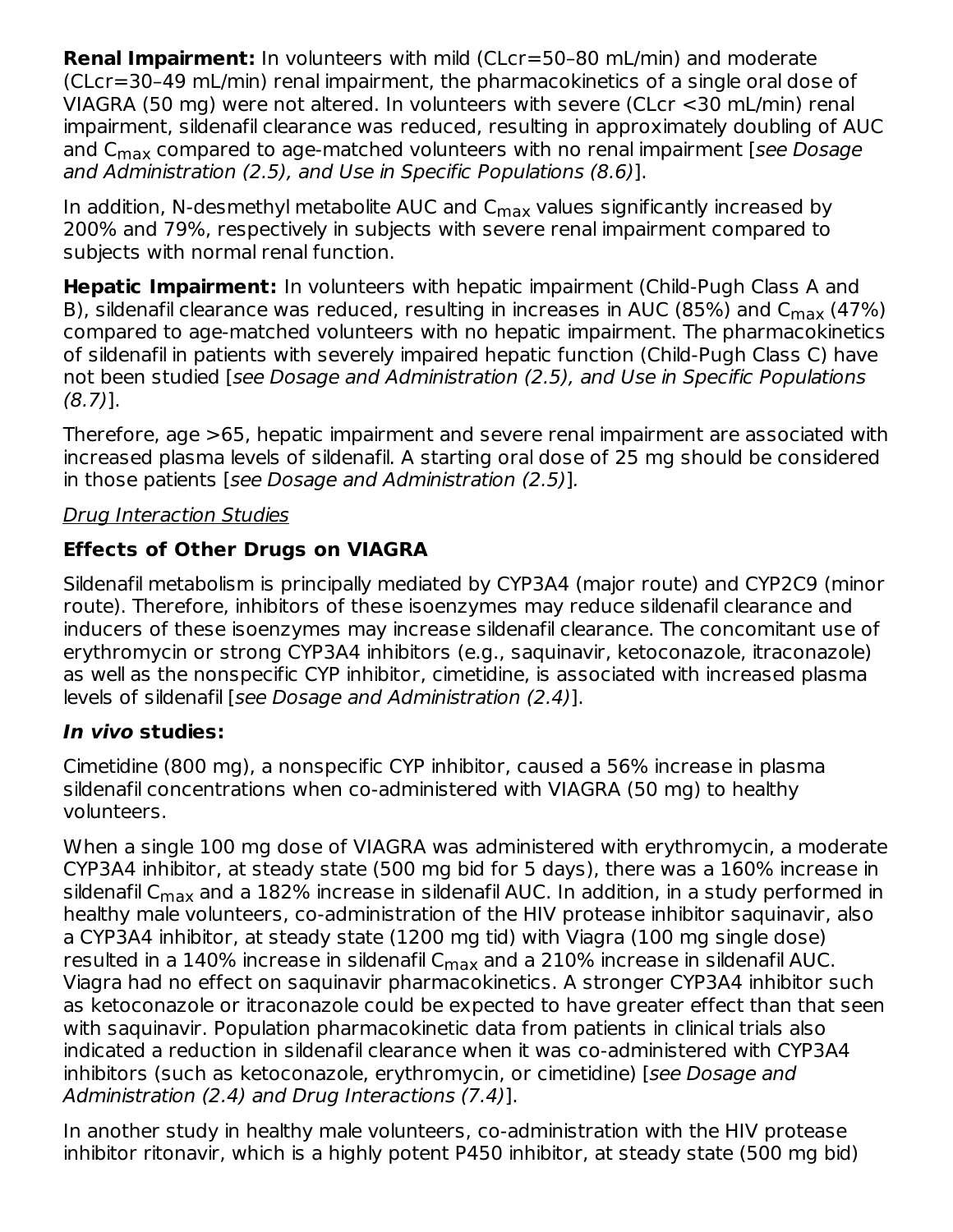with VIAGRA (100 mg single dose) resulted in a 300% (4-fold) increase in sildenafil C<sub>max</sub> and a 1000% (11-fold) increase in sildenafil plasma AUC. At 24 hours the plasma levels of sildenafil were still approximately 200 ng/mL, compared to approximately 5 ng/mL when sildenafil was dosed alone. This is consistent with ritonavir's marked effects on a broad range of P450 substrates. VIAGRA had no effect on ritonavir pharmacokinetics [see Dosage and Administration (2.4) and Drug Interactions (7.4)].

Although the interaction between other protease inhibitors and sildenafil has not been studied, their concomitant use is expected to increase sildenafil levels.

In a study of healthy male volunteers, co-administration of sildenafil at steady state (80 mg t.i.d.) with endothelin receptor antagonist bosentan (a moderate inducer of CYP3A4, CYP2C9 and possibly of CYP2C19) at steady state (125 mg b.i.d.) resulted in a 63% decrease of sildenafil AUC and a 55% decrease in sildenafil C<sub>max</sub>. Concomitant administration of strong CYP3A4 inducers, such as rifampin, is expected to cause greater decreases in plasma levels of sildenafil.

Single doses of antacid (magnesium hydroxide/aluminum hydroxide) did not affect the bioavailability of VIAGRA.

In healthy male volunteers, there was no evidence of a clinically significant effect of azithromycin (500 mg daily for 3 days) on the systemic exposure of sildenafil or its major circulating metabolite.

Pharmacokinetic data from patients in clinical trials showed no effect on sildenafil pharmacokinetics of CYP2C9 inhibitors (such as tolbutamide, warfarin), CYP2D6 inhibitors (such as selective serotonin reuptake inhibitors, tricyclic antidepressants), thiazide and related diuretics, ACE inhibitors, and calcium channel blockers. The AUC of the active metabolite, N-desmethyl sildenafil, was increased 62% by loop and potassiumsparing diuretics and 102% by nonspecific beta-blockers. These effects on the metabolite are not expected to be of clinical consequence.

#### **Effects of VIAGRA on Other Drugs**

#### **In vitro studies:**

Sildenafil is a weak inhibitor of the CYP isoforms 1A2, 2C9, 2C19, 2D6, 2E1 and 3A4 (IC50 >150 µM). Given sildenafil peak plasma concentrations of approximately 1 µM after recommended doses, it is unlikely that VIAGRA will alter the clearance of substrates of these isoenzymes.

#### **In vivo studies:**

No significant interactions were shown with tolbutamide (250 mg) or warfarin (40 mg), both of which are metabolized by CYP2C9.

In a study of healthy male volunteers, sildenafil (100 mg) did not affect the steady state pharmacokinetics of the HIV protease inhibitors, saquinavir and ritonavir, both of which are CYP3A4 substrates.

VIAGRA (50 mg) did not potentiate the increase in bleeding time caused by aspirin (150 mg).

Sildenafil at steady state, at a dose not approved for the treatment of erectile dysfunction (80 mg t.i.d.) resulted in a 50% increase in AUC and a 42% increase in C<sub>max</sub> of bosentan (125 mg b.i.d.).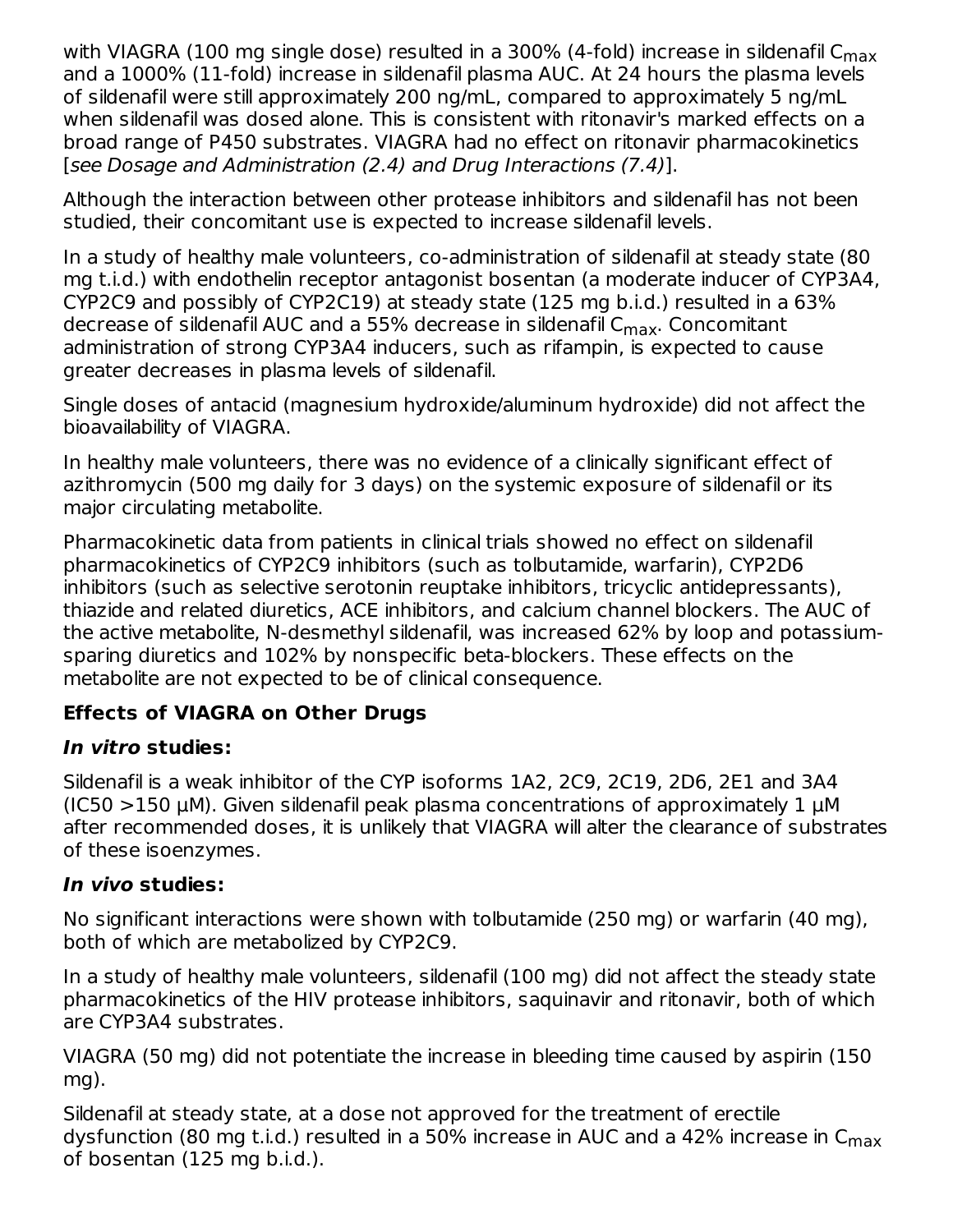## **13 NONCLINICAL TOXICOLOGY**

#### **13.1 Carcinogenesis, Mutagenesis, Impairment of Fertility**

#### **Carcinogenesis**

Sildenafil was not carcinogenic when administered to rats for 24 months at a dose resulting in total systemic drug exposure (AUCs) for unbound sildenafil and its major metabolite of 20- and 38- times, for male and female rats, respectively, the exposures observed in human males given the Maximum Recommended Human Dose (MRHD) of 100 mg. Sildenafil was not carcinogenic when administered to mice for 18–21 months at dosages up to the Maximum Tolerated Dose (MTD) of 10 mg/kg/day, approximately 0.4 times the MRHD on a mg/m<sup>2</sup> basis in a 50 kg subject.

#### Mutagenesis

Sildenafil was negative in *in vitro* bacterial and Chinese hamster ovary cell assays to detect mutagenicity, and in vitro human lymphocytes and in vivo mouse micronucleus assays to detect clastogenicity.

#### Impairment of Fertility

There was no impairment of fertility in rats given sildenafil up to 60 mg/kg/day for 36 days to females and 102 days to males, a dose producing an AUC value of more than 25 times the human male AUC.

## **14 CLINICAL STUDIES**

In clinical studies, VIAGRA was assessed for its effect on the ability of men with erectile dysfunction (ED) to engage in sexual activity and in many cases specifically on the ability to achieve and maintain an erection sufficient for satisfactory sexual activity. VIAGRA was evaluated primarily at doses of 25 mg, 50 mg and 100 mg in 21 randomized, double-blind, placebo-controlled trials of up to 6 months in duration, using a variety of study designs (fixed dose, titration, parallel, crossover). VIAGRA was administered to more than 3,000 patients aged 19 to 87 years, with ED of various etiologies (organic, psychogenic, mixed) with a mean duration of 5 years. VIAGRA demonstrated statistically significant improvement compared to placebo in all 21 studies. The studies that established benefit demonstrated improvements in success rates for sexual intercourse compared with placebo.

#### Efficacy Endpoints in Controlled Clinical Studies

The effectiveness of VIAGRA was evaluated in most studies using several assessment instruments. The primary measure in the principal studies was a sexual function questionnaire (the International Index of Erectile Function - IIEF) administered during a 4-week treatment-free run-in period, at baseline, at follow-up visits, and at the end of double-blind, placebo-controlled, at-home treatment. Two of the questions from the IIEF served as primary study endpoints; categorical responses were elicited to questions about (1) the ability to achieve erections sufficient for sexual intercourse and (2) the maintenance of erections after penetration. The patient addressed both questions at the final visit for the last 4 weeks of the study. The possible categorical responses to these questions were (0) no attempted intercourse, (1) never or almost never, (2) a few times,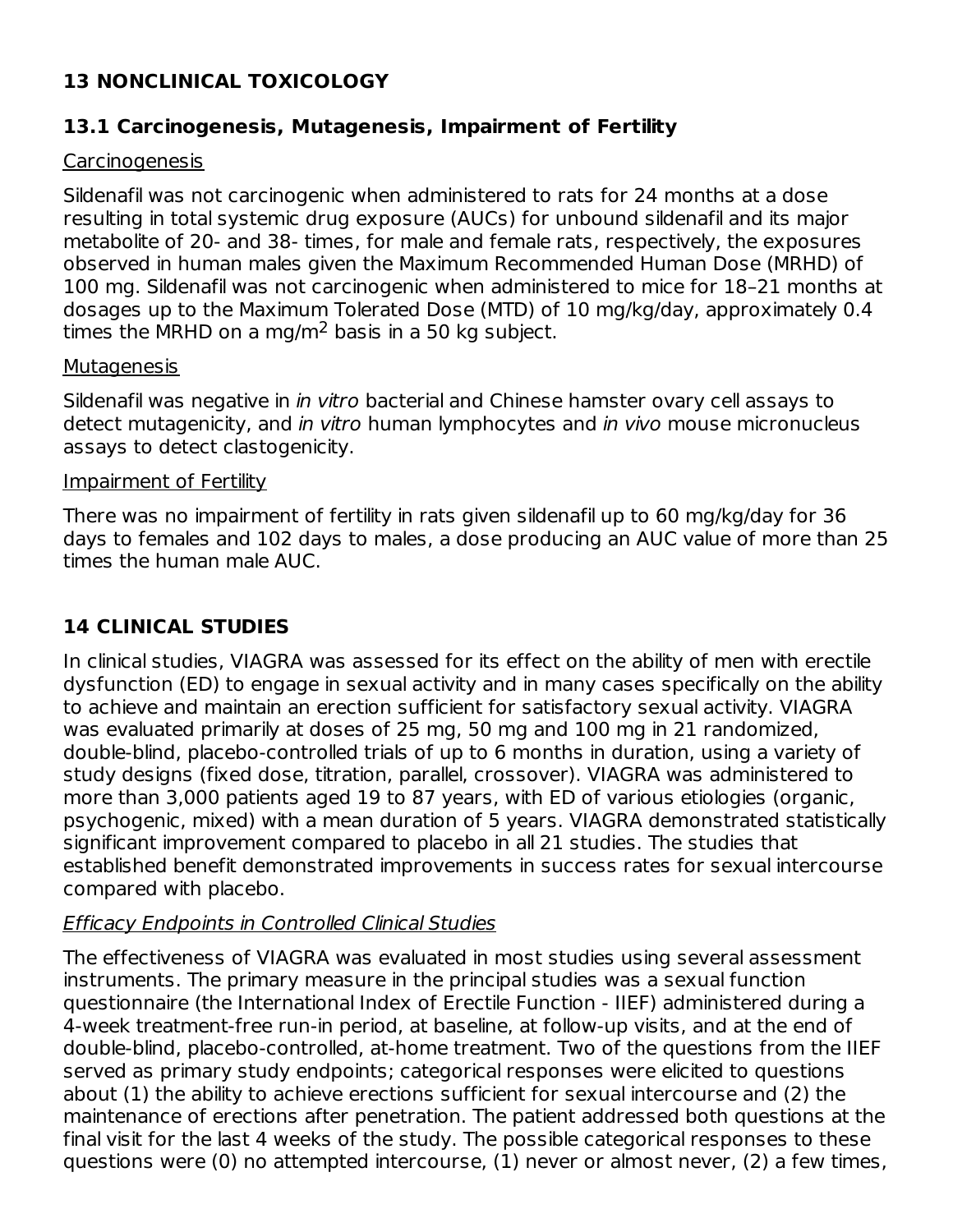(3) sometimes, (4) most times, and (5) almost always or always. Also collected as part of the IIEF was information about other aspects of sexual function, including information on erectile function, orgasm, desire, satisfaction with intercourse, and overall sexual satisfaction. Sexual function data were also recorded by patients in a daily diary. In addition, patients were asked a global efficacy question and an optional partner questionnaire was administered.

#### Efficacy Results from Controlled Clinical Studies

The effect on one of the major end points, maintenance of erections after penetration, is shown in Figure 6, for the pooled results of 5 fixed-dose, dose-response studies of greater than one month duration, showing response according to baseline function. Results with all doses have been pooled, but scores showed greater improvement at the 50 and 100 mg doses than at 25 mg. The pattern of responses was similar for the other principal question, the ability to achieve an erection sufficient for intercourse. The titration studies, in which most patients received 100 mg, showed similar results. Figure 6 shows that regardless of the baseline levels of function, subsequent function in patients treated with VIAGRA was better than that seen in patients treated with placebo. At the same time, on-treatment function was better in treated patients who were less impaired at baseline.



**Figure 6. Effect of VIAGRA and Placebo on Maintenance of Erection by Baseline Score.**

The frequency of patients reporting improvement of erections in response to a global question in four of the randomized, double-blind, parallel, placebo-controlled fixed dose studies (1797 patients) of 12 to 24 weeks duration is shown in Figure 7. These patients had erectile dysfunction at baseline that was characterized by median categorical scores of 2 (a few times) on principal IIEF questions. Erectile dysfunction was attributed to organic (58%; generally not characterized, but including diabetes and excluding spinal cord injury), psychogenic (17%), or mixed (24%) etiologies. Sixty-three percent, 74%, and 82% of the patients on 25 mg, 50 mg and 100 mg of VIAGRA, respectively,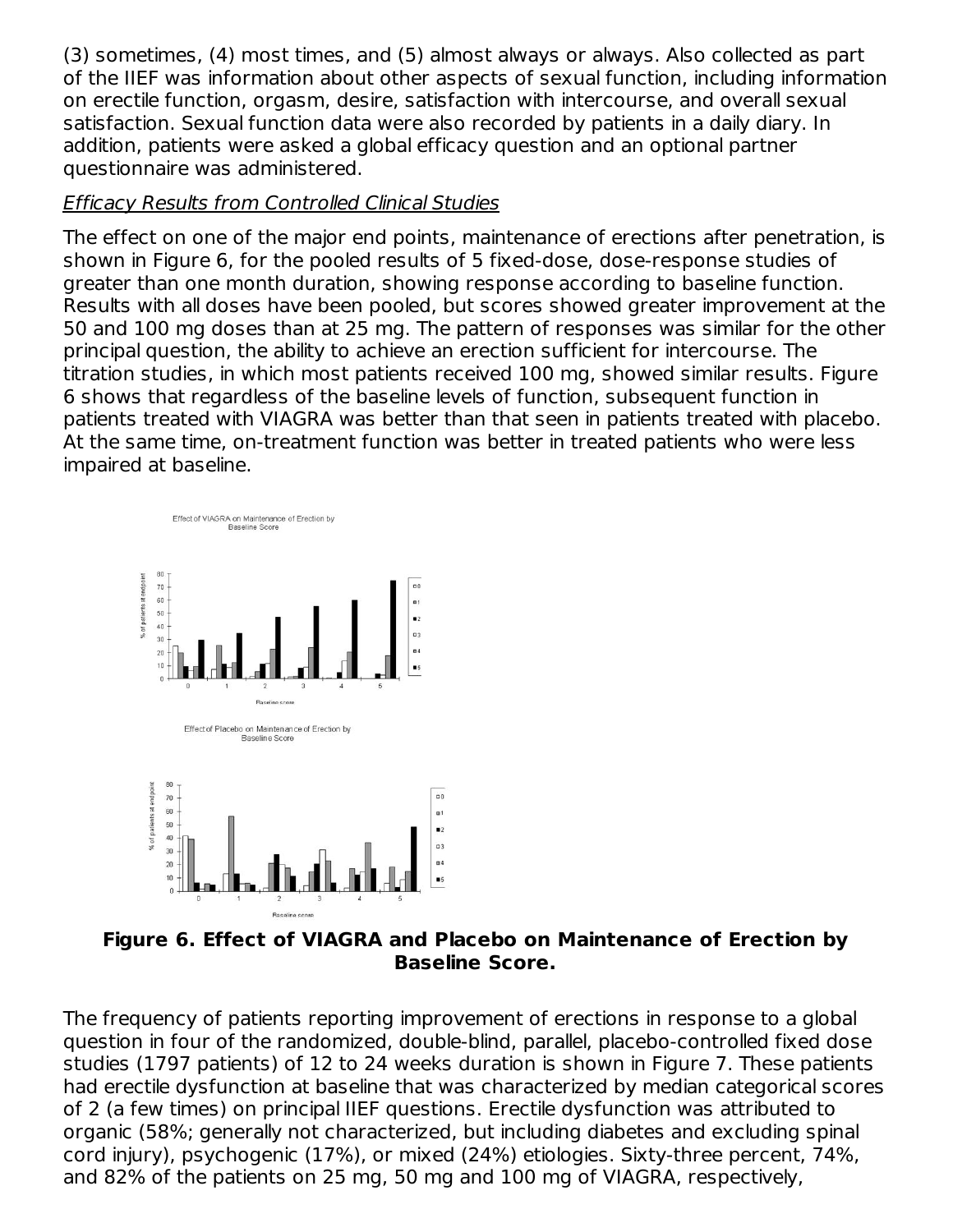reported an improvement in their erections, compared to 24% on placebo. In the titration studies (n=644) (with most patients eventually receiving 100 mg), results were similar.



Overall treatment p<0.0001 **Figure 7. Percentage of Patients Reporting an Improvement in Erections.**

The patients in studies had varying degrees of ED. One-third to one-half of the subjects in these studies reported successful intercourse at least once during a 4-week, treatment-free run-in period.

In many of the studies, of both fixed dose and titration designs, daily diaries were kept by patients. In these studies, involving about 1600 patients, analyses of patient diaries showed no effect of VIAGRA on rates of attempted intercourse (about 2 per week), but there was clear treatment-related improvement in sexual function: per patient weekly success rates averaged 1.3 on 50–100 mg of VIAGRA vs 0.4 on placebo; similarly, group mean success rates (total successes divided by total attempts) were about 66% on VIAGRA vs about 20% on placebo.

During 3 to 6 months of double-blind treatment or longer-term (1 year), open-label studies, few patients withdrew from active treatment for any reason, including lack of effectiveness. At the end of the long-term study, 88% of patients reported that VIAGRA improved their erections.

Men with untreated ED had relatively low baseline scores for all aspects of sexual function measured (again using a 5-point scale) in the IIEF. VIAGRA improved these aspects of sexual function: frequency, firmness and maintenance of erections; frequency of orgasm; frequency and level of desire; frequency, satisfaction and enjoyment of intercourse; and overall relationship satisfaction.

One randomized, double-blind, flexible-dose, placebo-controlled study included only patients with erectile dysfunction attributed to complications of diabetes mellitus (n=268). As in the other titration studies, patients were started on 50 mg and allowed to adjust the dose up to 100 mg or down to 25 mg of VIAGRA; all patients, however, were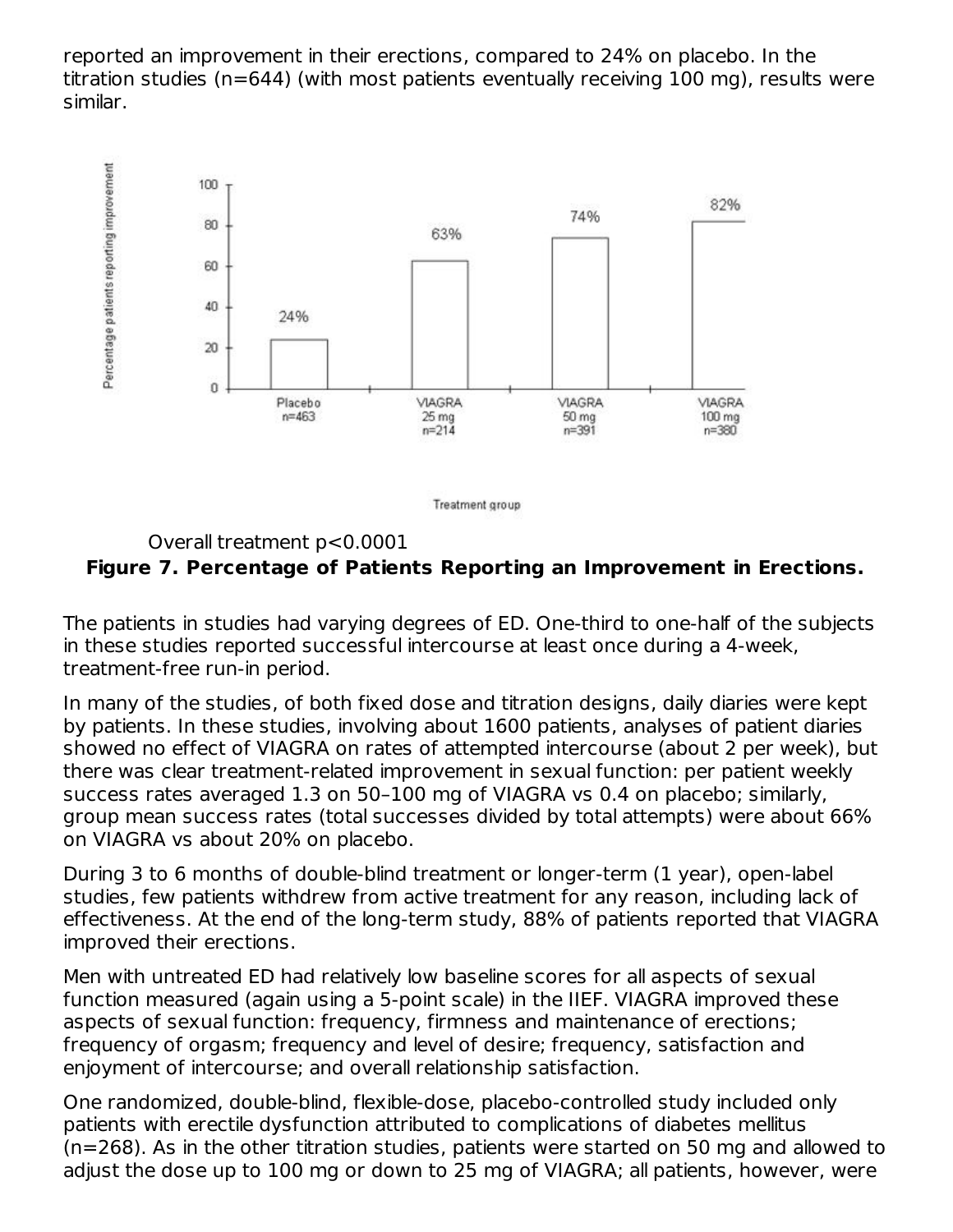receiving 50 mg or 100 mg at the end of the study. There were highly statistically significant improvements on the two principal IIEF questions (frequency of successful penetration during sexual activity and maintenance of erections after penetration) on VIAGRA compared to placebo. On a global improvement question, 57% of VIAGRA patients reported improved erections versus 10% on placebo. Diary data indicated that on VIAGRA, 48% of intercourse attempts were successful versus 12% on placebo.

One randomized, double-blind, placebo-controlled, crossover, flexible-dose (up to 100 mg) study of patients with erectile dysfunction resulting from spinal cord injury (n=178) was conducted. The changes from baseline in scoring on the two end point questions (frequency of successful penetration during sexual activity and maintenance of erections after penetration) were highly statistically significantly in favor of VIAGRA. On a global improvement question, 83% of patients reported improved erections on VIAGRA versus 12% on placebo. Diary data indicated that on VIAGRA, 59% of attempts at sexual intercourse were successful compared to 13% on placebo.

Across all trials, VIAGRA improved the erections of 43% of radical prostatectomy patients compared to 15% on placebo.

Subgroup analyses of responses to a global improvement question in patients with psychogenic etiology in two fixed-dose studies (total n=179) and two titration studies (total n=149) showed 84% of VIAGRA patients reported improvement in erections compared with 26% of placebo. The changes from baseline in scoring on the two end point questions (frequency of successful penetration during sexual activity and maintenance of erections after penetration) were highly statistically significantly in favor of VIAGRA**.** Diary data in two of the studies (n=178) showed rates of successful intercourse per attempt of 70% for VIAGRA and 29% for placebo.

#### Efficacy Results in Subpopulations in Controlled Clinical Studies

A review of population subgroups demonstrated efficacy regardless of baseline severity, etiology, race and age. VIAGRA was effective in a broad range of ED patients, including those with a history of coronary artery disease, hypertension, other cardiac disease, peripheral vascular disease, diabetes mellitus, depression, coronary artery bypass graft (CABG), radical prostatectomy, transurethral resection of the prostate (TURP) and spinal cord injury, and in patients taking antidepressants/antipsychotics and antihypertensives/diuretics.

#### **16 HOW SUPPLIED/STORAGE AND HANDLING**

VIAGRA (sildenafil citrate) is supplied as blue, film-coated, rounded-diamond-shaped tablets containing sildenafil citrate equivalent to the nominally indicated amount of sildenafil and debossed on the obverse and reverse sides as follows:

|                   | $25 \text{ mg}$ | 50 mg                                 | $100$ mg      |
|-------------------|-----------------|---------------------------------------|---------------|
| Obverse           | VGR25           | VGR50                                 | <b>VGR100</b> |
| Reverse           | PFIZER          | <b>PFIZER</b>                         | <b>PFIZER</b> |
| Bottle of 30      |                 | NDC-0069-4200-NDC-0069-4210-NDC-0069- |               |
|                   | 30              | 30                                    | 4220-30       |
| Bottle of 100 N/A |                 | NDC-0069-4210-NDC-0069-               |               |
|                   |                 | 66                                    | 4220-66       |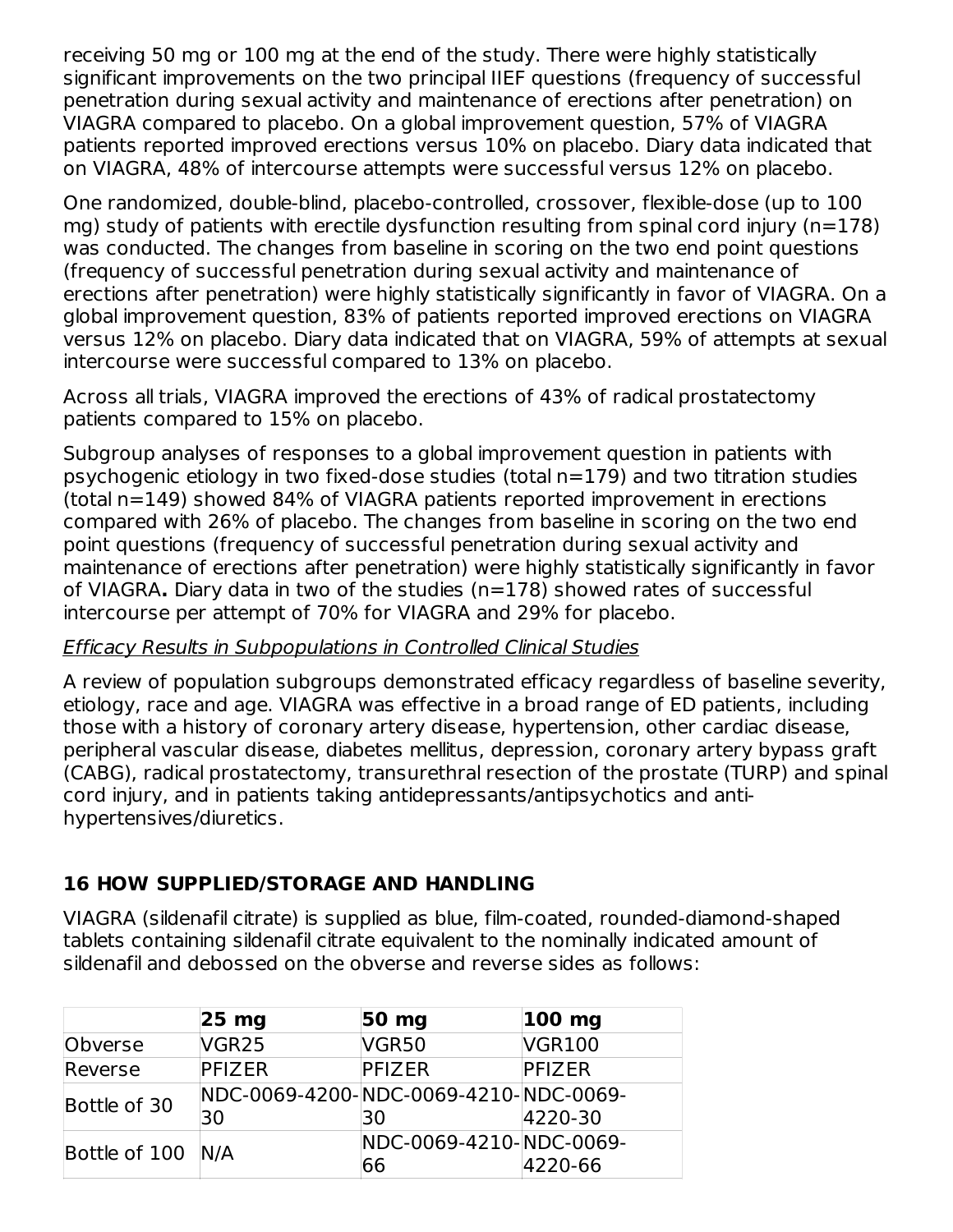| Carton of 30<br>$(1$ tablet per<br>N/A<br>Single Pack) |  | NDC 0069-4210-NDC 0069-4220- |
|--------------------------------------------------------|--|------------------------------|
|--------------------------------------------------------|--|------------------------------|

**Recommended Storage:** Store at 25°C (77°F); excursions permitted to 15–30°C (59– 86°F) [see USP Controlled Room Temperature].

## **17 PATIENT COUNSELING INFORMATION**

Advise the patient to read the FDA-approved patient labeling (Patient Information)

#### **Nitrates**

Physicians should discuss with patients the contraindication of VIAGRA with regular and/or intermittent use of nitric oxide donors, such as organic nitrates or organic nitrites in any form [see Contraindications (4.1)].

## **Guanylate Cyclase (GC) Stimulators**

Physicians should discuss with patients the contraindication of VIAGRA with use of guanylate cyclase stimulators such as riociguat [see Contraindications (4.3)].

## **Concomitant Use with Drugs Which Lower Blood Pressure**

Physicians should advise patients of the potential for VIAGRA to augment the blood pressure lowering effect of alpha-blockers and anti-hypertensive medications. Concomitant administration of VIAGRA and an alpha-blocker may lead to symptomatic hypotension in some patients. Therefore, when VIAGRA is co-administered with alphablockers, patients should be stable on alpha-blocker therapy prior to initiating VIAGRA treatment and VIAGRA should be initiated at the lowest dose [see Warnings and Precautions (5.5)].

#### **Cardiovascular Considerations**

Physicians should discuss with patients the potential cardiac risk of sexual activity in patients with preexisting cardiovascular risk factors. Patients who experience symptoms (e.g., angina pectoris, dizziness, nausea) upon initiation of sexual activity should be advised to refrain from further activity and should discuss the episode with their physician [see Warnings and Precautions (5.1)].

#### **Sudden Loss of Vision**

Physicians should advise patients to stop use of all PDE5 inhibitors, including VIAGRA, and seek medical attention in the event of a sudden loss of vision in one or both eyes. Such an event may be a sign of non-arteritic anterior ischemic optic neuropathy (NAION), a cause of decreased vision including possible permanent loss of vision, that has been reported rarely post-marketing in temporal association with the use of all PDE5 inhibitors. Physicians should discuss with patients the increased risk of NAION in individuals who have already experienced NAION in one eye. Physicians should also discuss with patients the increased risk of NAION among the general population in patients with a "crowded" optic disc, although evidence is insufficient to support screening of prospective users of PDE5 inhibitor, including VIAGRA, for this uncommon condition [see Warnings and Precautions (5.3) and Adverse Reactions (6.2)].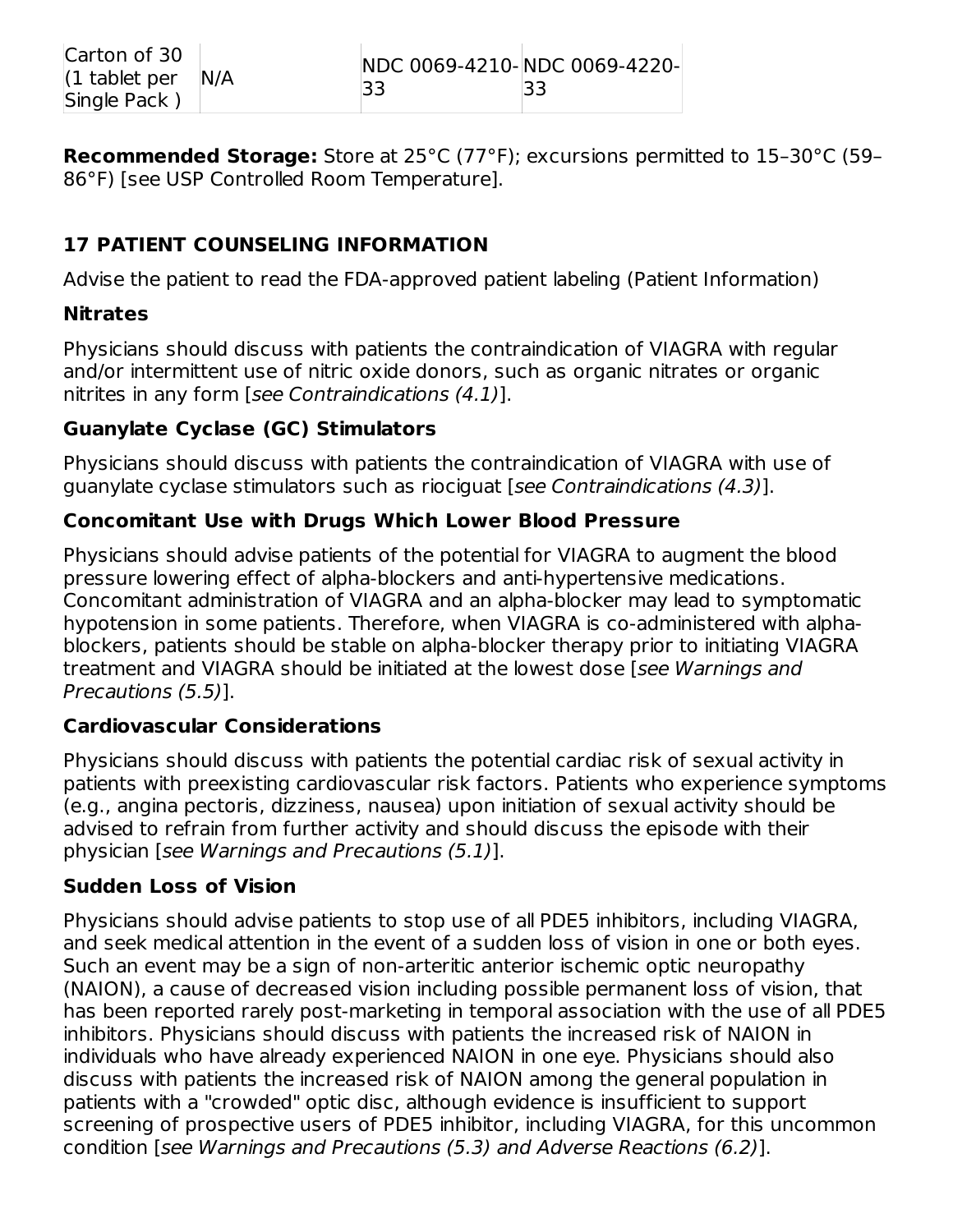#### **Sudden Hearing Loss**

Physicians should advise patients to stop taking PDE5 inhibitors, including VIAGRA, and seek prompt medical attention in the event of sudden decrease or loss of hearing. These events, which may be accompanied by tinnitus and dizziness, have been reported in temporal association to the intake of PDE5 inhibitors, including VIAGRA. It is not possible to determine whether these events are related directly to the use of PDE5 inhibitors or to other factors [see Warnings and Precautions (5.4) and Adverse Reactions (6.2)].

#### **Priapism**

Physicians should warn patients that prolonged erections greater than 4 hours and priapism (painful erections greater than 6 hours in duration) have been reported infrequently since market approval of VIAGRA. In the event of an erection that persists longer than 4 hours, the patient should seek immediate medical assistance. If priapism is not treated immediately, penile tissue damage and permanent loss of potency may result [see Warnings and Precautions (5.2)].

#### **Avoid Use with other PDE5 Inhibitors**

Physicians should inform patients not to take VIAGRA with other PDE5 inhibitors including REVATIO or other pulmonary arterial hypertension (PAH) treatments containing sildenafil. Sildenafil is also marketed as REVATIO for the treatment of PAH. The safety and efficacy of VIAGRA with other PDE5 inhibitors, including REVATIO, have not been studied [see Warnings and Precautions (5.7)].

#### **Sexually Transmitted Disease**

The use of VIAGRA offers no protection against sexually transmitted diseases. Counseling of patients about the protective measures necessary to guard against sexually transmitted diseases, including the Human Immunodeficiency Virus (HIV), may be considered [see Warnings and Precautions (5.9)].

**Distributed by** 



Division of Pfizer Inc. NY. NY 10017

LAB-0221-20.0

## **Patient Information**

**VIAGRA (vi-AG-rah) ®(sildenafil citrate) Tablets**

#### **What is the most important information I should know about VIAGRA?**

**VIAGRA can cause your blood pressure to drop suddenly to an unsafe level if it is taken with certain other medicines.** Do not take VIAGRA if you take any other medicines called "nitrates." Nitrates are used to treat chest pain (angina). A sudden drop in blood pressure can cause you to feel dizzy, faint, or have a heart attack or stroke.

Do not take VIAGRA if you take medicines called guanylate cyclase stimulators which include: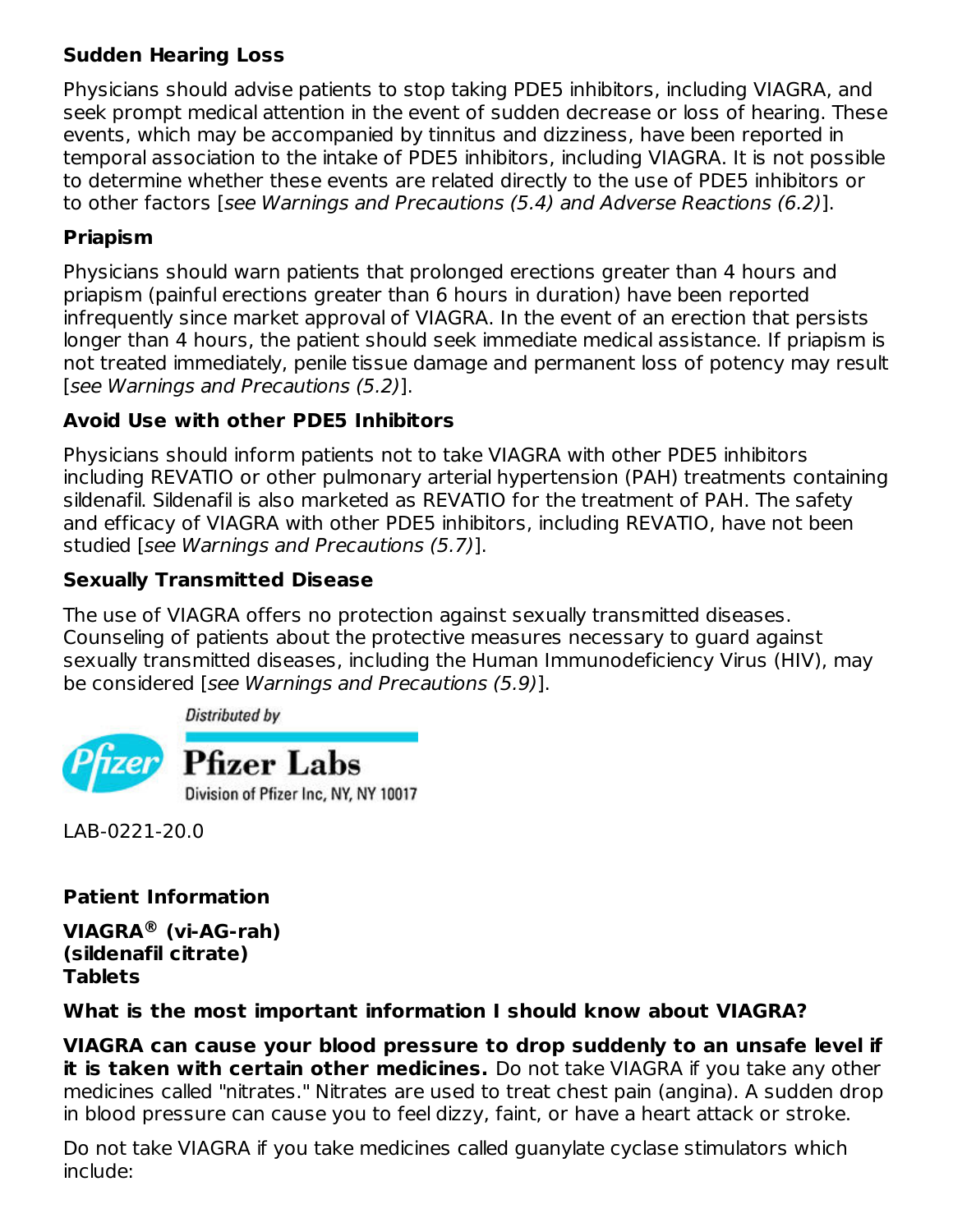■ Riociguat (Adempas®) a medicine that treats pulmonary arterial hypertension and chronic-thromboembolic pulmonary hypertension.

**Tell all your healthcare providers that you take VIAGRA.** If you need emergency medical care for a heart problem, it will be important for your healthcare provider to know when you last took VIAGRA.

Stop sexual activity and get medical help right away if you get symptoms such as chest pain, dizziness, or nausea during sex.

Sexual activity can put an extra strain on your heart, especially if your heart is already weak from a heart attack or heart disease. Ask your doctor if your heart is healthy enough to handle the extra strain of having sex.

VIAGRA does not protect you or your partner from getting sexually transmitted diseases, including HIV—the virus that causes AIDS.

#### **What is VIAGRA?**

VIAGRA is a prescription medicine used to treat erectile dysfunction (ED). You will not get an erection just by taking this medicine. VIAGRA helps a man with erectile dysfunction get and keep an erection only when he is sexually excited (stimulated).

VIAGRA is not for use in women or children.

It is not known if VIAGRA is safe and effective in women or children under 18 years of age.

## **Who should not take VIAGRA?**

#### **Do not take VIAGRA if you:**

- take medicines called nitrates (such as nitroglycerin)
- use street drugs called "poppers" such as amyl nitrate or amyl nitrite, and butyl nitrate
- take any medicines called guanylate cyclase stimulators such as riociguat (Adempas)
- are allergic to sildenafil, as contained in VIAGRA and REVATIO, or any of the ingredients in VIAGRA. See the end of this leaflet for a complete list of ingredients in VIAGRA.

## **What should I tell my healthcare provider before taking VIAGRA?**

#### **Before you take VIAGRA, tell your healthcare provider if you:**

- have or have had heart problems such as a heart attack, irregular heartbeat, angina, chest pain, narrowing of the aortic valve or heart failure
- have had heart surgery within the last 6 months
- have pulmonary hypertension
- have had a stroke
- have low blood pressure, or high blood pressure that is not controlled
- have a deformed penis shape
- have had an erection that lasted for more than 4 hours
- have problems with your blood cells such as sickle cell anemia, multiple myeloma, or leukemia
- have retinitis pigmentosa, a rare genetic (runs in families) eye disease
- have ever had severe vision loss, including an eye problem called non-arteritic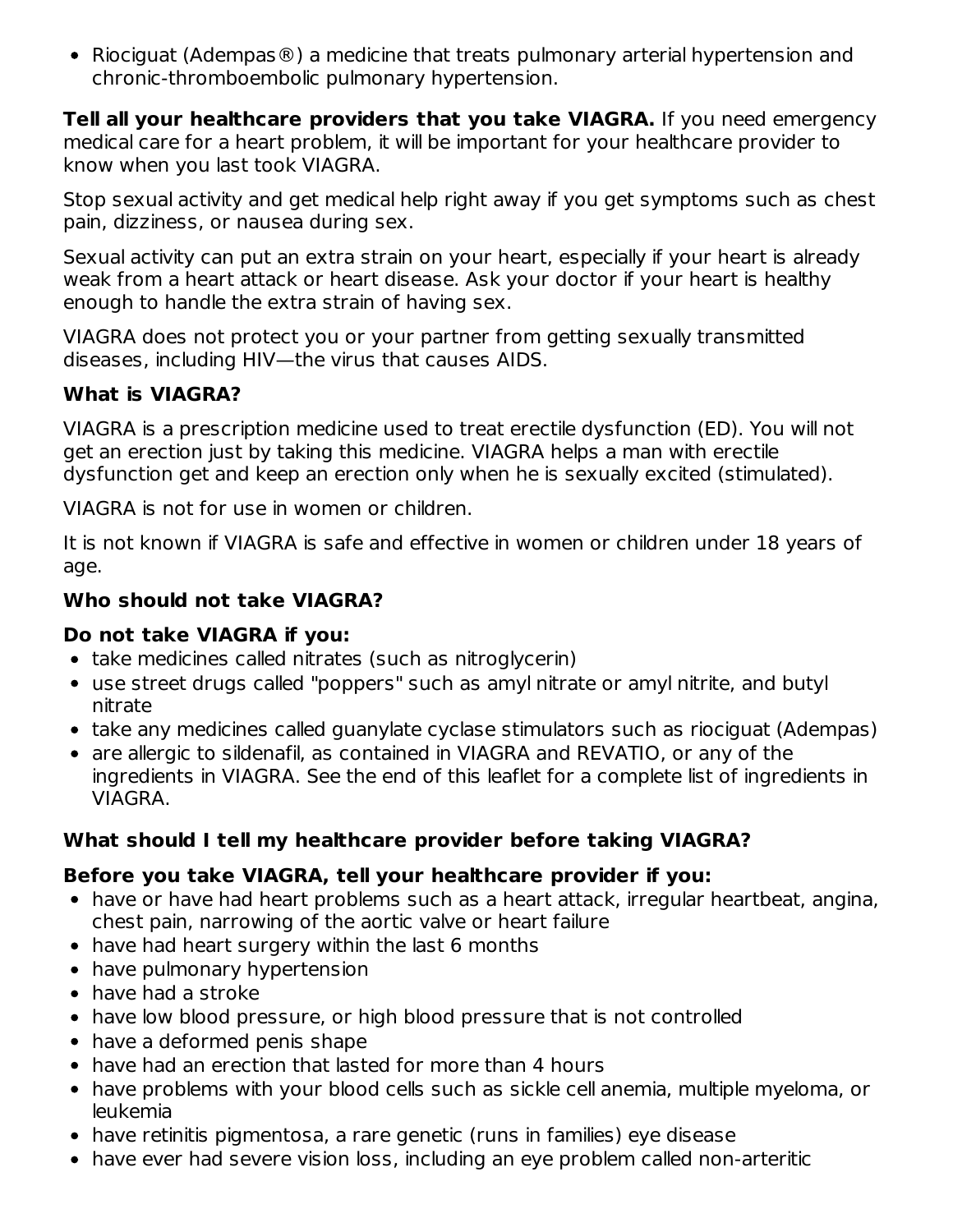anterior ischemic optic neuropathy (NAION)

- have bleeding problems
- have or have had stomach ulcers
- have liver problems
- have kidney problems or are having kidney dialysis
- have any other medical conditions

**Tell your healthcare provider about all the medicines you take ,** including **1**prescription and over-the-counter medicines, vitamins, and herbal supplements.

VIAGRA may affect the way other medicines work, and other medicines may affect the way VIAGRA works causing side effects. Especially tell your healthcare provider if you take any of the following:

- medicines called nitrates (see **"What is the most important information I should know about VIAGRA?"**)
- medicines called guanylate cyclase stimulators, such as riociguat (Adempas)
- medicines called alpha blockers such as Hytrin (terazosin HCl), Flomax (tamsulosin HCl), Cardura (doxazosin mesylate), Minipress (prazosin HCl), Uroxatral (alfuzosin HCl), Jalyn (dutasteride and tamsulosin HCl), or Rapaflo (silodosin). Alpha-blockers are sometimes prescribed for prostate problems or high blood pressure. In some patients, the use of VIAGRA with alpha-blockers can lead to a drop in blood pressure or to fainting.
- medicines called HIV protease inhibitors, such as ritonavir (Norvir), indinavir sulfate (Crixivan), saquinavir (Fortovase or Invirase) or atazanavir sulfate (Reyataz)
- some types of oral antifungal medicines, such as ketoconazole (Nizoral), and itraconazole (Sporanox)
- some types of antibiotics, such as clarithromycin (Biaxin), telithromycin (Ketek), or erythromycin
- other medicines that treat high blood pressure
- other medicines or treatments for ED
- VIAGRA contains sildenafil, which is the same medicine found in another drug called REVATIO. REVATIO is used to treat a rare disease called pulmonary arterial hypertension (PAH). VIAGRA should not be used with REVATIO or with other PAH treatments containing sildenafil or any other PDE5 inhibitors (such as Adcirca [tadalafil]).

Ask your healthcare provider or pharmacist for a list of these medicines, if you are not sure.

Know the medicines you take. Keep a list of them to show to your healthcare provider and pharmacist when you get a new medicine.

## **How should I take VIAGRA?**

- Take VIAGRA exactly as your healthcare provider tells you to take it.
- Your healthcare provider will tell you how much VIAGRA to take and when to take it.
- Your healthcare provider may change your dose if needed.
- Take VIAGRA about 1 hour before sexual activity. You may take VIAGRA between 30 minutes to 4 hours before sexual activity if needed.
- VIAGRA can be taken with or without food. If you take VIAGRA after a high fat meal (such as a cheeseburger and french fries), VIAGRA may take a little longer to start working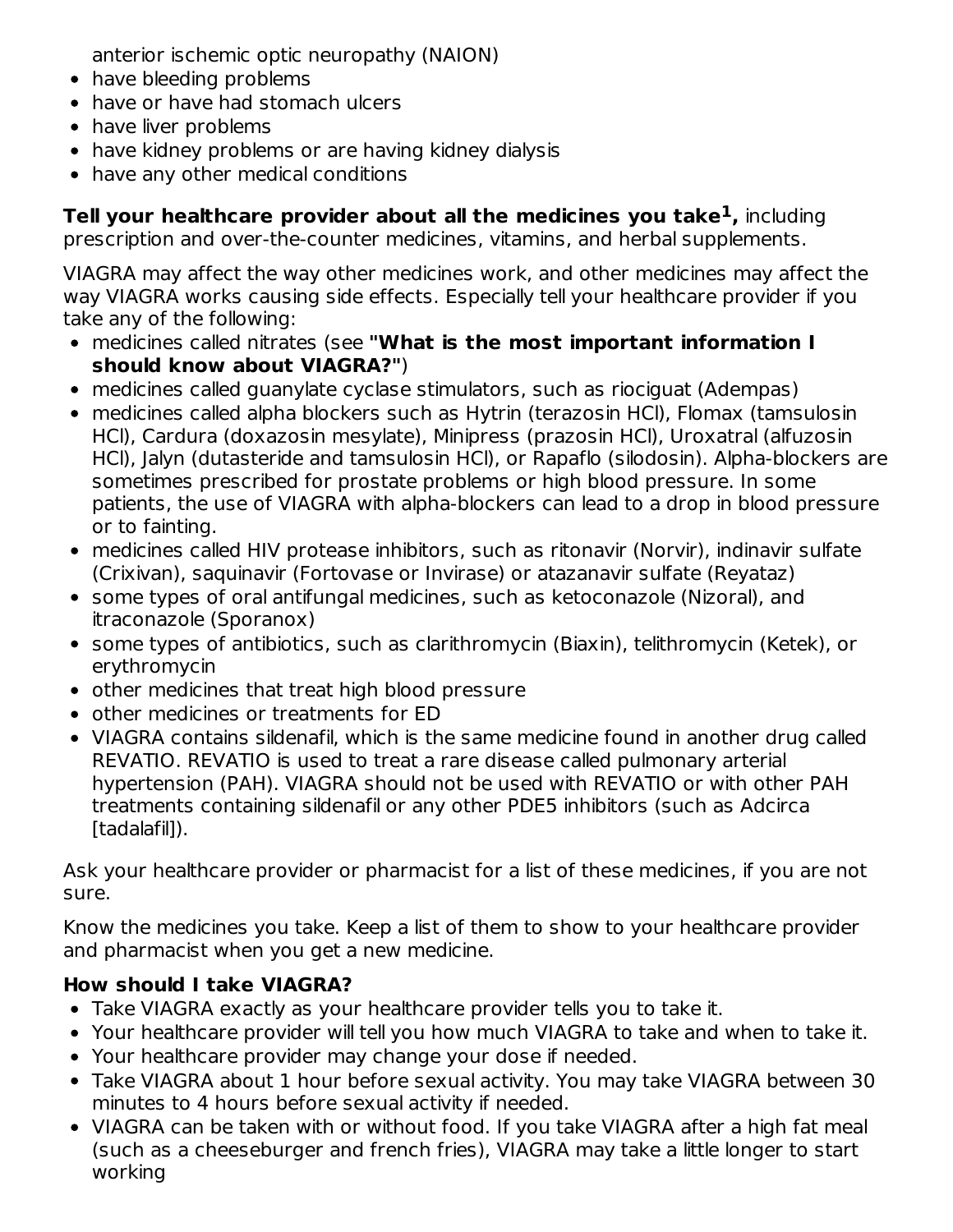- **Do not** take VIAGRA more than 1 time a day.
- If you accidentally take too much VIAGRA, call your doctor or go to the nearest hospital emergency room right away.

### **What are the possible side effects of VIAGRA?**

## **VIAGRA can cause serious side effects**. Rarely reported side effects include:

- **an erection that will not go away (priapism).** If you have an erection that lasts more than 4 hours, get medical help right away. If it is not treated right away, priapism can permanently damage your penis.
- **sudden vision loss in one or both eyes.** Sudden vision loss in one or both eyes can be a sign of a serious eye problem called non-arteritic anterior ischemic optic neuropathy (NAION). It is uncertain whether PDE5 inhibitors directly cause the vision loss. Stop taking VIAGRA and call your healthcare provider right away if you have sudden vision loss in one or both eyes.
- **sudden hearing decrease or hearing loss.** Some people may also have ringing in their ears (tinnitus) or dizziness. If you have these symptoms, stop taking VIAGRA and contact a doctor right away.

## **The most common side effects of VIAGRA are:**

- headache
- flushing
- upset stomach
- abnormal vision, such as changes in color vision (such as having a blue color tinge) and blurred vision
- stuffy or runny nose
- back pain
- muscle pain
- nausea
- dizziness
- $\bullet$  rash

In addition, heart attack, stroke, irregular heartbeats and death have happened rarely in men taking VIAGRA. Most, but not all, of these men had heart problems before taking VIAGRA. It is not known if VIAGRA caused these problems.

Tell your healthcare provider if you have any side effect that bothers you or does not go away.

These are not all the possible side effects of VIAGRA. For more information, ask your healthcare provider or pharmacist.

Call your doctor for medical advice about side effects. You may report side effects to FDA at 1-800-FDA-1088.

## **How should I store VIAGRA?**

• Store VIAGRA at room temperature between 68°F to 77°F (20°C to 25°C).

## **Keep VIAGRA and all medicines out of the reach of children.**

## **General information about the safe and effective use of VIAGRA.**

Medicines are sometimes prescribed for purposes other than those listed in a Patient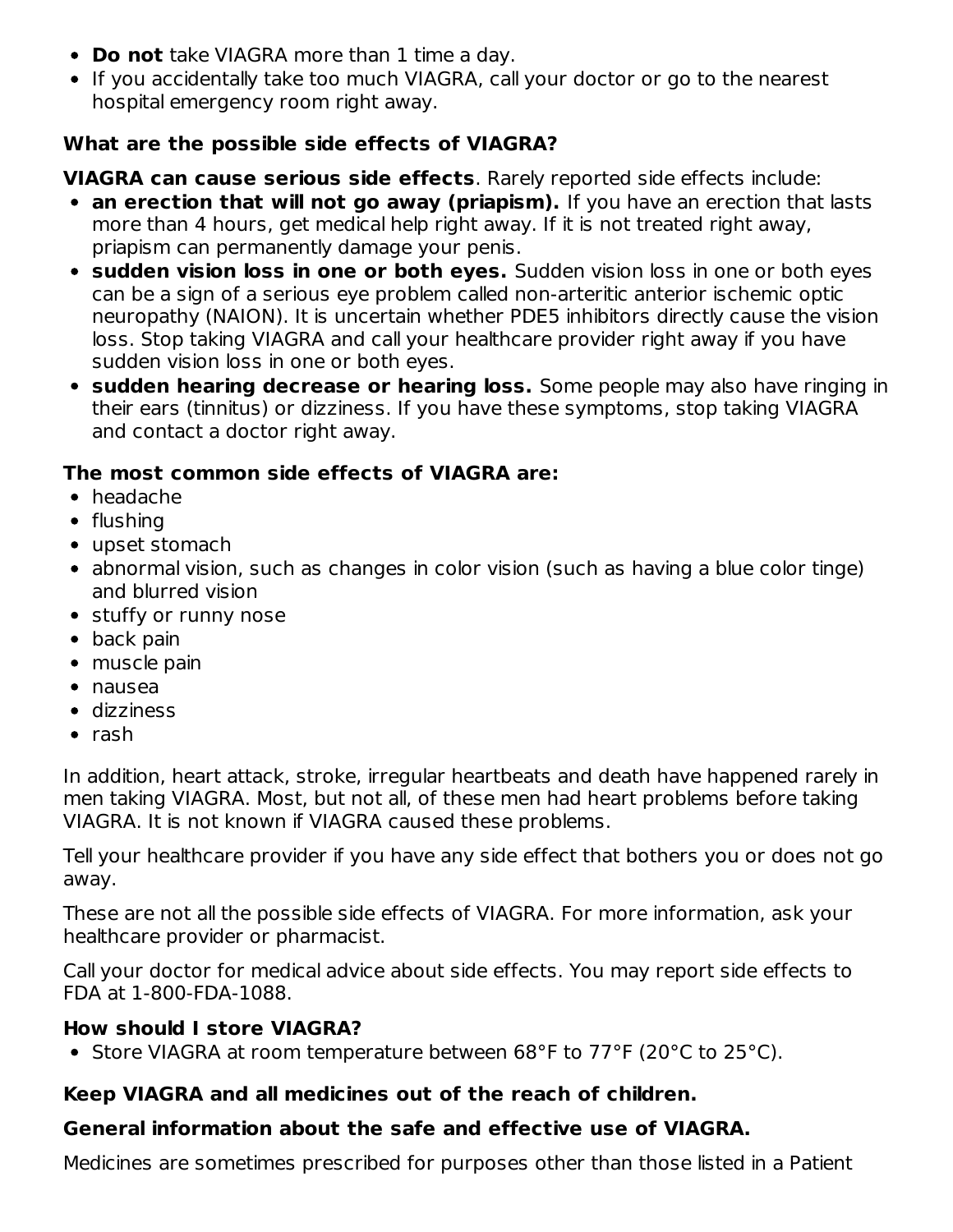Information leaflet. Do not use VIAGRA for a condition for which it was not prescribed. Do not give VIAGRA to other people, even if they have the same symptoms that you have. It may harm them.

This Patient Information leaflet summarizes the most important information about VIAGRA. If you would like more information, talk with your healthcare provider. You can ask your healthcare provider or pharmacist for information about VIAGRA that is written for health professionals.

For more information, go to www.viagra.com, or call 1-888-4VIAGRA

#### **What are the ingredients in VIAGRA?**

**Active ingredient:** sildenafil citrate

**Inactive ingredients:** microcrystalline cellulose, anhydrous dibasic calcium phosphate, croscarmellose sodium, magnesium stearate, hypromellose, titanium dioxide, lactose, triacetin, and FD & C Blue #2 aluminum lake

This Patient Information has been approved by the U.S. Food and Drug Administration.

Distributed by



# **Pfizer Labs**

Division of Pfizer Inc, NY, NY 10017

This product's label may have been updated. For current full prescribing information, please visit www.pfizer.com.

Viagra (sildenafil citrate), Revatio (sildenafil), Cardura (doxazosin mesylate), and Minipress (prazosin HCl) are registered trademarks of Pfizer Inc.

LAB-0220-11.0

Revised: 08/2017

1 The other brands listed are trademarks of their respective owners and are not trademarks of Pfizer Inc. The makers of these brands are not affiliated with and do not endorse Pfizer Inc or its products.

#### **PRINCIPAL DISPLAY PANEL - 25 mg Tablet Bottle Label**

Pfizer

NDC 0069-4200-30

Viagra ®(sildenafil citrate) tablets

25 mg\*

30 Tablets Rx only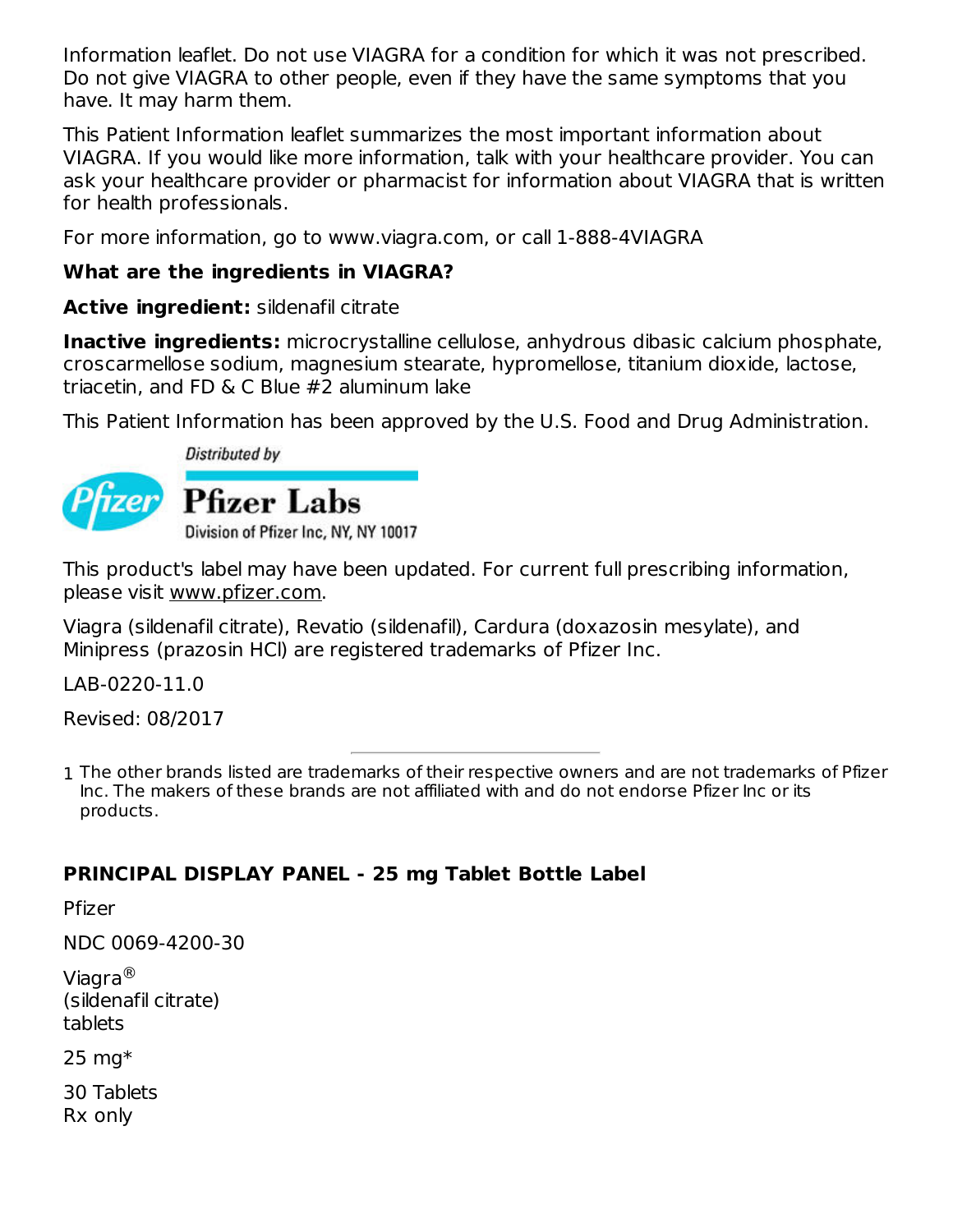

## **PRINCIPAL DISPLAY PANEL - 50 mg Tablet Bottle Label**

Pfizer

NDC 0069-4210-30

Viagra ®(sildenafil citrate) tablets

50 mg\*

30 Tablets Rx only

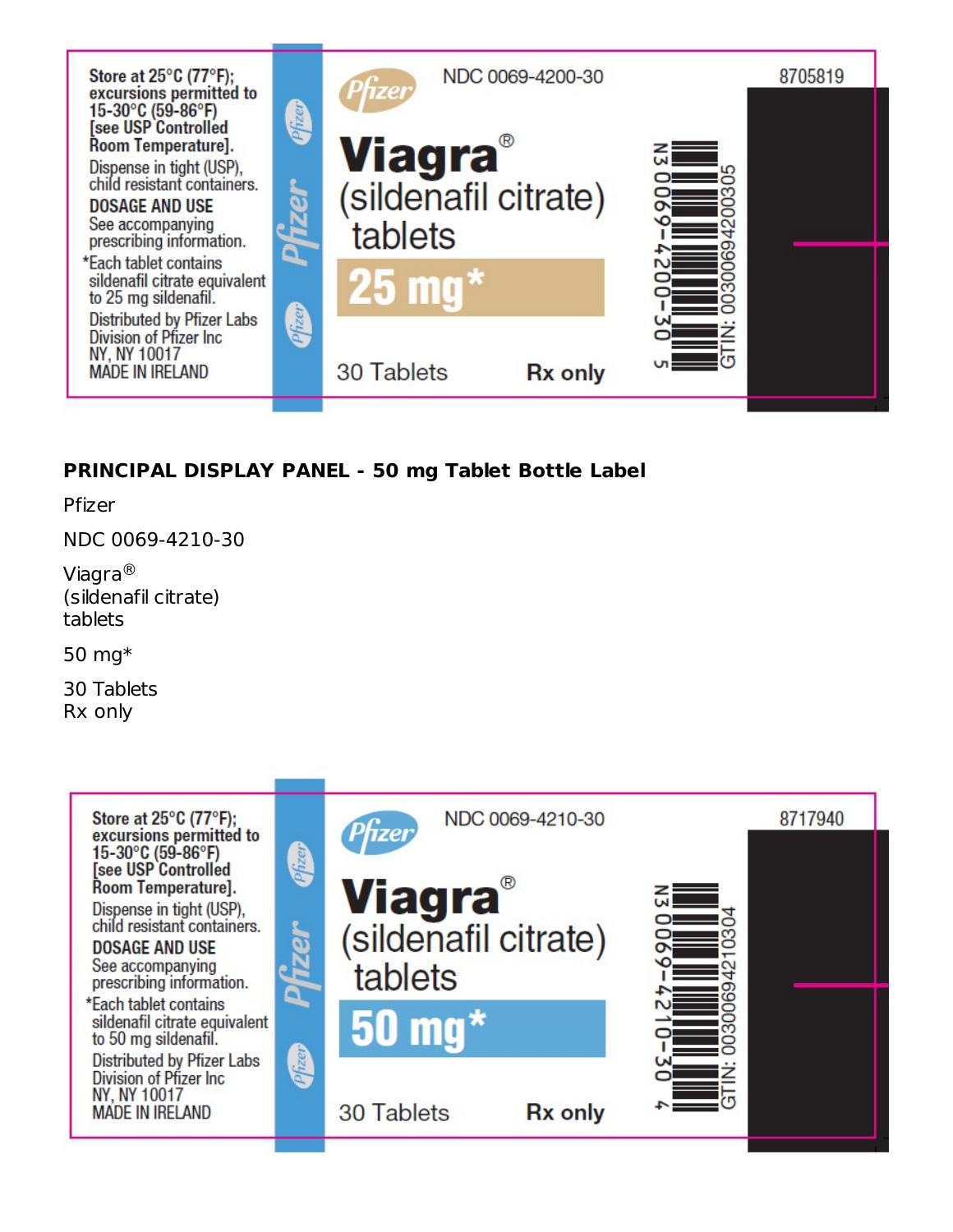#### **PRINCIPAL DISPLAY PANEL - 100 mg Tablet Bottle Label**

Pfizer

NDC 0069-4220-30

Viagra ®(sildenafil citrate) tablets

100 mg\*

30 Tablets Rx only



| <b>VIAGRA</b>                                                         |                         |                           |                 |
|-----------------------------------------------------------------------|-------------------------|---------------------------|-----------------|
| sildenafil citrate tablet, film coated                                |                         |                           |                 |
|                                                                       |                         |                           |                 |
| <b>Product Information</b>                                            |                         |                           |                 |
| <b>Product Type</b>                                                   | HUMAN PRESCRIPTION DRUG | <b>Item Code (Source)</b> | NDC:0069-4200   |
| <b>Route of Administration</b>                                        | ORAL                    |                           |                 |
|                                                                       |                         |                           |                 |
|                                                                       |                         |                           |                 |
| <b>Active Ingredient/Active Moiety</b>                                |                         |                           |                 |
|                                                                       | <b>Ingredient Name</b>  | <b>Basis of Strength</b>  | <b>Strength</b> |
| SILDENAFIL CITRATE (UNII: BW9B0ZE037) (SILDENAFIL - UNII: 3M7OB98Y7H) |                         | <b>SILDENAFIL</b>         | $25 \, mg$      |
|                                                                       |                         |                           |                 |
|                                                                       |                         |                           |                 |
| <b>Inactive Ingredients</b>                                           |                         |                           |                 |
|                                                                       | <b>Ingredient Name</b>  |                           | <b>Strength</b> |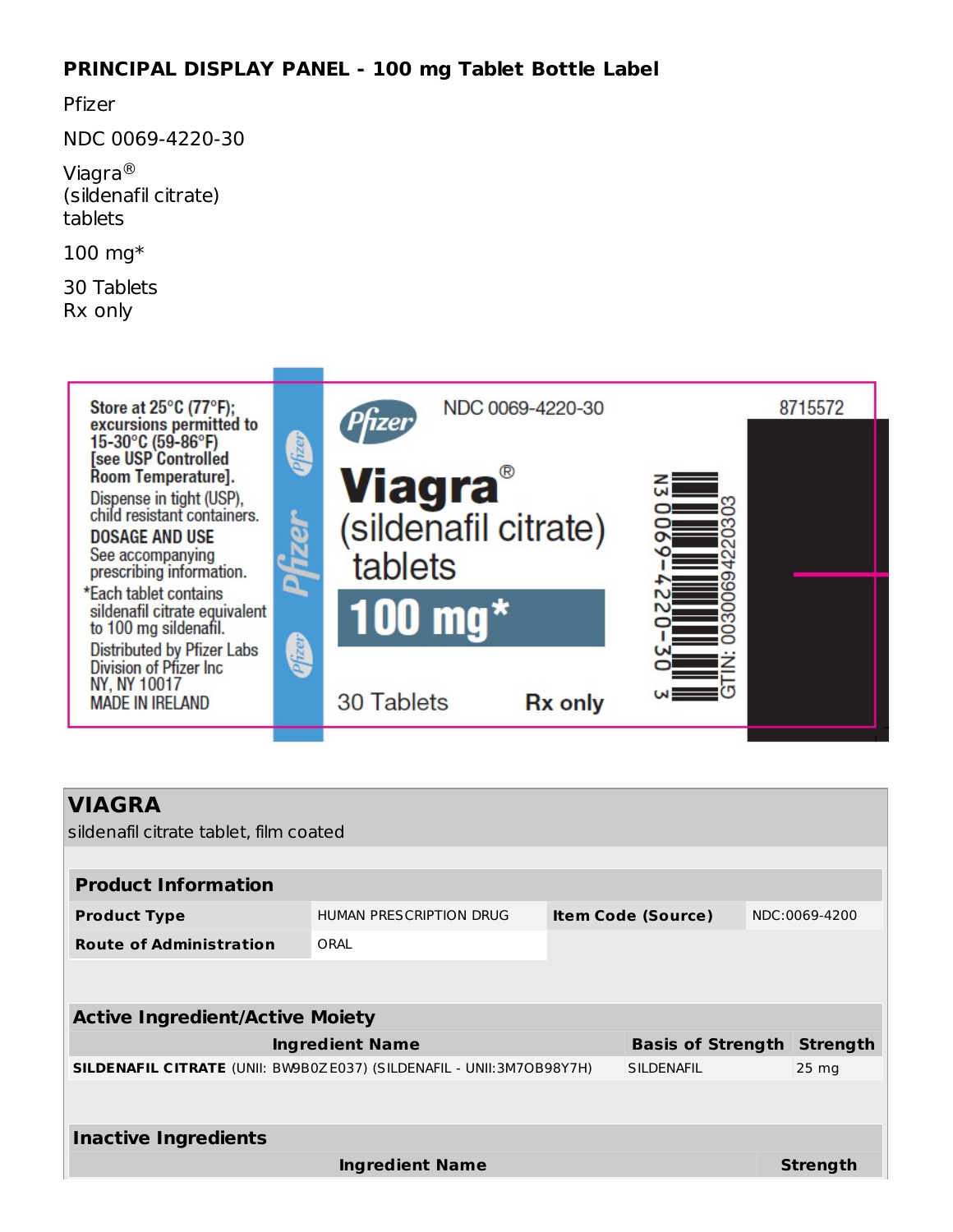| <b>MICROCRYSTALLINE CELLULOSE (UNII: OP1R32D61U)</b>          |  |
|---------------------------------------------------------------|--|
| <b>ANHYDROUS DIBASIC CALCIUM PHOSPHATE (UNII: L11K75P92I)</b> |  |
| <b>CROSCARMELLOSE SODIUM (UNII: M280L1HH48)</b>               |  |
| <b>MAGNESIUM STEARATE (UNII: 70097M6I30)</b>                  |  |
| HYPROMELLOSE, UNSPECIFIED (UNII: 3NXW29V3WO)                  |  |
| <b>TITANIUM DIOXIDE</b> (UNII: 15FIX9V2JP)                    |  |
| LACTOSE, UNSPECIFIED FORM (UNII: J2B2A4N98G)                  |  |
| <b>TRIACETIN</b> (UNII: XHX3C3X673)                           |  |
| <b>FD&amp;C BLUE NO. 2 (UNII: LO6K8R7DQK)</b>                 |  |
| <b>ALUMINUM OXIDE (UNII: LMI2606933)</b>                      |  |
|                                                               |  |

| <b>Product Characteristics</b> |                           |                     |                 |  |
|--------------------------------|---------------------------|---------------------|-----------------|--|
| Color                          | <b>BLUE</b>               | <b>Score</b>        | no score        |  |
| <b>Shape</b>                   | DIAMOND (rounded diamond) | <b>Size</b>         | 9 <sub>mm</sub> |  |
| <b>Flavor</b>                  |                           | <b>Imprint Code</b> | VGR25; Pfizer   |  |
| <b>Contains</b>                |                           |                     |                 |  |

|  | <b>Packaging</b> |  |
|--|------------------|--|
|  |                  |  |
|  |                  |  |
|  |                  |  |

| <b>Item Code</b> | <b>Package Description</b>                                                  | <b>Marketing Start</b><br><b>Date</b> | <b>Marketing End</b><br>Date |
|------------------|-----------------------------------------------------------------------------|---------------------------------------|------------------------------|
| 30               | $\vert$ NDC:0069-4200- 30 in 1 BOTTLE; Type 0: Not a Combination<br>Product | 03/27/1998                            |                              |
|                  |                                                                             |                                       |                              |

| <b>Marketing Information</b> |                                                           |                                       |                              |  |
|------------------------------|-----------------------------------------------------------|---------------------------------------|------------------------------|--|
| <b>Marketing</b><br>Category | <b>Application Number or Monograph</b><br><b>Citation</b> | <b>Marketing Start</b><br><b>Date</b> | <b>Marketing End</b><br>Date |  |
| <b>NDA</b>                   | NDA020895                                                 | 03/27/1998                            |                              |  |
|                              |                                                           |                                       |                              |  |

| <b>VIAGRA</b><br>sildenafil citrate tablet, film coated               |                         |  |                           |  |                 |
|-----------------------------------------------------------------------|-------------------------|--|---------------------------|--|-----------------|
|                                                                       |                         |  |                           |  |                 |
| <b>Product Information</b>                                            |                         |  |                           |  |                 |
| <b>Product Type</b>                                                   | HUMAN PRESCRIPTION DRUG |  | <b>Item Code (Source)</b> |  | NDC:0069-4210   |
| <b>Route of Administration</b>                                        | ORAL                    |  |                           |  |                 |
|                                                                       |                         |  |                           |  |                 |
| <b>Active Ingredient/Active Moiety</b>                                |                         |  |                           |  |                 |
|                                                                       | <b>Ingredient Name</b>  |  | <b>Basis of Strength</b>  |  | <b>Strength</b> |
| SILDENAFIL CITRATE (UNII: BW9B0ZE037) (SILDENAFIL - UNII: 3M7OB98Y7H) |                         |  | <b>SILDENAFIL</b>         |  | 50 mg           |
|                                                                       |                         |  |                           |  |                 |
| <b>Inactive Ingredients</b>                                           |                         |  |                           |  |                 |
|                                                                       | <b>Ingredient Name</b>  |  |                           |  | <b>Strength</b> |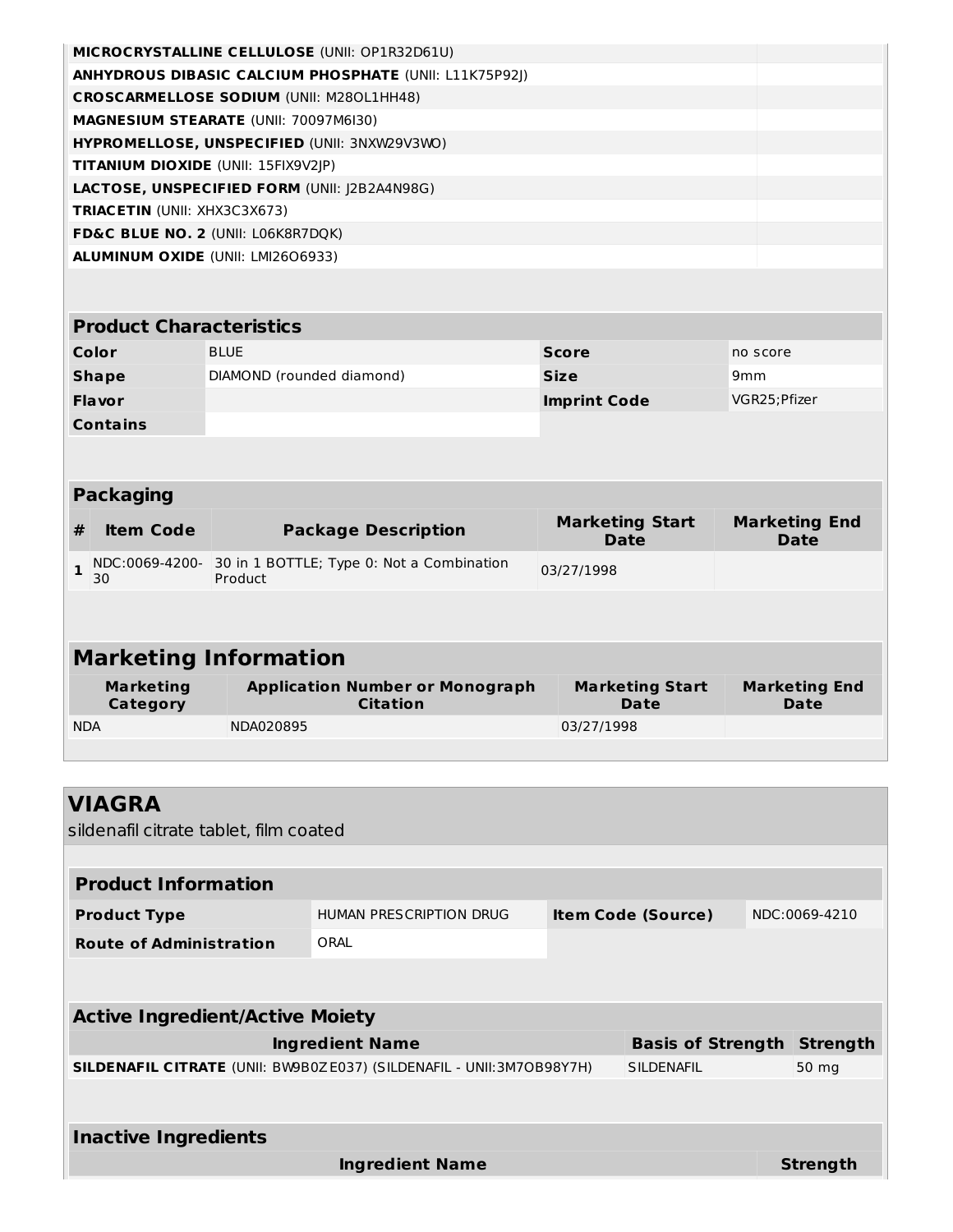| <b>MICROCRYSTALLINE CELLULOSE (UNII: OP1R32D61U)</b>          |  |
|---------------------------------------------------------------|--|
| <b>ANHYDROUS DIBASIC CALCIUM PHOSPHATE (UNII: L11K75P92J)</b> |  |
| <b>CROSCARMELLOSE SODIUM (UNII: M280L1HH48)</b>               |  |
| <b>MAGNESIUM STEARATE (UNII: 70097M6I30)</b>                  |  |
| HYPROMELLOSE, UNSPECIFIED (UNII: 3NXW29V3WO)                  |  |
| <b>TITANIUM DIOXIDE</b> (UNII: 15FIX9V2JP)                    |  |
| LACTOSE, UNSPECIFIED FORM (UNII: J2B2A4N98G)                  |  |
| <b>TRIACETIN</b> (UNII: XHX3C3X673)                           |  |
| <b>FD&amp;C BLUE NO. 2 (UNII: LO6K8R7DQK)</b>                 |  |
| <b>ALUMINUM OXIDE (UNII: LMI2606933)</b>                      |  |

#### **Product Characteristics**

| Color           | <b>BLUE</b>               | <b>Score</b>        | no score      |
|-----------------|---------------------------|---------------------|---------------|
| <b>Shape</b>    | DIAMOND (rounded diamond) | <b>Size</b>         | 11mm          |
| <b>Flavor</b>   |                           | <b>Imprint Code</b> | VGR50; Pfizer |
| <b>Contains</b> |                           |                     |               |

#### **Packaging**

| <b>Item Code</b> | <b>Package Description</b>                                            | <b>Marketing Start</b><br><b>Date</b> | <b>Marketing End</b><br><b>Date</b> |
|------------------|-----------------------------------------------------------------------|---------------------------------------|-------------------------------------|
| 30               | 1 NDC:0069-4210- 30 in 1 BOTTLE; Type 0: Not a Combination<br>Product | 03/27/1998                            |                                     |
| 66               | NDC:0069-4210- 100 in 1 BOTTLE; Type 0: Not a Combination<br>Product  | 03/27/1998                            |                                     |

## **Marketing Information**

| Marketing  | <b>Application Number or Monograph</b> | <b>Marketing Start</b> | <b>Marketing End</b> |
|------------|----------------------------------------|------------------------|----------------------|
| Category   | Citation                               | Date                   | <b>Date</b>          |
| <b>NDA</b> | NDA020895                              | 03/27/1998             |                      |

# **VIAGRA** sildenafil citrate tablet, film coated **Product Information Product Type** HUMAN PRESCRIPTION DRUG **Item Code (Source)** NDC:0069-4220 **Route of Administration** ORAL **Active Ingredient/Active Moiety Ingredient Name Basis of Strength Strength SILDENAFIL CITRATE** (UNII: BW9B0ZE037) (SILDENAFIL - UNII:3M7OB98Y7H) SILDENAFIL 100 mg **Inactive Ingredients**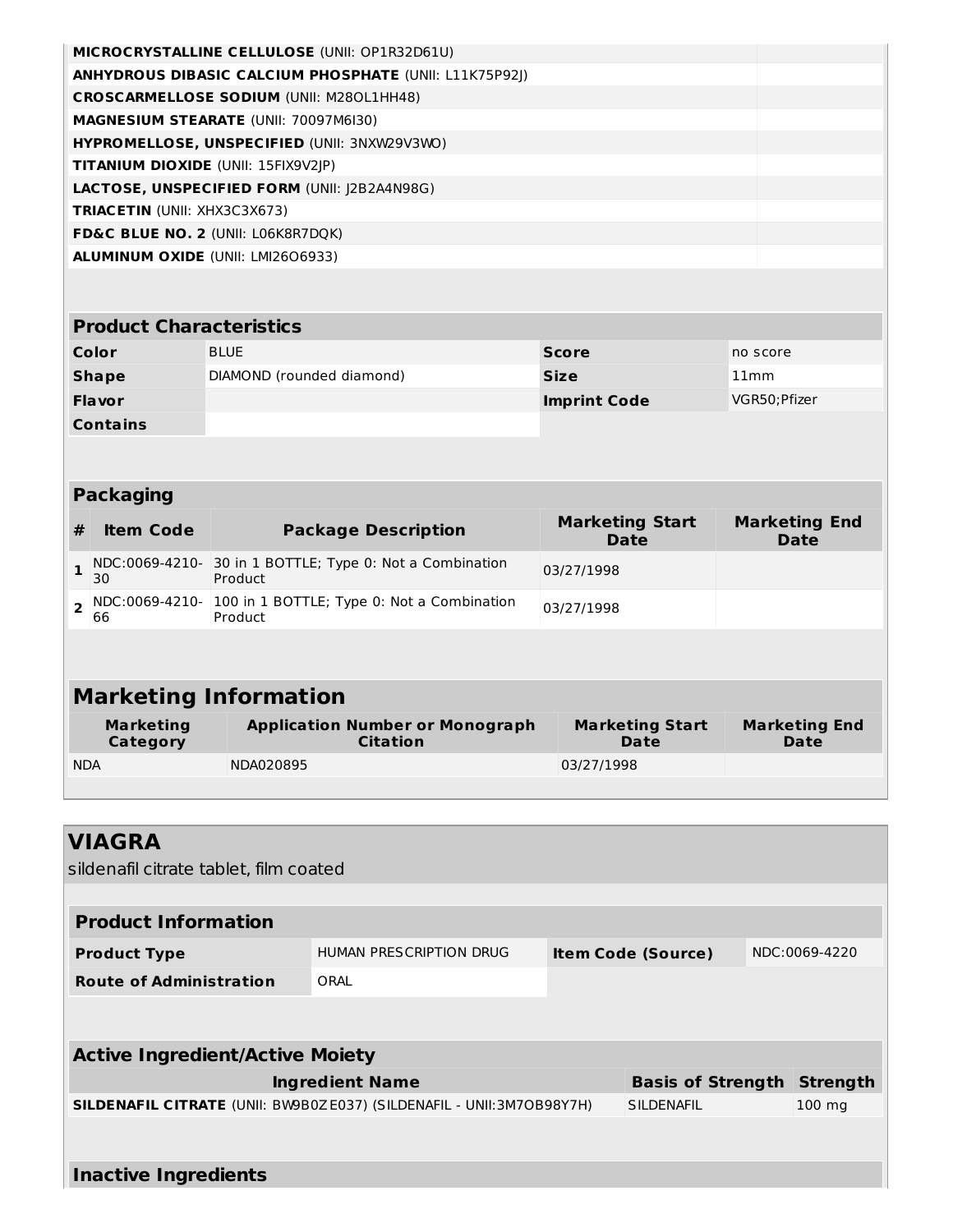| Ingredient Name                                               | <b>Strength</b> |
|---------------------------------------------------------------|-----------------|
| <b>MICROCRYSTALLINE CELLULOSE (UNII: OP1R32D61U)</b>          |                 |
| <b>ANHYDROUS DIBASIC CALCIUM PHOSPHATE (UNII: L11K75P92J)</b> |                 |
| <b>CROSCARMELLOSE SODIUM (UNII: M280L1HH48)</b>               |                 |
| <b>MAGNESIUM STEARATE (UNII: 70097M6I30)</b>                  |                 |
| <b>HYPROMELLOSE, UNSPECIFIED (UNII: 3NXW29V3WO)</b>           |                 |
| <b>TITANIUM DIOXIDE</b> (UNII: 15FIX9V2IP)                    |                 |
| LACTOSE, UNSPECIFIED FORM (UNII: J2B2A4N98G)                  |                 |
| <b>TRIACETIN</b> (UNII: XHX3C3X673)                           |                 |
| <b>FD&amp;C BLUE NO. 2 (UNII: LO6K8R7DQK)</b>                 |                 |
| <b>ALUMINUM OXIDE (UNII: LMI2606933)</b>                      |                 |
|                                                               |                 |
|                                                               |                 |
| <b>Product Characteristics</b>                                |                 |

| Color           | <b>BLUE</b>               | <b>Score</b>        | no score      |
|-----------------|---------------------------|---------------------|---------------|
| <b>Shape</b>    | DIAMOND (rounded diamond) | <b>Size</b>         | 14mm          |
| <b>Flavor</b>   |                           | <b>Imprint Code</b> | VGR100:Pfizer |
| <b>Contains</b> |                           |                     |               |

#### **Packaging**

| <b>Item Code</b> | <b>Package Description</b>                                                    | <b>Marketing Start</b><br><b>Date</b> | <b>Marketing End</b><br><b>Date</b> |
|------------------|-------------------------------------------------------------------------------|---------------------------------------|-------------------------------------|
| 30               | 1 NDC:0069-4220- 30 in 1 BOTTLE; Type 0: Not a Combination<br>Product         | 03/27/1998                            |                                     |
| 66               | $\sigma$ NDC:0069-4220- 100 in 1 BOTTLE; Type 0: Not a Combination<br>Product | 03/27/1998                            |                                     |

| Marketing  | <b>Application Number or Monograph</b> | <b>Marketing Start</b> | <b>Marketing End</b> |
|------------|----------------------------------------|------------------------|----------------------|
| Category   | <b>Citation</b>                        | Date                   | Date                 |
| <b>NDA</b> | NDA020895                              | 03/27/1998             |                      |

**Labeler -** Pfizer Laboratories Div Pfizer Inc (134489525)

# **Establishment**

| <b>Name</b>                        | <b>Address</b> | <b>ID/FEI</b> | <b>Business Operations</b>                 |
|------------------------------------|----------------|---------------|--------------------------------------------|
| Pfizer Laboratories Div Pfizer Inc |                | 001147495     | ANALYSIS (0069-4200, 0069-4210, 0069-4220) |

## **Establishment**

| <b>Name</b>                                    | <b>Address</b> | <b>ID/FEI</b> | <b>Business Operations</b>                                                         |
|------------------------------------------------|----------------|---------------|------------------------------------------------------------------------------------|
| Pfizer<br><b>Pharmaceuticals</b><br><b>LLC</b> |                |               | 829084545 API MANUFACTURE(0069-4200, 0069-4210, 0069-4220), MANUFACTURE(0069-4220) |

# **Establishment**